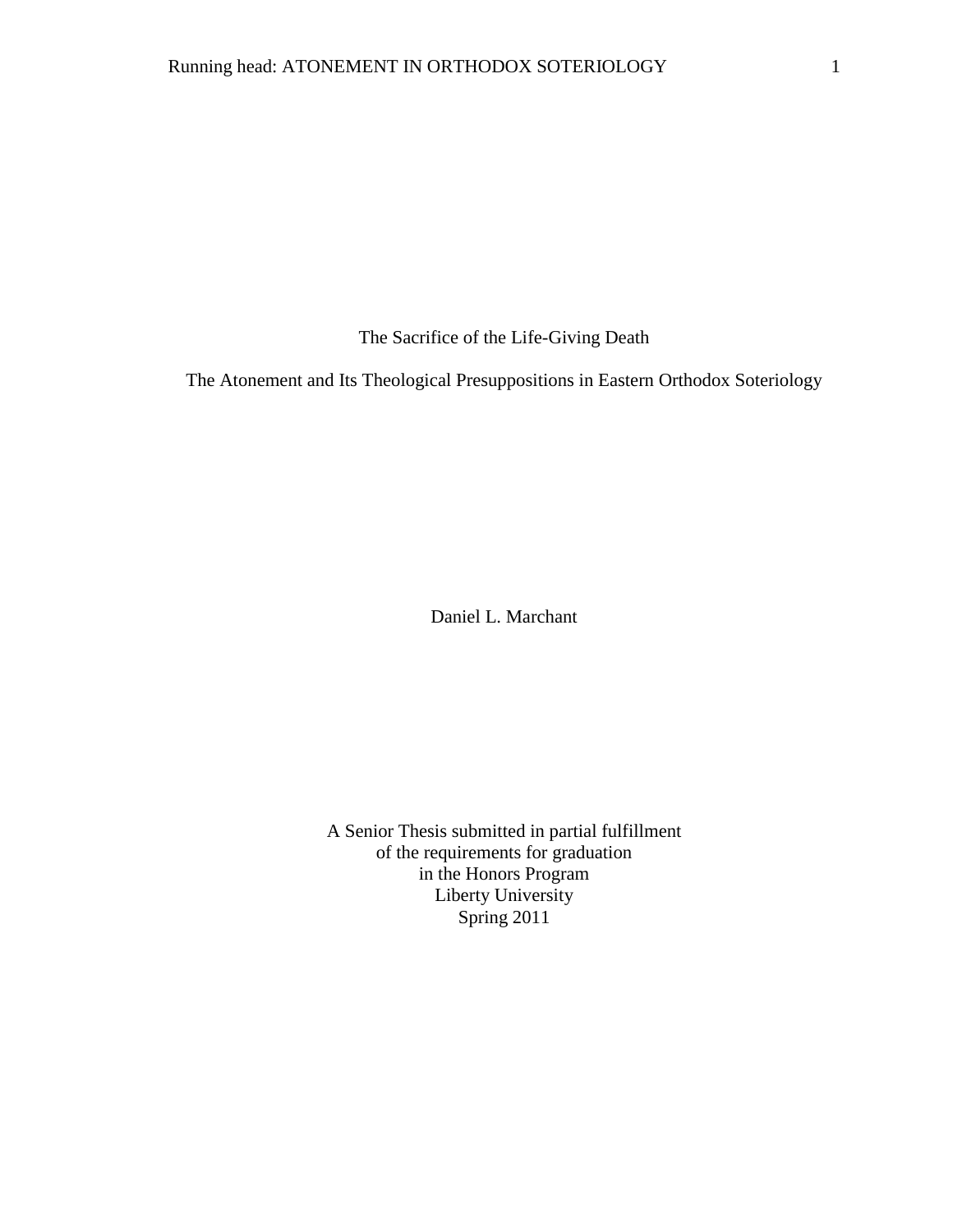Acceptance of Senior Honors Thesis

This Senior Honors Thesis is accepted in partial fulfillment of the requirements for graduation from the Honors Program of Liberty University.

> Craig Q. Hinkson, Ph.D. Thesis Chair

\_\_\_\_\_\_\_\_\_\_\_\_\_\_\_\_\_\_\_\_\_\_\_\_\_\_\_\_\_\_

Michael A. Babcock, Ph.D. Committee Member

\_\_\_\_\_\_\_\_\_\_\_\_\_\_\_\_\_\_\_\_\_\_\_\_\_\_\_\_\_\_

Thomas A. Provenzola, Ph.D. Committee Member

\_\_\_\_\_\_\_\_\_\_\_\_\_\_\_\_\_\_\_\_\_\_\_\_\_\_\_\_\_\_

Brenda Ayres, Ph.D. Honors Director

\_\_\_\_\_\_\_\_\_\_\_\_\_\_\_\_\_\_\_\_\_\_\_\_\_\_\_\_\_\_

\_\_\_\_\_\_\_\_\_\_\_\_\_\_\_\_\_\_\_\_\_\_\_\_\_\_\_\_\_\_ Date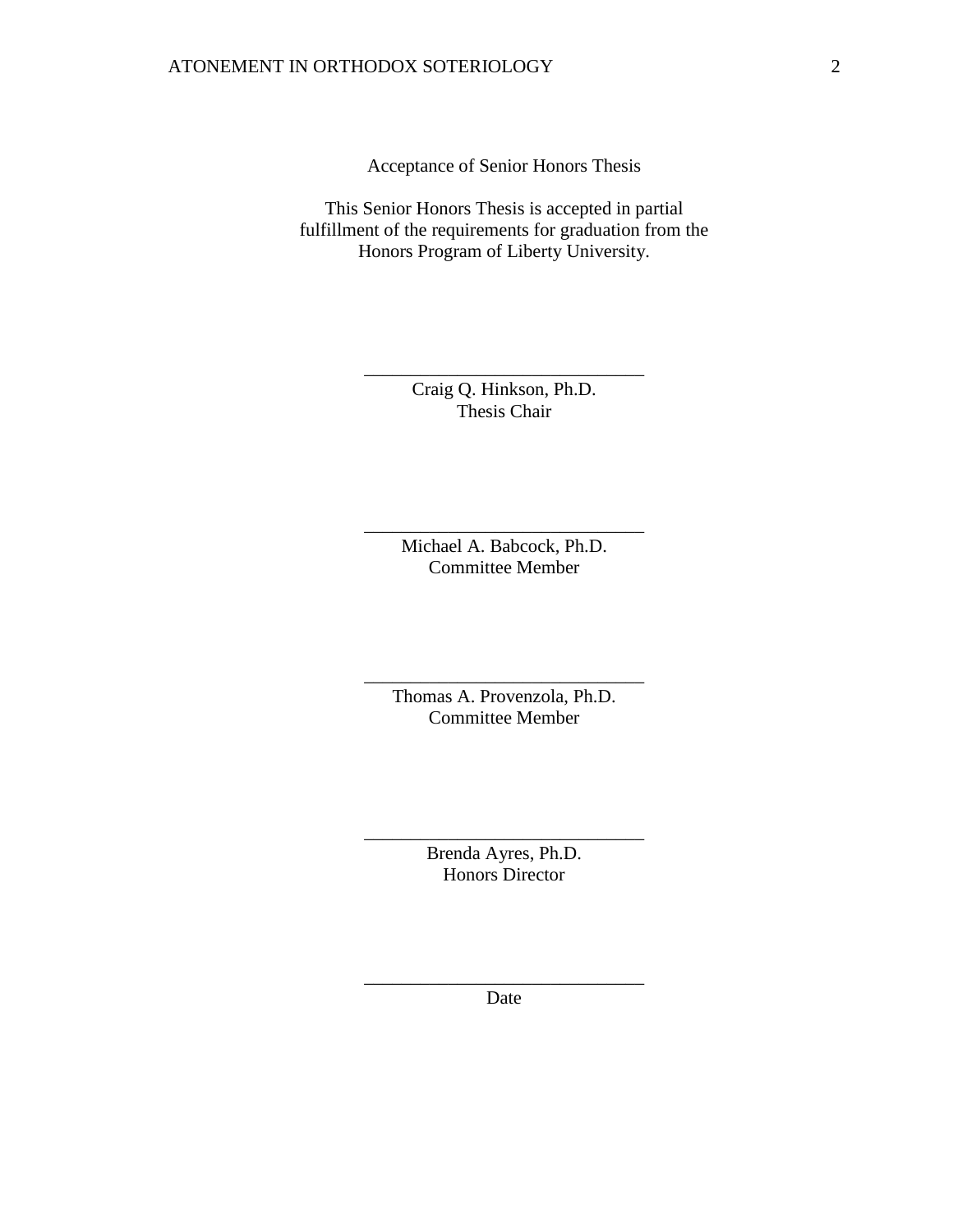# Table of Contents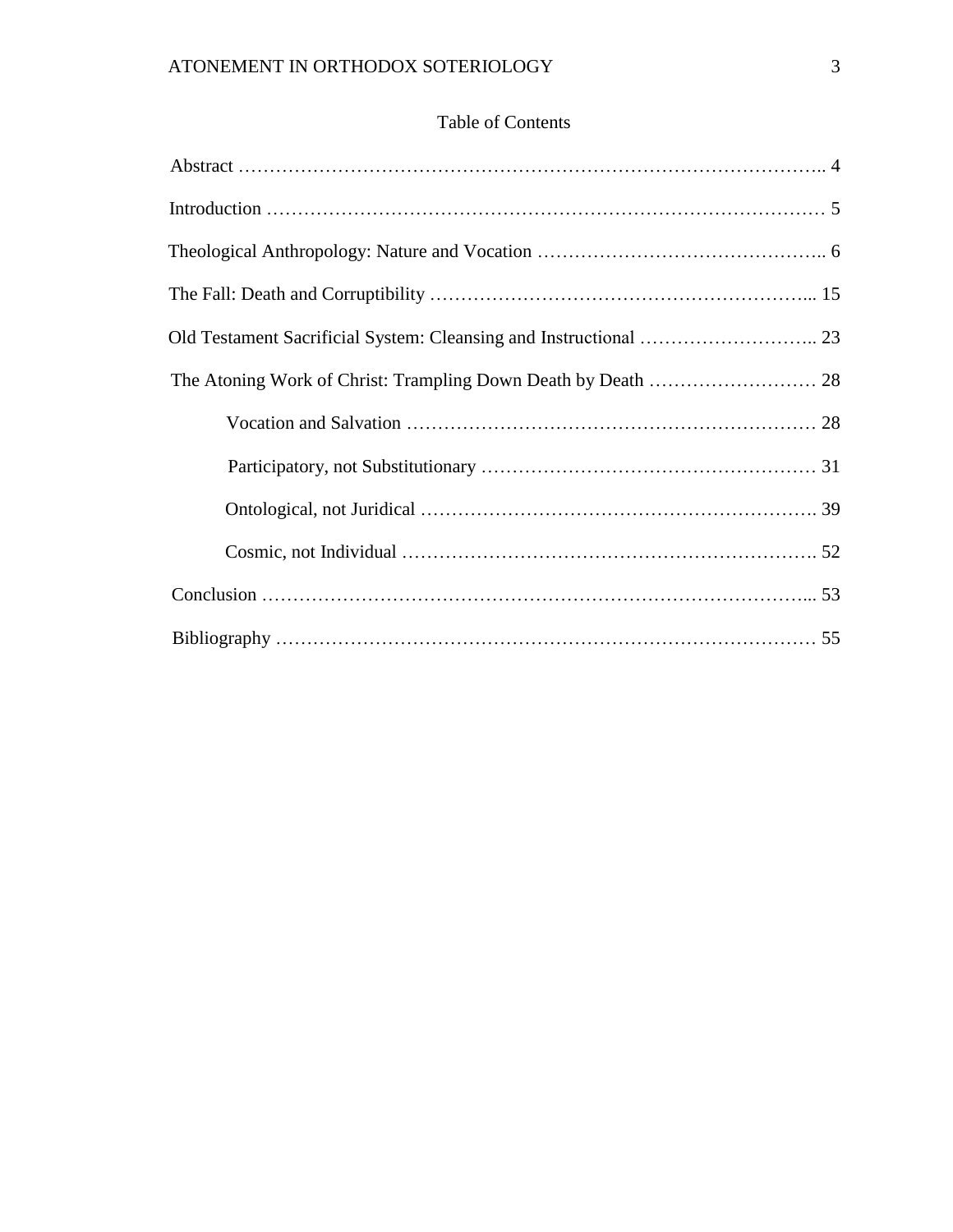#### Abstract

Whereas much Western theology tends to portray the sacrifice of Christ as an act of penal substitution, the patristic tradition of the Eastern Orthodox Church emphasizes an understanding of Christ"s atoning work that is participatory rather than substitutionary, ontological rather than juridical, and cosmic rather than individual. These differences in emphasis arise from different understandings of such foundational doctrines as man"s original created nature, the fall, and the Old Testament sacrificial system.

Since man was created in a dynamic condition in the image of God, called to attain to the likeness through deification in the energies of God, and as a microcosm whose vocation is to mediate grace to the entire created *cosmos* as the priest of creation, man"s fall is understood in ontological rather than juridical categories. Death is not imposed upon man by God as a divine punishment; it is the consequence of failure in man"s vocation and parasitically infects the entire creation. The sacrifices described by the Old Testament Law are not prescribed by God for His benefit, but for that of man, signifying the cleansing that will be accomplished by the true Lamb of God and calling man"s mind back to obedience and spiritual worship. As a result, the atonement, a divine work which began with Christ"s incarnation, finds its fulfillment in the sacrifice of His death, not as a surrogate to placate divine wrath, but as a blessed victory that overthrows the domain of death by death, freeing man from bondage to sin and death and removing the barriers which prevented the fulfillment of humanity"s original vocation.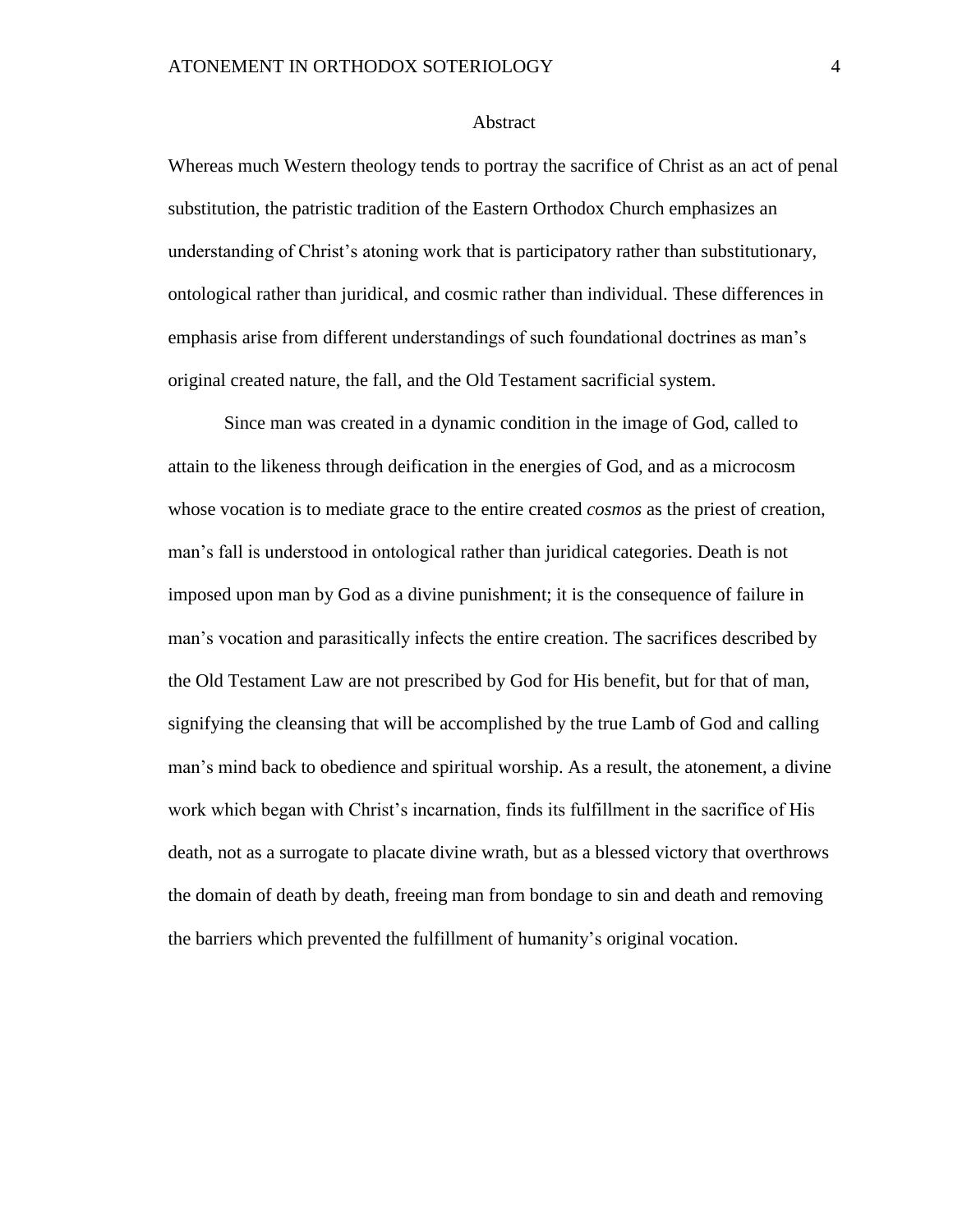The Sacrifice of the Life-Giving Death

The Atonement and Its Theological Presuppositions in Eastern Orthodox Soteriology

# **Introduction**

The tradition of holy Orthodoxy has never reduced its expression of the doctrines surrounding the mystery of salvation to a single formulation.<sup>1</sup> Generally, though, the ancient Fathers of the Church have seen in Christ"s incarnation the fulfillment of three specific roles originally intended to be realized by mankind: that of priest, prophet, and king.<sup>2</sup> While the functions of prophet and king are commonly agreed upon across confessional lines, it is the understanding of the role of Christ as priest—as both the offerer and the offered—that has been the cause of much disagreement, especially since the Middle Ages. Many Western Christians advocate an understanding of Christ"s atoning work focused around notions of penal substitution and satisfaction. Secluded from some of the influences that have shaped the course of Western theological thinking, the Christian East has long maintained a different view of the divine economy. For the early Christians and the Eastern Christians of today, man's fall was not from a condition of static perfection but from the path to *theosis* ( $\theta \epsilon \omega \sigma \iota \zeta$ ), or deification ( $\theta \epsilon \omega \sigma \iota \eta \sigma \iota \zeta$ ). The Orthodox patristic tradition does not understand the fall primarily in the categories of guilt and punishment but of mortality and corruption. Man is the cause of his own death by turning his back on life, by failing in his vocation. It is not an externally imposed divine judgment. Furthermore, the Jewish sacrificial system presented in the Old Testament had as its purpose the benefit of the Israelite people, not the appeasement of an

<sup>1.</sup> Peter Bouteneff, "Christ and Salvation," in *The Cambridge Companion to Orthodox Christian Theology*, ed. Mary B. Cunningham and Elizabeth Theokritoff (Cambridge: Cambridge University Press, 2009), 93.

<sup>2.</sup> Ibid., 96.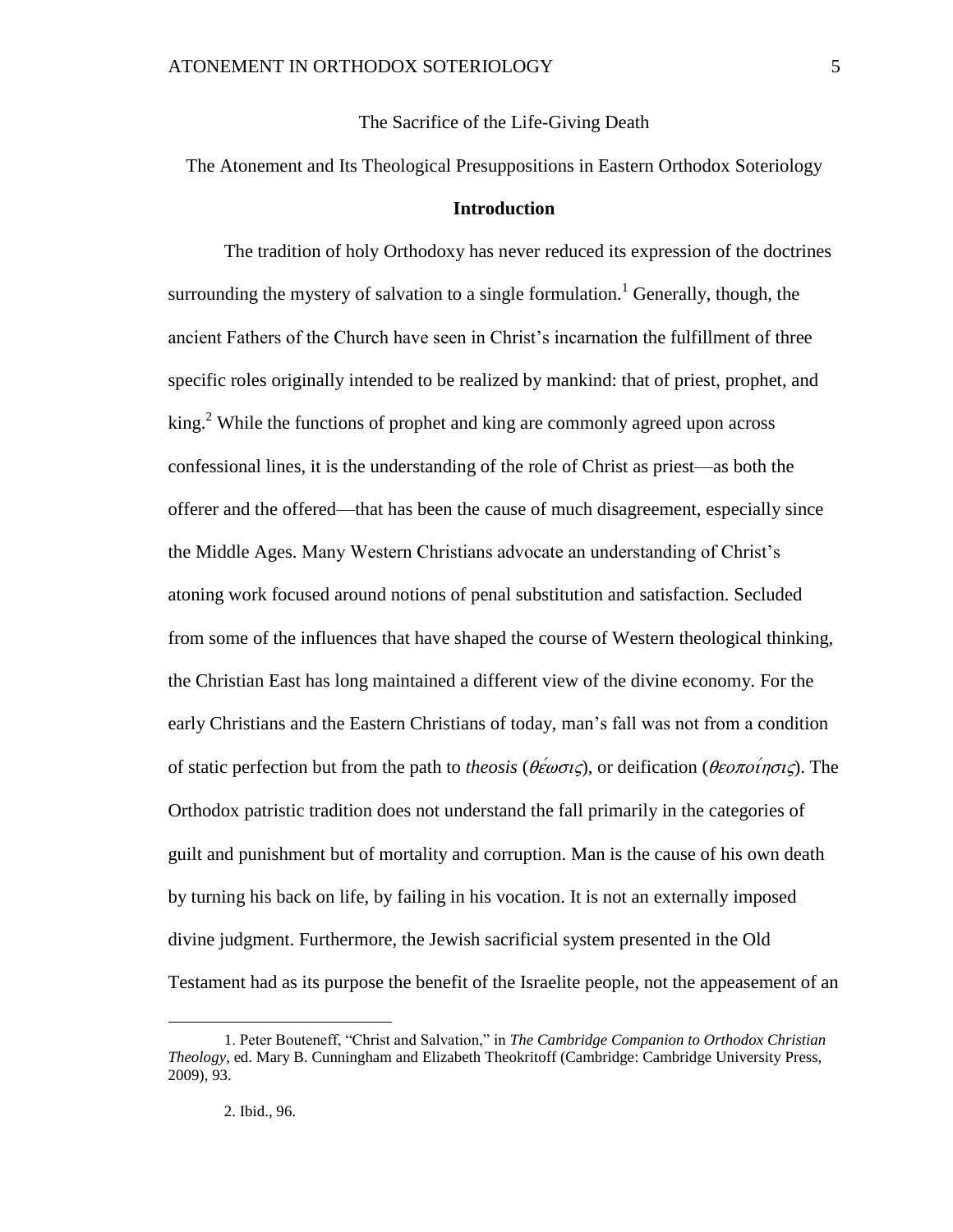angry God. Arising from different, patristic<sup>3</sup> understandings of man's original created state, the fall, and the Old Testament sacrificial system, the tradition of the Eastern Orthodox Church emphasizes a view of the atoning work of Christ that is participatory rather than substitutionary, ontological rather than juridical, and cosmic rather than individual.

## **Theological Anthropology: Nature and Vocation**

As St. Athanasius of Alexandria observes, it is first necessary to examine the creation of the *cosmos* before progressing to its salvation because its "*renewal . . . has been wrought by the Self-same Word Who made it in the beginning*." 4 In other words, there is no disparity between the divine acts of creating and saving the world; they are a single work, accomplished by the same divine agent. Eastern Christians find the doctrine of creation more important for what it entails about the relationship between Creator and creation than about origins.<sup>5</sup> The place to begin a study of the atonement is thus with an examination of man's created nature and vocation.

Whereas Western theology tends to view man"s created nature as a condition of static perfection and immortality in full communion with God, the tradition of the Eastern Church understands man's original nature and environment as dynamic.<sup>6</sup> God alone, according to St. Maximus the Confessor, is "unmoved and complete and impassible . . .

<sup>3.</sup> While this paper will certainly incorporate key scriptural texts, the scope of this project will largely be restricted to an examination of some of the *patristic* sources that give rise to the Eastern Orthodox understanding of the atonement.

<sup>4.</sup> St. Athanasius, *On the Incarnation*, Popular Patristics Series (Crestwood, NY: St. Vladimir"s Seminary Press, 1996), 26.

<sup>5.</sup> Elizabeth Theokritoff, "Creator and Creation," in *The Cambridge Companion to Orthodox Christian Theology*, ed. Mary B. Cunningham and Elizabeth Theokritoff (Cambridge: Cambridge University Press, 2009), 63.

<sup>6.</sup> Donald Fairbairn, *Eastern Orthodoxy Through Western Eyes* (Louisville, KY: Westminster John Knox Press, 2002), 65, 67.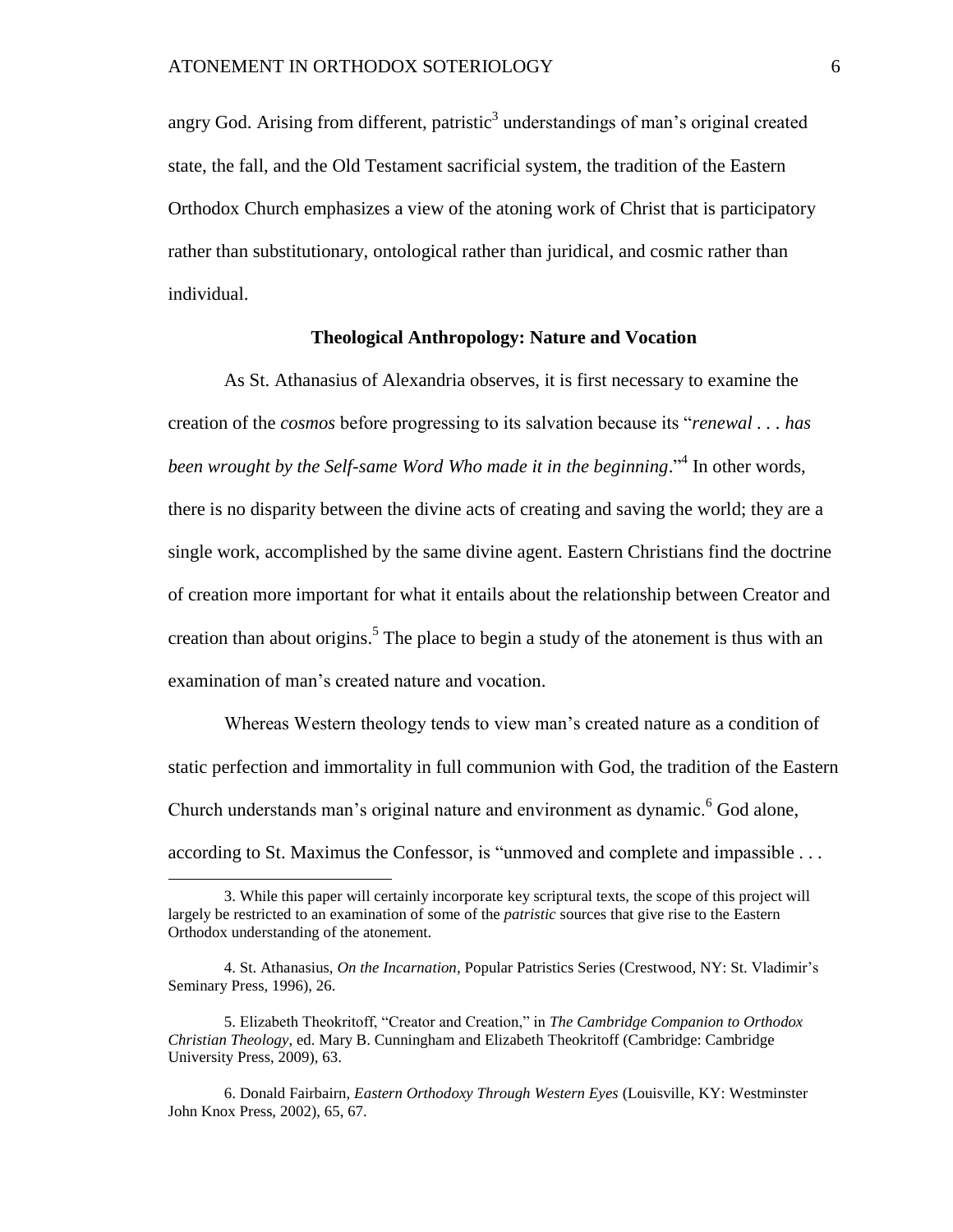everything that comes into existence is subject to movement, since it is not self-moved or self-powered."<sup>7</sup> St. John of Damascus notes that all things that are created are by nature mutable and subject to change because they find their origin in change.<sup>8</sup> Everything that has a natural beginning must also have a natural end.<sup>9</sup> Created existence is thus essentially impermanent as a result of "the law of [its] nature."<sup>10</sup> As St. Theophilus of Antioch explains, God created man neither mortal nor immortal. For if God had created man mortal, God would be the cause of his death. If He created man immortal, though, God would have created God. God created man in a middle position, then, neither mortal nor immortal, but capable of either through the free exercise of his capacity for selfdetermination.<sup>11</sup> Filaret of Moscow recapitulated this teaching in the  $19<sup>th</sup>$  century, explaining, "All things are balanced upon the creative Word of God as on an adamantine bridge: above them is the abyss of the divine infinitude, below them the abyss of their own nothingness."<sup>12</sup> The soul of man is "mobile by nature," as St. Athanasius teaches.<sup>13</sup>

9. Ibid., 19.

 $\overline{a}$ 

10. Ibid., 22.

12. As cited in Theokritoff, "Creator and Creation," 63.

<sup>7.</sup> St. Maximus the Confessor, "Ambiguum 7: On the Beginning and End of Rational Creatures," in *On the Cosmic Mystery of Jesus Christ: Selected Writings from St. Maximus the Confessor*, trans. and ed. Paul M. Blowers and Robert Louis Wilken, Popular Patristics Series (Crestwood, NY: St. Vladimir"s Seminary Press, 2004), 50.

<sup>8.</sup> St. John of Damascus, "Exposition of the Orthodox Faith," trans S.D.F. Salmond, in *Volume 9: Hilary of Poitiers, John of Damascus*, ed. Philip Schaff and Henry Wace, Nicene and Post-Nicene Fathers: Second Series,  $4<sup>th</sup>$  printing (Peabody, MA: Hendrickson Publishers, 2004), 2.

<sup>11.</sup> St. Theophilus of Antioch, "Theophilus to Autolycus," trans. Marcus Dods, in *Volume 2: Fathers of the Second Century: Hermas, Tatian, Athenagoras, Theophilus, and Clement of Alexandria (entire)*, ed. James Donaldson and Alexander Roberts, Ante-Nicene Fathers, 4<sup>th</sup> printing (Peabody, MA: Hendrickson Publishers, 2004), 105.

<sup>13.</sup> St. Athanasius, "Against the Heathen," in *Volume 4: Athanasius: Select Works and Letters*, ed. Archibald Robertson, Philip Schaff and Henry Wace, Nicene and Post-Nicene Fathers: Second Series, 4<sup>th</sup> printing (Peabody, MA: Hendrickson Publishers, 2004), 6.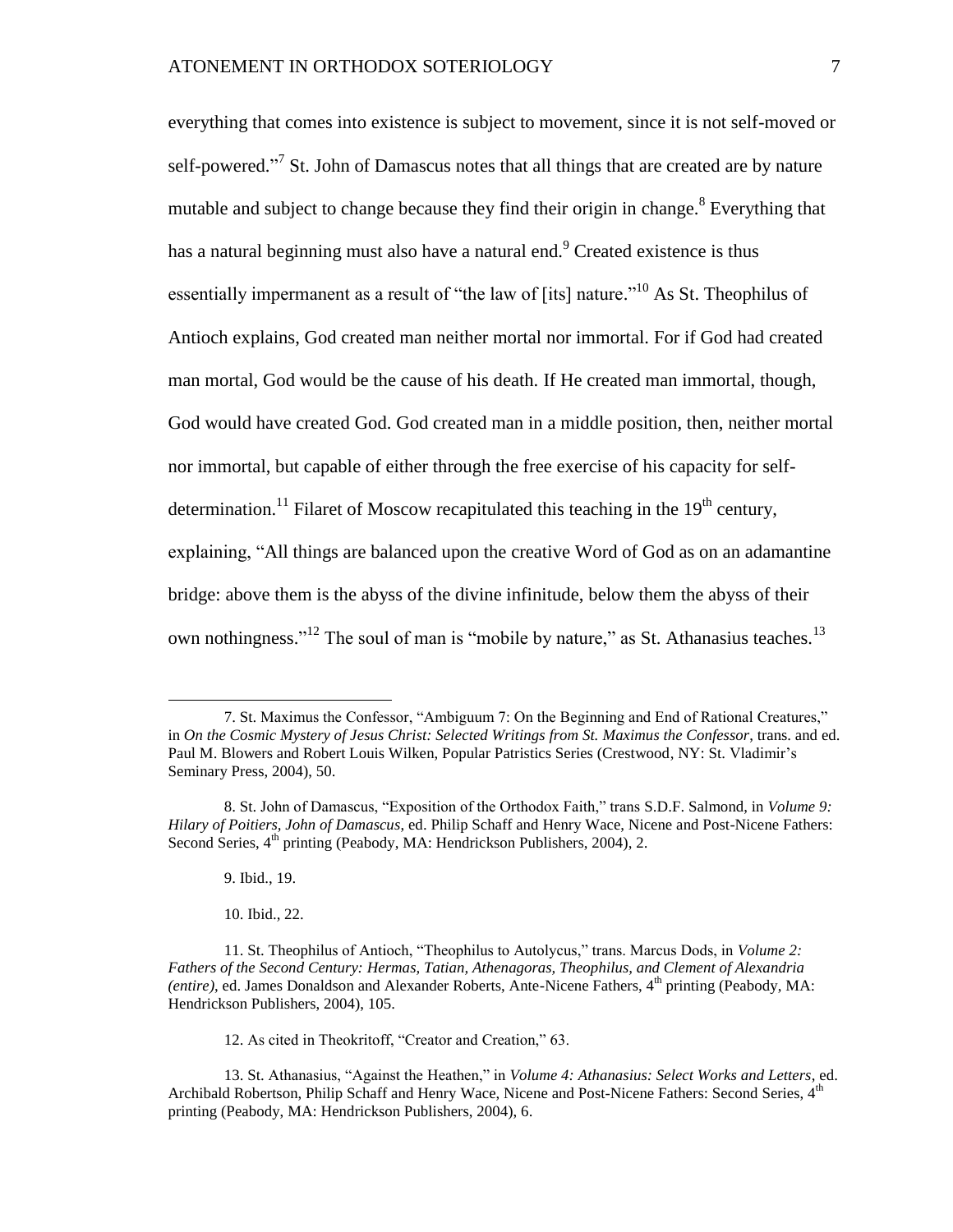It is capable of using its body as an instrument to tend towards either good or evil, "toward what is, or toward what is not."<sup>14</sup> It was for the sake of this doctrine that St. Irenaeus confronted the heresies of Gnosticism—with its teaching that each man was born into one of three static classes—with his insistence on the infantile and immature nature of the first created man.<sup>15</sup> Orthodox theology, therefore, rather than viewing man's original created state as a condition of static immortality, understands man"s created nature to occupy a middle position between mortality and immortality and capable of dynamically attaining to either through the exercise of free choice.

Many of the Greek Fathers make an important distinction in human nature between the static and the dynamic and between the potential and the actual. St. Basil of Caesarea notices something interesting in the Genesis account of the creation of man. He observes that God says, "Let Us make man in Our image, according to Our likeness" (Gen. 1:26, St. Athanasius Academy Septuagint [SAAS]), though the text later only reads, "So God made man; in the image of God He made him . . ." (Gen. 1:27, SAAS). As St. Basil elucidates, mankind is created with the image but is entrusted to "building" the likeness himself through his own free-choice. Man is an "artisan" with the power within himself to obtain to the likeness through his own activity. God gives man the required prerequisites but expects man to play a role in creating himself. In this way the reward for the work becomes man's own.<sup>16</sup> In another homily, St. Basil relates this concept to what St. Paul says about the "vessels of wrath prepared for destruction" (Rom.

<sup>14.</sup> St. Athanasius, "Against the Heathen," 6.

<sup>15.</sup> Fairbairn, *Eastern Orthodoxy*, 65.

<sup>16.</sup> St. Basil the Great, "On the Origin of Humanity, Discourse 1: On that which Is According to the Image," in *On the Human Condition*, trans. and ed. Nonna Verna Harrison, Popular Patristics Series (Crestwood, NY: St. Vladimir"s Seminary Press, 2005), 43-45.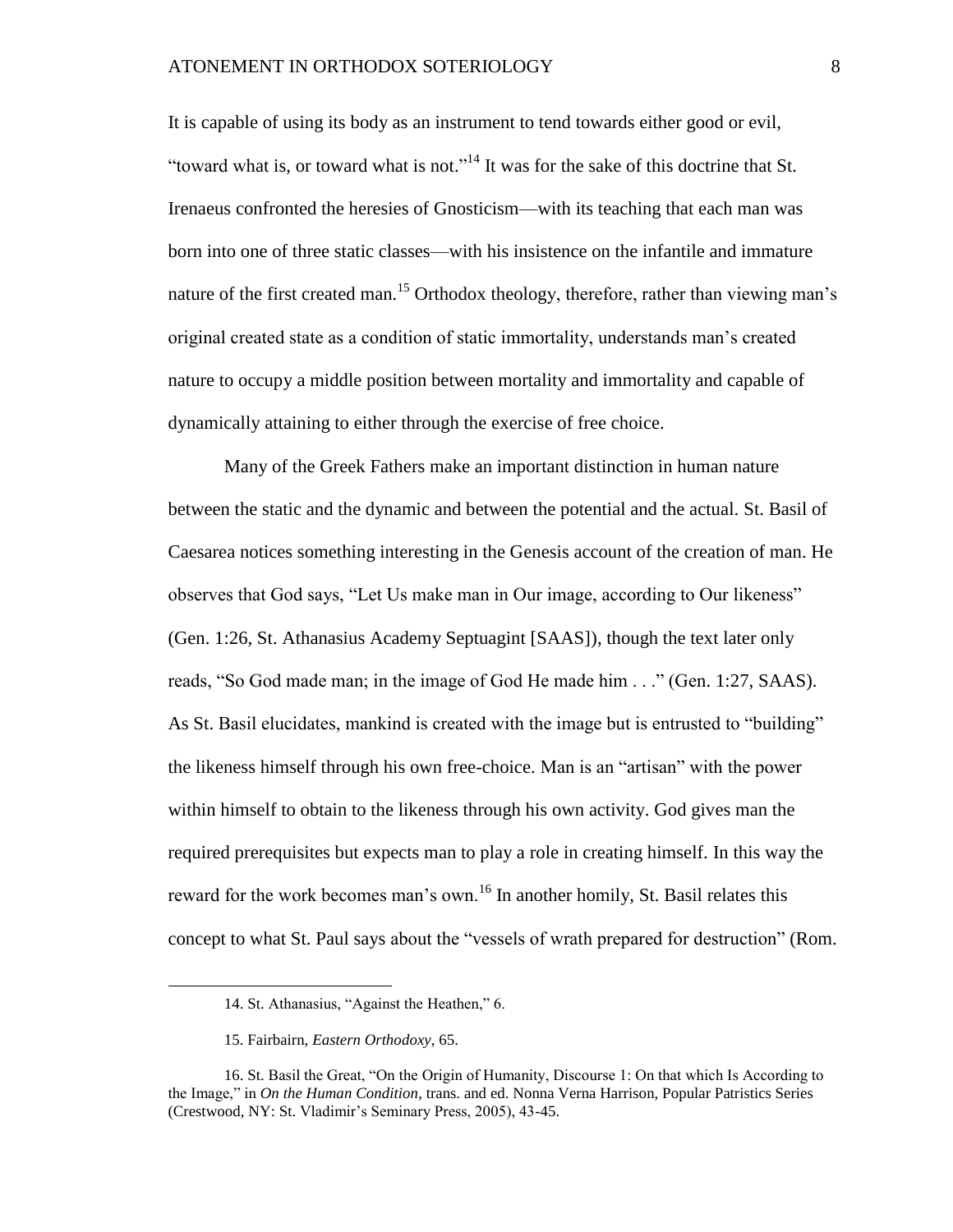9:22; 2 Tim. 2:20-21): "When you hear "vessel," understand that each of us has been made for something useful. It is as in a big house, where some vessels are of gold, some of silver, some of earthenware, and some of wood. The free choice of each provides the likeness in the material."<sup>17</sup> Man plays a part in creating himself. His creation is not by God alone.<sup>18</sup> If God created man in a perfect condition and in full union with Himself, He would be guilty of coercion.<sup>19</sup> St. John of Damascus presents a similar exposition of the Genesis account in identifying the image as man"s mind and free will and the likeness as acquired virtue.<sup>20</sup> St. Gregory of Nyssa illustrates the image of God as a mirror within each person that can be turned towards either the light or darkness. If a man turns this mirror toward God, he becomes filled with light, but if away, he confines himself to darkness.<sup>21</sup> St. Athanasius, while not necessarily distinguishing the likeness by name, provides an important interpretation of the image as a grace of God in man consisting of a participation in God"s own life and immortality which, if cultivated, results in an eternal participation in God's life and immortality.<sup>22</sup> For many of the Greek Fathers, the image thus refers to the potentiality in man, that which allows him to set out on the way of

<sup>17.</sup> St. Basil the Great, "Homily Explaining that God Is not the Cause of Evil," in *On the Human Condition*, trans. and ed. Nonna Verna Harrison, Popular Patristics Series (Crestwood: St. Vladimir"s Seminary Press, 2005), 71-72.

<sup>18.</sup> Dumitru Staniloae, *Volume 2: The World, Creation, and Deification*, The Experience of God: Orthodox Dogmatic Theology (Crestwood: St. Vladimir"s Seminary Press, 2005), 44.

<sup>19.</sup> Fairbairn, *Eastern Orthodoxy*, 66.

<sup>20.</sup> St. John of Damascus, "Exposition," 31.

<sup>21.</sup> Nonna Verna Harrison, "The Human Person as Image and Likeness of God," in *The Cambridge Companion to Orthodox Christian Theology*, ed. Mary B. Cunningham and Elizabeth Theokritoff (Cambridge: Cambridge University Press, 2009), 78.

<sup>22.</sup> St. Athanasius, *On the Incarnation*, 28.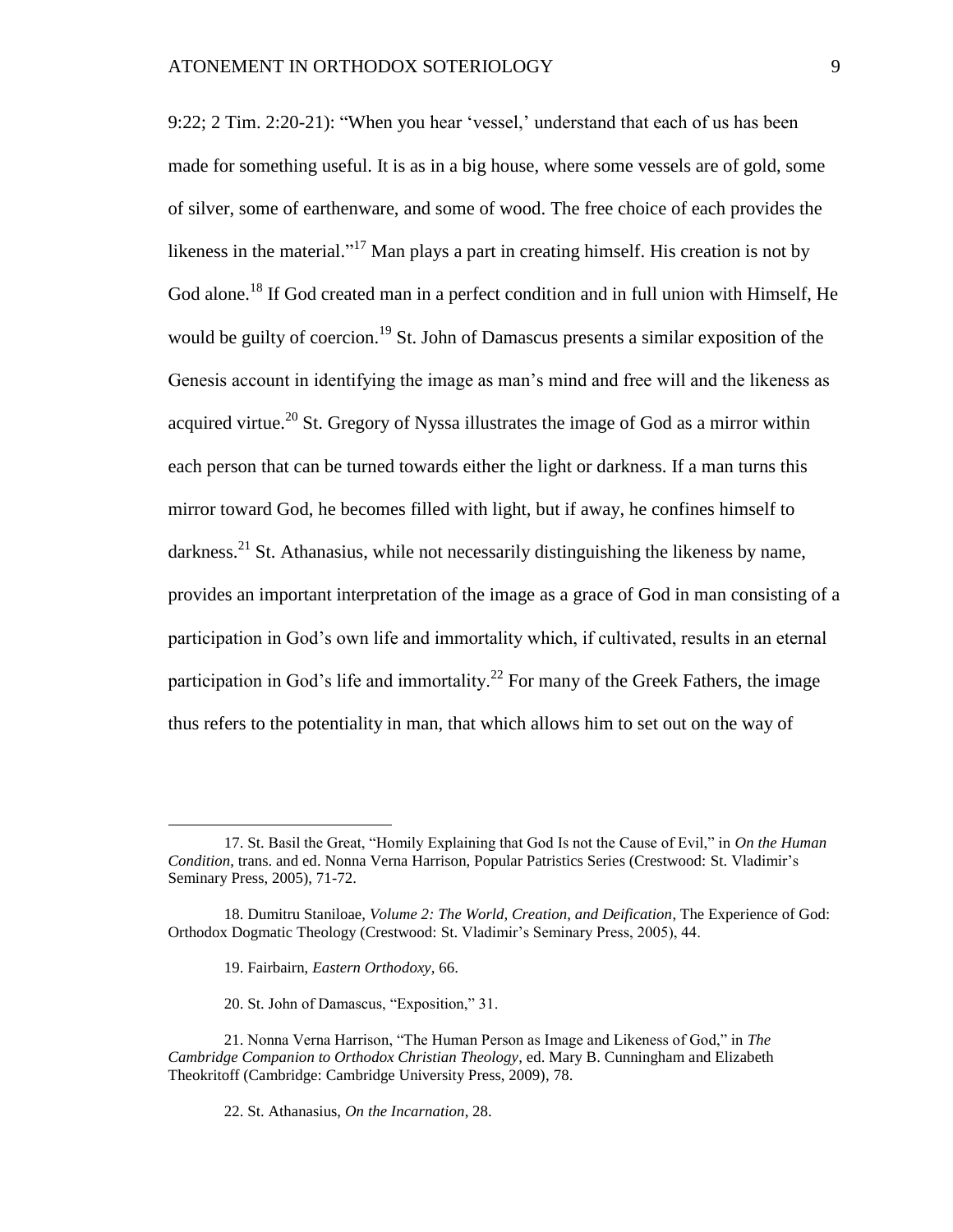spiritual perfection, while the likeness refers to man's realization of that perfection.<sup>23</sup> The image is therefore in some sense static while the likeness is dynamic.<sup>24</sup> The image refers to those faculties within man that make union with God possible, while the likeness refers to the process of acquiring perfection through synergistic cooperation with the Divine will.<sup>25</sup> The Fathers emphasize that the image "develops into" the likeness.<sup>26</sup> The patristic distinction between the image and likeness in man thus constitutes a distinction between man"s potential and his actualization and between his static faculties and his dynamic vocation.

The dynamic actualization of the likeness of God in man is identified as what many of the Greek Fathers call *theosis* ( $\theta \epsilon \omega \sigma \iota \zeta$ ) or deification ( $\theta \epsilon \omega \pi \omega \eta \sigma \iota \zeta$ ). This doctrine finds its clearest scriptural expression in the second epistle of St. Peter, which reveals man"s purpose of becoming a "[partaker] in the divine nature" (1:4, New King James Version [NKJV]). As Lossky correctly warns, to interpret this clear description of the human vocation metaphorically or figuratively would be immature, or worse, irreverent.<sup>27</sup> Man is, according to St. Basil (as recorded by St. Gregory of Nazianzus), a creature that "has been ordered to become God."<sup>28</sup> Deification is obtaining the "likeness"

<sup>23.</sup> Kallistos Ware, *The Orthodox Way* (Crestwood, NY: St. Vladimir"s Seminary Press, 1979), 51.

<sup>24.</sup> Harrison, "Image and Likeness," 78.

<sup>25.</sup> Fairbairn, *Eastern Orthodoxy*, 67.

<sup>26.</sup> Staniloae, *World, Creation, Deification*, 89.

<sup>27.</sup> Vladimir Lossky, *The Mystical Theology of the Eastern Church* (Crestwood, NY: St. Vladimir"s Seminary Press, 1997), 67.

<sup>28.</sup> As cited in Georges Florovsky, *Volume 3: Creation and Redemption*, Collected Works (Belmont, MA: Nordland Publishing Company, 1976), 74.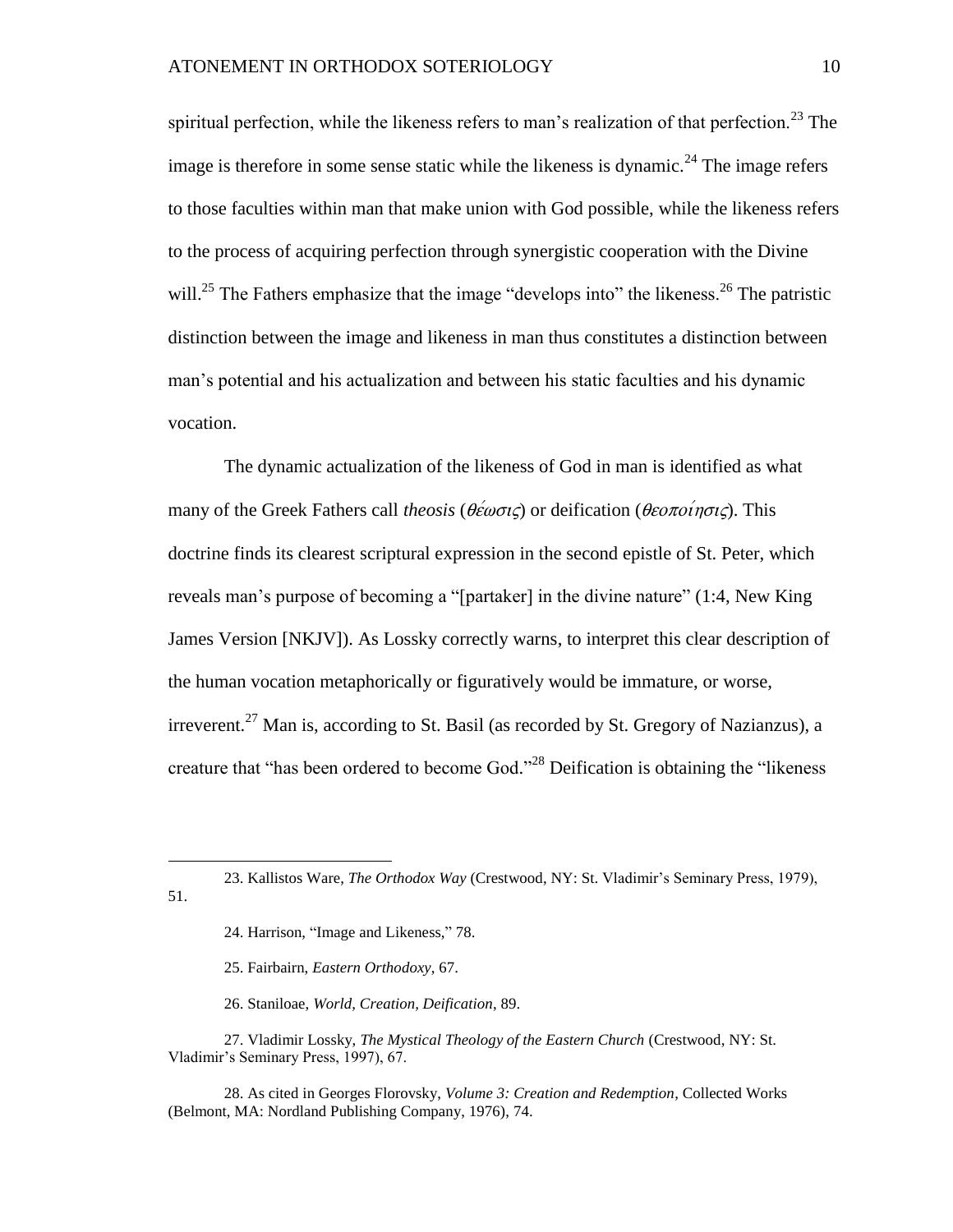by grace."<sup>29</sup> It is man literally becoming a god by grace. God gives His own life, and man participates in it, though without possessing it.<sup>30</sup> Many Western Christians may be troubled by the rather bold terms used to express this doctrine. Eastern Christians, however, would be quick to point out the text of Psalm 81 (LXX), which declares, "God stood in the assembly of gods; / He judges in the midst of gods . . ." (v. 1, SAAS) in reference to God standing among the congregation of His people. Later in the same psalm, God proclaims, "You are gods, / And you are all sons of the Most High . . ." (v. 6, SAAS). In the Gospel of John, the Lord Jesus Himself quotes this psalm to call them "gods" to whom the Word of the Lord came in the Old Testament (10:34-35, NKJV). The language that the Eastern tradition uses to express this doctrine is the same language used by the Holy Scriptures to speak of God"s people. Ultimately, through being deified made a god by grace—man becomes more human too as he fulfills the vocation for which he was created. $31$ 

An important distinction must be made in order to clarify the nature of man"s participation in God through deification: man participates in God"s energies, not His essence. The expression of this distinction can be found in most of the Greek Fathers, even in the early centuries.<sup>32</sup> God's essence refers to His "otherness" or His "radical transcendence," while His energies refer to His "nearness" or His "immanence and omnipresence." God"s energies are not to be confused with neoplatonic emanations or viewed as an intermediary or "gift" that God bestows. God"s energies are God Himself in

<sup>29.</sup> As cited in Florovsky, *Creation and Redemption*, 76.

<sup>30.</sup> Fairbairn, *Eastern Orthodoxy*, 69.

<sup>31.</sup> Florovsky, *Creation and Redemption*, 74.

<sup>32.</sup> Lossky, *Mystical Theology*, 71.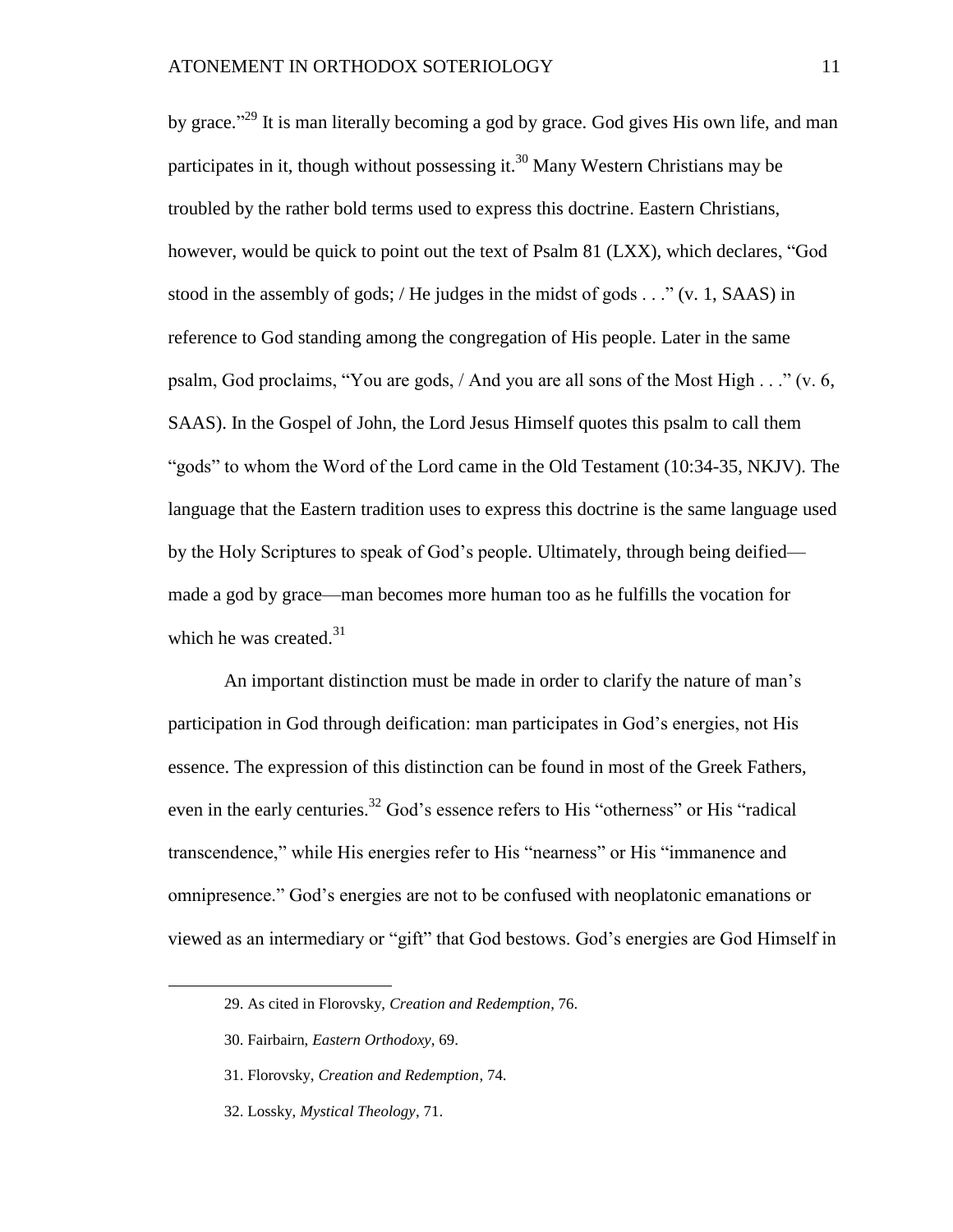His self-manifestation and in His activities in the world.<sup>33</sup> It may perhaps be said that the energies of God are His "attributes," so long as these are not understood to be mere theological concepts. The energies are revealed as all the names by which God is known: Wisdom, Life, Power, Justice, Love, Being, etc.<sup>34</sup> St. John of Damascus bears witness to this in noting that "inasmuch as He is the cause of all, He receives names from all His effects."<sup>35</sup> St. Basil explains, "It is by His energies that we say we know our God; we do not assert that we can come near to the essence itself, for His energies descend to us, but His essence remains unapproachable.<sup>356</sup> It should be stressed that though the energies are not an emanation or intermediary from God, they are also not a part of God. The Godhead as simple and indivisible is without parts. Just as the essence refers to the whole of the Godhead as He is known in Himself, the energies refer to the whole of the Godhead as He is revealed to His creation. This distinction, then, is a way to simultaneously express that God is entirely inaccessible and that He has made Himself accessible to man.<sup>37</sup> It is also a way to clarify the union between God and man in *theosis*. The result of deification is not pantheism.<sup>38</sup> It is also neither substantial union of essence, as in the fellowship of the Holy Trinity, nor hypostatic union of person, as in Christ. Deification is being made a partaker of God by grace, which is to say, by the Divine

- 34. Lossky, *Mystical Theology*, 80.
- 35. St. John of Damascus, "Exposition," 14.
- 36. As cited in Lossky, *Mystical Theology*, 72.
- 37. Ware, *Orthodox Way*, 22.
- 38. Ibid., 23.

<sup>33.</sup> Ware, *Orthodox Way*, 22.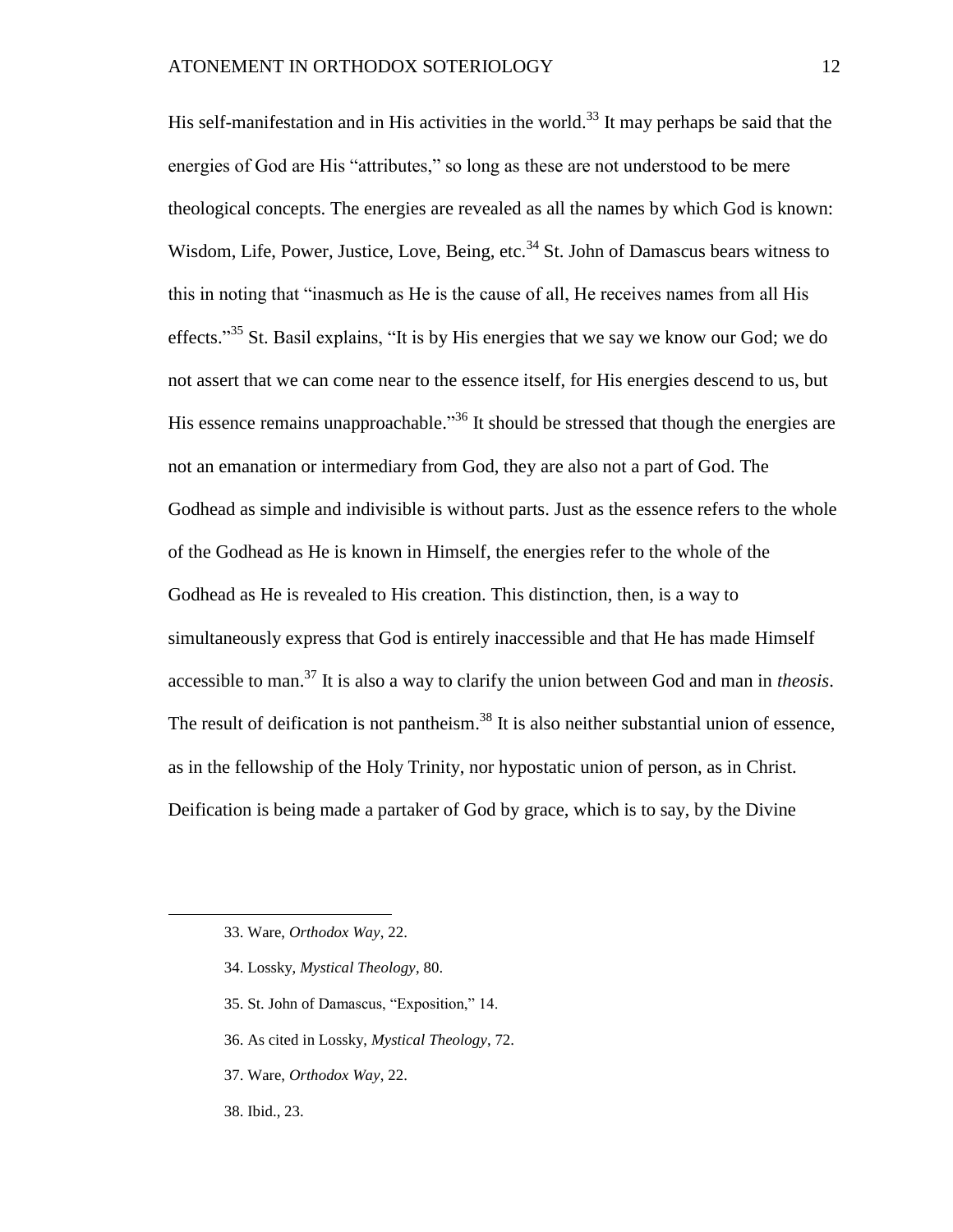energies.<sup>39</sup> Man's identity is not fused, confused, swallowed up, or annihilated.<sup>40</sup> In *theosis*, man becomes "all that God is by nature, save only identity of nature." <sup>41</sup> Man participates in God"s energies but not his essence.

It is not only man"s soul that is gifted with the image of God and called to the likeness through deification, but it is also his body, through which he is capable of deifying the entire material creation. Man is a microcosm and a mediator. That the body of man, and not just the soul, is created in the image of God is explicitly witnessed to by at least St. Irenaeus of Lyons, St. Gregory of Nyssa, and St. Gregory Palamas.<sup>42</sup> St. John of Damascus explains that man has a "bond of union" with "inanimate things" by virtue of his material composition. Man is also united to "incorporeal" and "intelligent natures," primarily by virtue of his rational capacity. He is thus a "microcosm."<sup>43</sup> According to St. Gregory of Nazianzus, God created both the heavens and the earth, and then the human being as a participant who can unite the two together. As a microcosm, man is called to be a mediator between the Uncreated and the created, not just for his own human nature, but for the whole creation.<sup>44</sup> Man is called to be the "priest of creation," taking it into his hands and offering it to God to bring it into communion with Him.<sup>45</sup> In this way the

 $\overline{a}$ 

43. St. John of Damascus, "Exposition," 32.

44. Harrison, "Image and Likeness," 86.

45. Theokritoff, "Creator and Creation," 71.

<sup>39.</sup> Lossky, *Mystical Theology*, 87.

<sup>40.</sup> Ware, *Orthodox Way*, 23.

<sup>41.</sup> Lossky, *Mystical Theology*, 87.

<sup>42.</sup> Constantine Tsirpanlis, *Introduction to Eastern Patristic Thought and Orthodox Theology* (Collegeville, MN: The Liturgical Press, 1991), 44.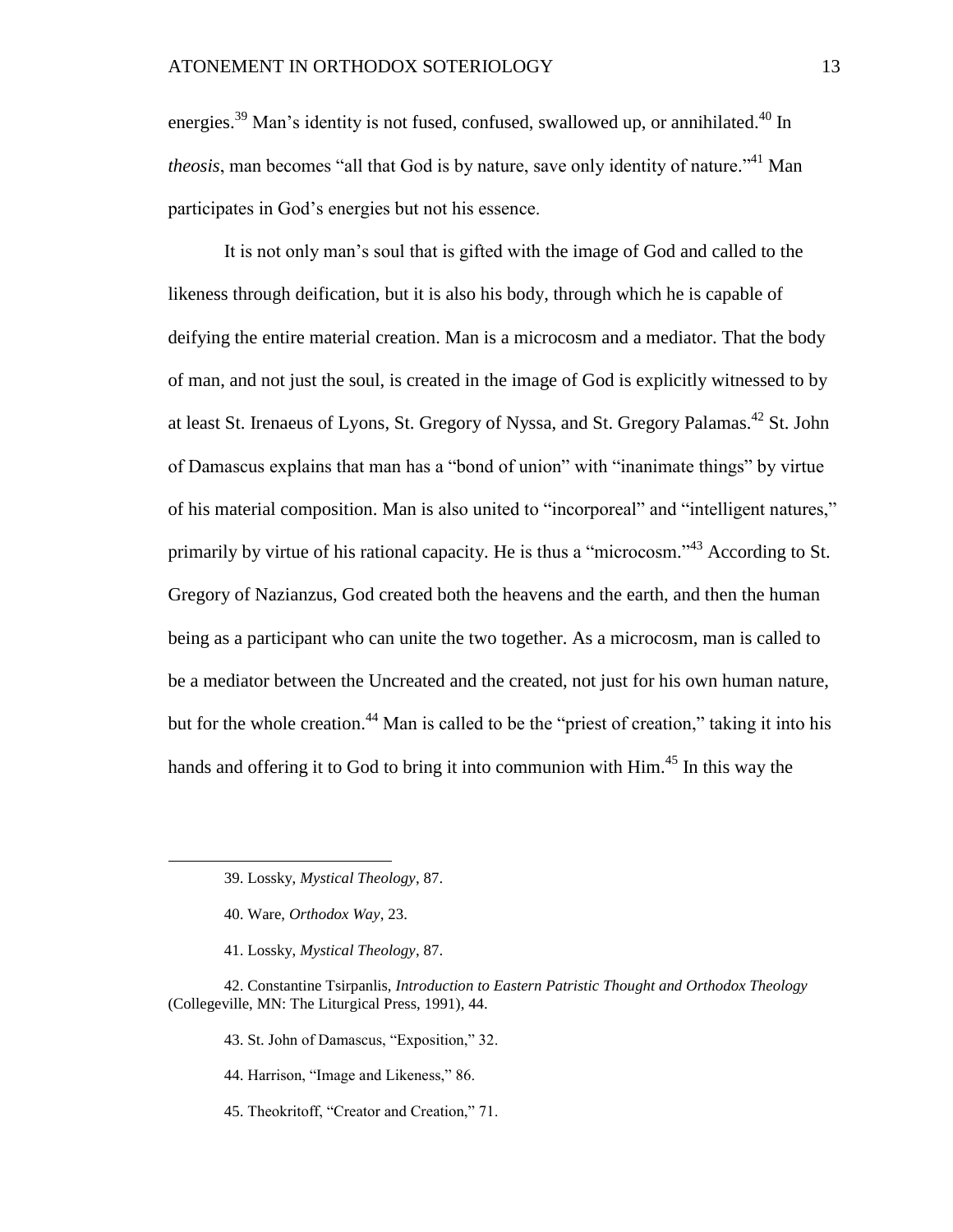world is both a gift from God to man and from man to God.<sup>46</sup> Man does not save himself through creation, but creation is saved through man: "To the universe, man is the hope of receiving grace and uniting with God, and also the danger of failure and fallenness."<sup>47</sup> St. Maximus the Confessor explains that man unites within himself the whole of creation, so that through uniting himself to God, man unites the whole of creation to God and deifies it.<sup>48</sup> Man's soul is like yeast, mixed in with the flour of the physical creation as a leavening agent.<sup>49</sup> This is why Orthodoxy has always retained such a high place in its ecclesiology for monasticism, both coenobitic and eremitic. The hermit, whose spiritual labor lies hidden from the observation of the world, is capable of uniting heaven and earth even in his life of solitude. In this way, the hermit retains his importance not just for the Church, and not even just for mankind, but for the entire created *cosmos*. <sup>50</sup> This calling, though, is certainly not restricted to the lone monastic. It is the vocation of every human person—created in the image of God—to attain to the divine likeness, to progress in *theosis* and become a partaker of the divine nature, becoming a god by grace, and as a microcosm, mediating this grace to all of created nature. The character of man"s existence is thus intrinsically cosmic, both in composition and consequence, and dynamic.

 $\overline{a}$ 

50. Lossky, *Mystical Theology*, 18.

<sup>46.</sup> Staniloae, *World, Creation, Deification*, 13.

<sup>47.</sup> Tsirpanlis, *Introduction*, 46.

<sup>48.</sup> Lossky, *Mystical Theology*, 109.

<sup>49.</sup> Staniloae, *World, Creation, Deification*, 81.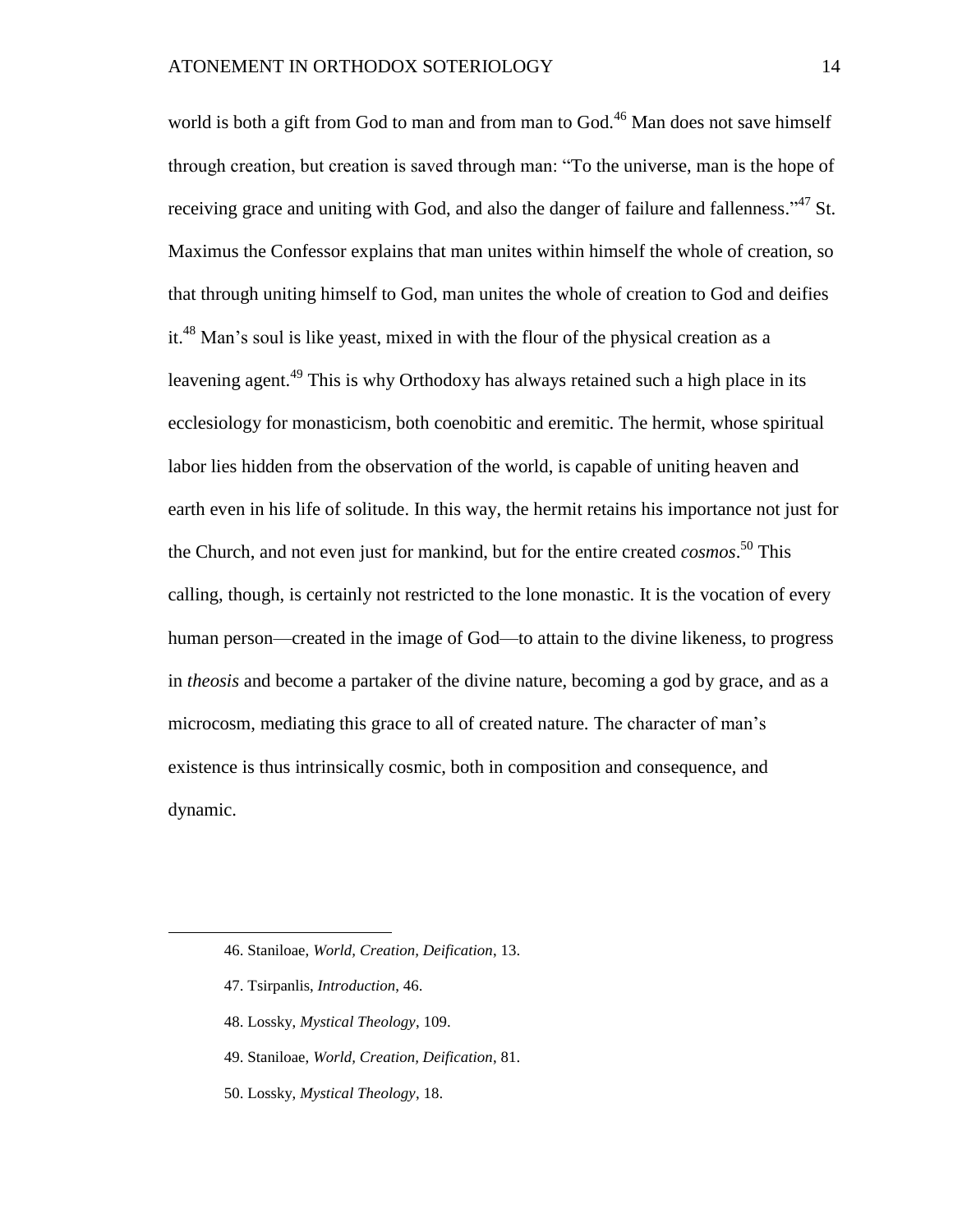### **The Fall: Death and Corruptibility**

Orthodoxy"s view of created human nature as dynamic and called to a specific cosmic vocation leads it to an understanding of man"s fall in Paradise that is also dynamic and generally devoid of juridical connotations. Since the Christian East"s emphasis is on life as a journey, rather than on static pre- and post-fall states, man's fall is "like a wayfarer departing from the path, indeed the only path, that led to his right home."<sup>51</sup> The definition of sin—"missing the mark, being off the mark, an aberration from truth"—readily lends itself to this interpretation.<sup>52</sup> Man fell while still immature, while on the path to deification. The test—the commandment not to eat of the tree of the knowledge of good and evil—was given to man to make him aware of his own freedom and as a means to mature and advance in his calling.<sup>53</sup> Man's fall was a "mysterious" failure of human destiny."<sup>54</sup> It was "metaphysical suicide."<sup>55</sup> The temptation was a temptation for Adam and Eve to make themselves gods apart from God, by doing it on their own.<sup>56</sup> The evil was in their attempt to transcend their condition in a false way.<sup>57</sup> Their failure can be described as "self-eroticism." Adam and Eve"s choice was not between good and evil *per se*, but between God and themselves. Their original sin was a refusal to ascend towards God. Man limited himself to his own plane of existence, falling

54. Florovsky, *Creation and Redemption*, 105.

55. Ibid., 49.

 $\overline{a}$ 

57. Staniloae, *World, Creation, Deification*, 154.

<sup>51.</sup> Fairbairn, *Eastern Orthodoxy*, 73-74.

<sup>52.</sup> John S. Romanides, *The Ancestral Sin*, trans. George S. Gabriel (Ridgewood, NJ: Zephyr Publications, 2002), 117.

<sup>53.</sup> Tsirpanlis, *Introduction*, 47.

<sup>56.</sup> Harrison, "Image and Likeness," 81.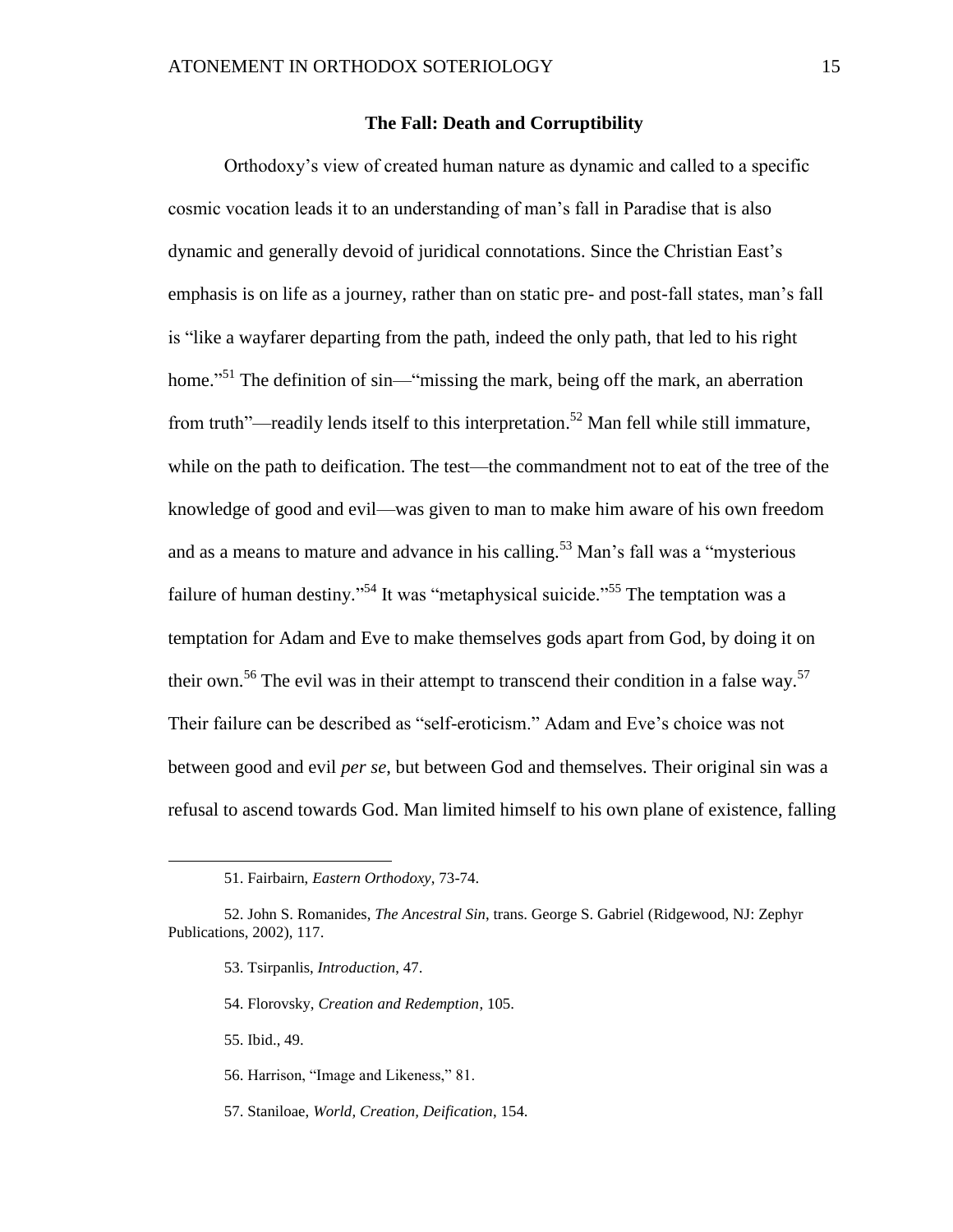in love with himself, producing a "de-spiritualization of human existence."<sup>58</sup> St. Athanasius bears witness to this interpretation of the fall in his treatise *Against the Heathen*:

. . . they fell into lust of themselves, preferring what was their own to the contemplation of what belonged to God. Having then made themselves at home in these things, and not being willing to leave what was so near to them, they entangled their soul with bodily pleasures, vexed and turbid with all kind of lusts, while they wholly forgot the power they originally had from God.<sup>59</sup>

In this way, he continues, man"s soul "strayed from the way, and has swerved from the goal of truth . . . . "<sup>60</sup> A more contemporary Orthodox theologian, Alexander Schmemann, explains that the fall was less about disobeying a commandment and more about man ceasing to hunger for God.<sup>61</sup> Due to Eastern theology's emphasis on the dynamic and vocational nature of man"s first state, man"s fall is not primarily about a breach of the legal code or a fall from perfection but a departure from the path to perfection and a failure to achieve *theosis*.

To the Christian East, death, which is seen as the chief consequence of the fall, is not an externally imposed judgment of God upon mankind but is introduced by man as the natural consequence of his sin—of failing in his vocation. The trend of Western theology, by contrast, is to view death, and subsequently corruption, as a punishment from God for transgressing the penal code. This Western understanding creates a sharp divide between sin and death.<sup>62</sup> The Wisdom of Solomon makes it clear, though, that

- 61. Fairbairn, *Eastern Orthodoxy*, 75.
- 62. Romanides, *Ancestral Sin*, 22-23.

<sup>58.</sup> Florovsky, *Creation and Redemption*, 85-86.

<sup>59.</sup> St. Athanasius, "Against the Heathen," 5.

<sup>60.</sup> Ibid., 6.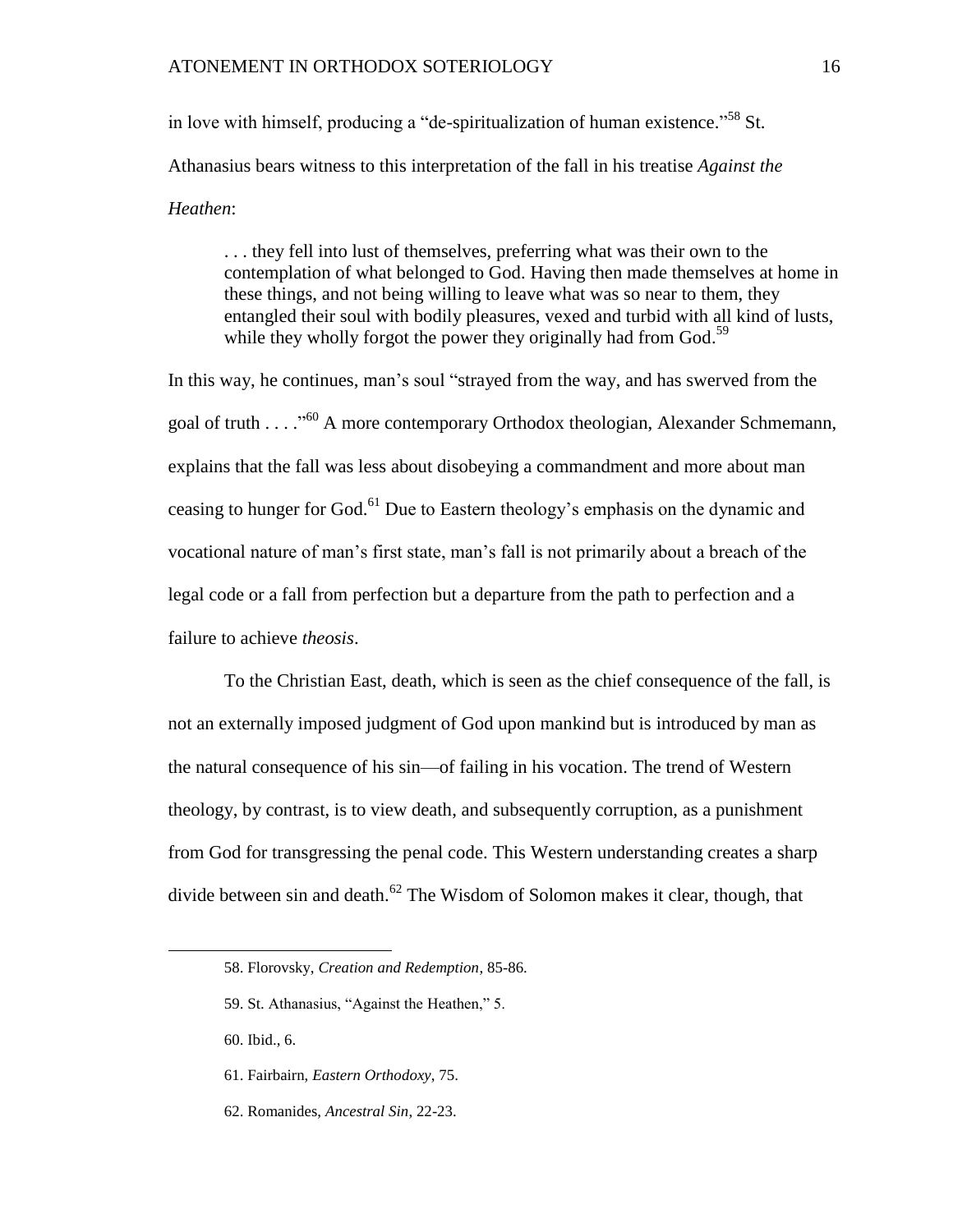God did not make death, / Neither does He have pleasure over the destruction of the living. / For He created all things that they might exist, / And the generations of the world so they might be preserved; / For there was no poison of death in them, / Nor was the reign of Hades on the earth. / For righteousness does not die. / But the ungodly summoned death by their words and works; / Although they thought death would be a friend, they were dissolved (1:13-16, SAAS).

Since man was called into being out of nothing, his nature is intrinsically impermanent. It is granted immortality and life, understood both temporally as continued existence and spiritually as communion with God who is Life, only through God's grace. St. Athanasius identifies the faculty of this grace in man as the image of God.<sup>63</sup> In the fall, man cut himself off from this grace and rejected the life which it imparted. St. Athanasius explains that "the transgression of the commandment was making them turn back again according to their nature; and as they had at the beginning come into being out of nonexistence, so were they now on the way to returning, through corruption, to non-existence again."<sup>64</sup> Man subjected himself to the "law of death," understood not as a juridical or penal law, but as a metaphysical principle of the *cosmos*. <sup>65</sup> As inertia is a "law of nature"—of the natural order—so the "law of death" could perhaps be spoken of as a law of the supernatural order. St. Irenaeus illustrates that just as when a man shuts his eyes to the temporal light, the source of the light is not the cause of the man"s darkness, so when a man shuts his spiritual eyes to the eternal Light, the eternal Light is not the cause of that man's eternal darkness, but the man who shut his eyes is himself the cause.<sup>66</sup> St. Basil

<sup>63.</sup> St. Athanasius, *On the Incarnation*, 28.

<sup>64.</sup> Ibid., 29-30.

<sup>65.</sup> Ibid., 29.

<sup>66.</sup> St. Irenaeus, "Against Heresies," in *Volume 1: The Apostolic Fathers, Justin Martyr, Irenaeus*, ed. A. Cleveland Coxe, James Donaldson and Alexander Roberts, Ante-Nicene Fathers, 4<sup>th</sup> printing (Peabody, MA: Hendrickson Publishers, 2004), 523.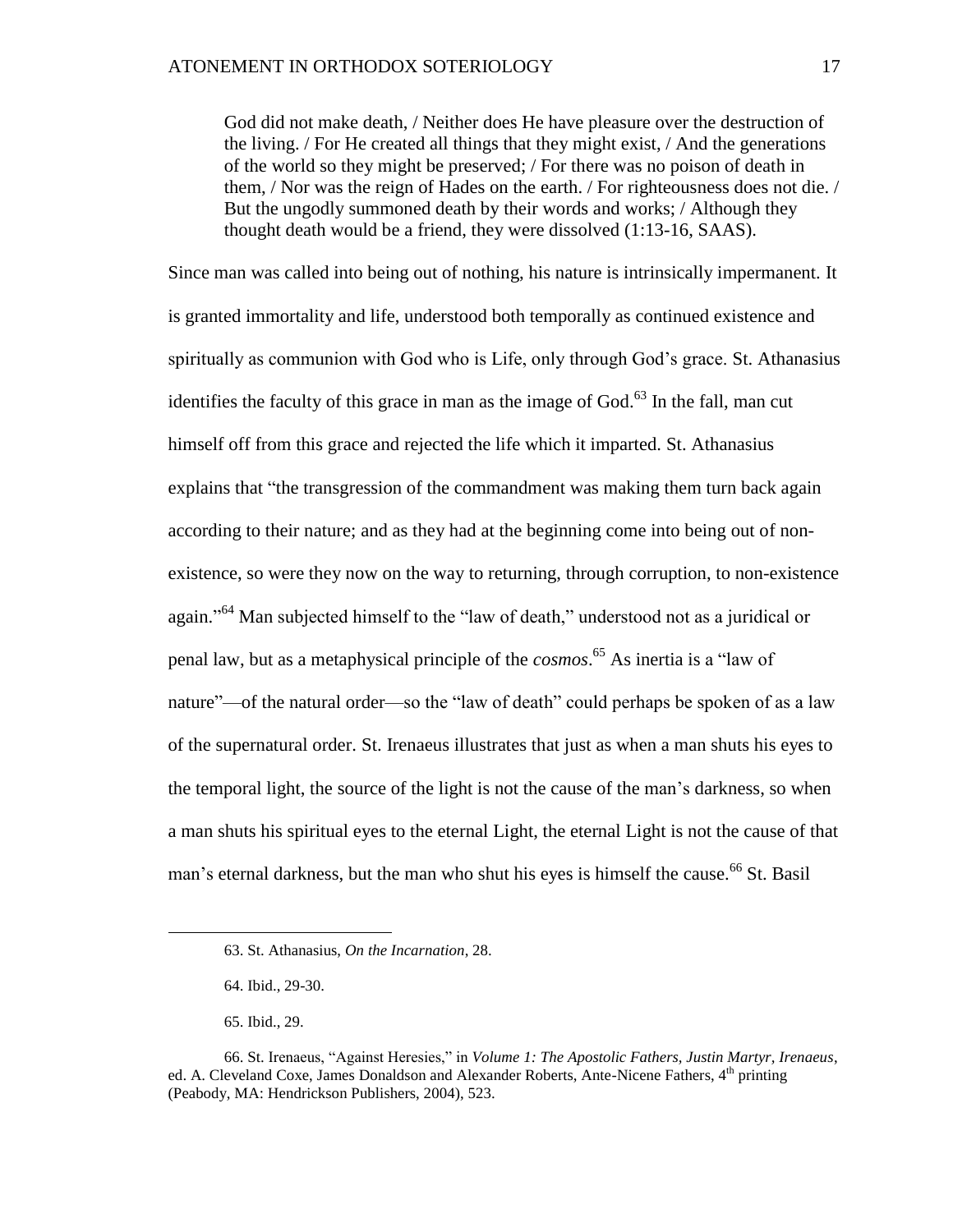also clarifies, "For to the extent that he withdrew from life, he likewise drew near to death. For God is life, and the privation of life is death. Therefore Adam prepared death for himself through his withdrawal from God . . . Thus God did not create death, but we brought it upon ourselves by a wicked intention." <sup>67</sup> Death is in a very real sense a *passive* punishment by God. It is, according to St. Gregory Palamas, the fulfillment of a warning rather than an active judgment, since God did not command, "Return to that from which thou wast taken," but said, "For dust thou art and to dust thou shalt return." He did not say, "Die on that day when thou shalt eat," but, "On the day when thou shalt eat, thou shalt die." Neither did He say, "Return thou to the earth," but, "... thou shalt return."<sup>68</sup> God does not externally impose death as a judgment for breaking the penal code, but He allows it to occur as the natural consequence of turning away from Himself. In fact, many of the Fathers—St. Irenaeus of Lyons and St. Gregory of Nazianzus in particular—view at least physical death as a *gift* from God, so that man"s unnatural, evil mode of existence does not remain eternal.<sup>69</sup> Death, then, as the chief consequence of the fall, is not an active judgment externally imposed upon man from God for legal transgression; it is rather the natural consequence of man"s rejection of Life, his failure in fulfilling his assigned vocation, allowed by a loving God at least in its physical form so that man"s evil would not remain permanent.

<sup>67.</sup> St. Basil, "Cause of Evil," 74-75.

<sup>68.</sup> Romanides, *Ancestral Sin*, 30-31.

<sup>69.</sup> St. Irenaeus, "Against Heresies," 457; St. Gregory of Nazianzus, "Oration 38: On the Nativity of Christ," in *Festal Orations*, trans. and ed. Nonna Verna Harrison, Popular Patristics Series (Crestwood, NY: St. Vladimir"s Seminary Press, 2008), 70; St. Gregory of Nazianzus, "Oration 45: On Holy Pascha," in *Festal Orations*, trans. and ed. Nonna Verna Harrison, Popular Patristics Series (Crestwood, NY: St. Vladimir"s Seminary Press, 2008), 168.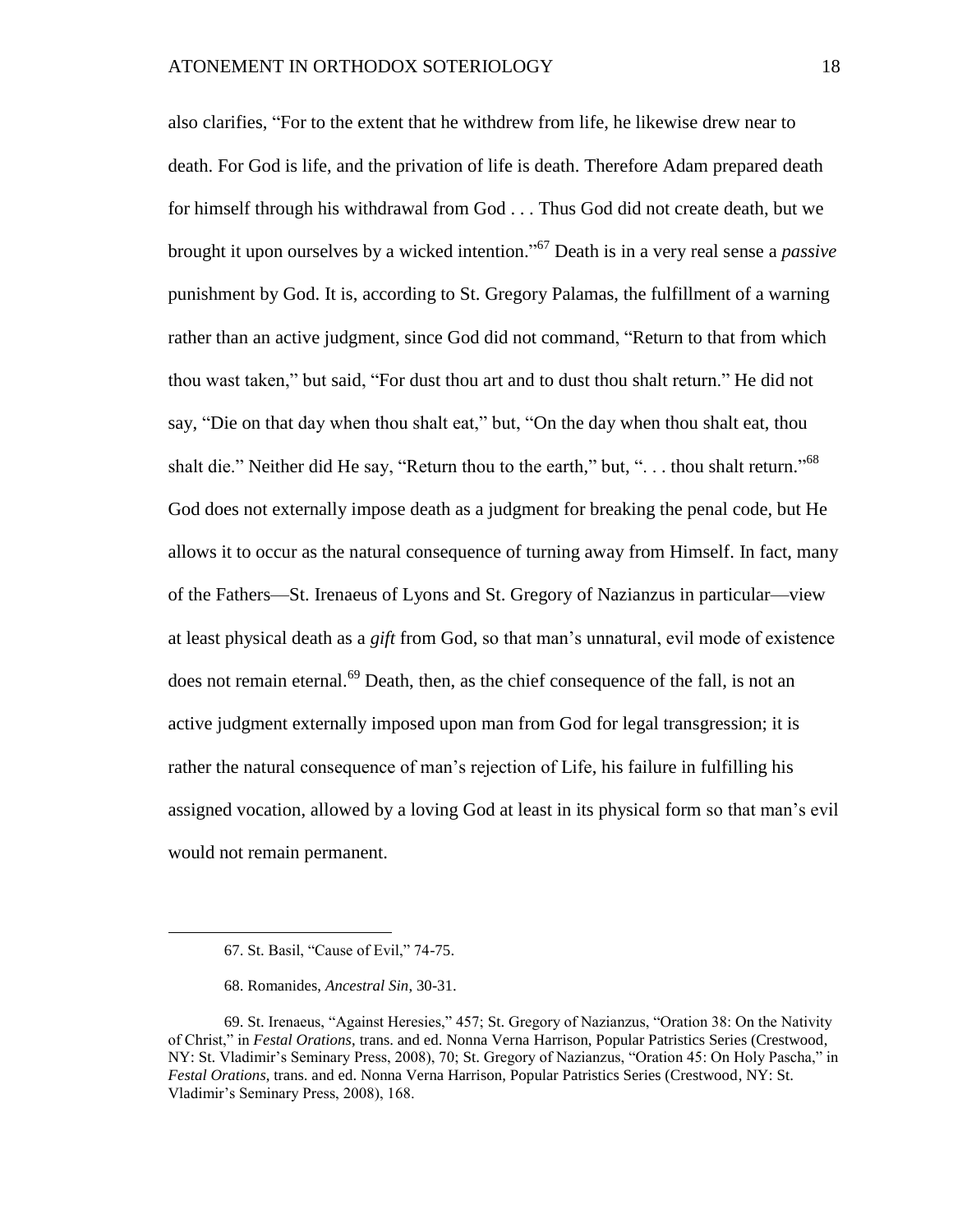Because of man"s subjection to death, his nature became disordered, and as a result, corruptible. Sin is, according to St. John of Damascus, a "deviation from what is natural into what is unnatural."<sup>70</sup> St. Basil compares bodily illness to the illness of the soul, because both are "a perversion of what is according to nature."<sup>71</sup> Evil is thus "a disorganization of the entire structure of being."<sup>72</sup> It is fundamentally parasitic. The elements of the fallen world are basically the same as those of the original created world. The difference is in their "principle of organization."<sup>73</sup> The structure of human nature is now "activated" in an essentially unnatural way.<sup>74</sup> It is only the likeness, not the image, in man that has been lost, but the image has lost its stability and is unable to properly actualize its potentiality.<sup>75</sup> This change introduces a "new mode of existence in evil."<sup>76</sup> Death is described as a parasite of disorder within which sin dwells.<sup>77</sup> As a result, death is seen in the Eastern Christian tradition as the "fountain of man"s personal sins," whose power lies in the hands of the devil and man's voluntary submission to him.<sup>78</sup> Most Western translations of Romans 5:12, following the Augustinian tradition, read, "As sin came into the world through one man, and through sin, death, so death spread to all men

- 72. Florovsky, *Creation and Redemption*, 84.
- 73. Ibid., 90.

- 74. Staniloae, *World, Creation, Deification*, 90.
- 75. Ibid., 90-92.
- 76. Lossky, *Mystical Theology*, 132.
- 77. Romanides, *Ancestral Sin*, 164.
- 78. Ibid., 117.

<sup>70.</sup> St. John of Damascus, "Exposition," 94.

<sup>71.</sup> St. Basil the Great, "Cause of Evil," 73.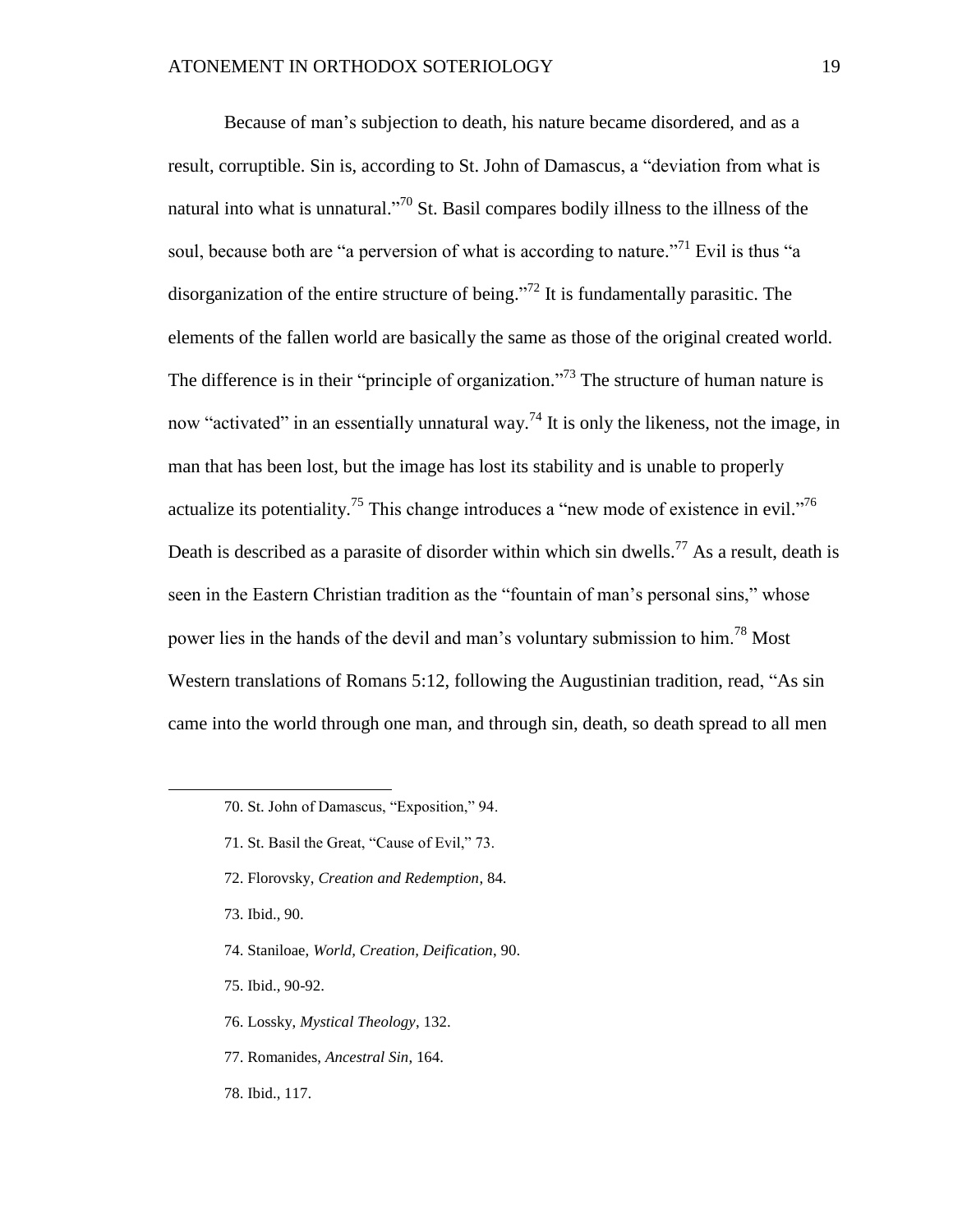*because all men have sinned* . . . ." The phrase  $\dot{\epsilon} \phi' \hat{\omega}$  if taken to mean "because" can be neuter, which would result in the above translation, but it could also be masculine, in which case it would refer to the directly preceding substantive,  $\theta \alpha \alpha \alpha \sigma c$  (death). If the latter is the case, the verse would instead read, "As sin came into the world through one man and death through sin, so death spread to all men; and *because of death*, all men have sinned . . . ," an understanding acceptable to many of the Greek Fathers. Death would therefore be the corrupting influence that makes personal sins inevitable.<sup>79</sup> Man not only suffers death but also corruptibility, which is the result of the disorder produced by the entrance of death and evil into the created world.

Since man"s vocational calling extended beyond himself to encompass the entire *cosmos*, his failure in fulfilling that vocation also extends into the created order. Just as man"s deification was a cosmic vocation, man"s death becomes a "cosmic catastrophe." Created nature, "poisoned by the fatal venom of human decomposition," "loses its immortal center" and "dies in man."<sup>80</sup> Instead of creating unity by bringing the world into communion with himself and with God, man produced divisions between himself and nature, divisions between himself and other humans, and divisions within himself. Anytime man sins, as microcosm and mediator, all of creation suffers as a result.<sup>81</sup> The post-apostolic writer of *The Epistle to Barnabas* describes man as "earth suffering, for Adam was formed out of the face of the earth.<sup>382</sup> Since man is created out of the earth,

<sup>79.</sup> John Meyendorff, *Byzantine Theology: Historical Trends and Doctrinal Themes*, 2nd edition (New York: Fordham, 1983), 144-145.

<sup>80.</sup> Florovsky, *Creation and Redemption*, 105-106.

<sup>81.</sup> Bouteneff, "Christ and Salvation," 94-95.

<sup>82.</sup> "The Epistle of Barnabas," in *The Apostolic Fathers: Greek Texts and English Translations*, trans. and ed. Michael W. Holmes, 3<sup>rd</sup> edition (Grand Rapids, MI: Baker Academic, 2007), 397.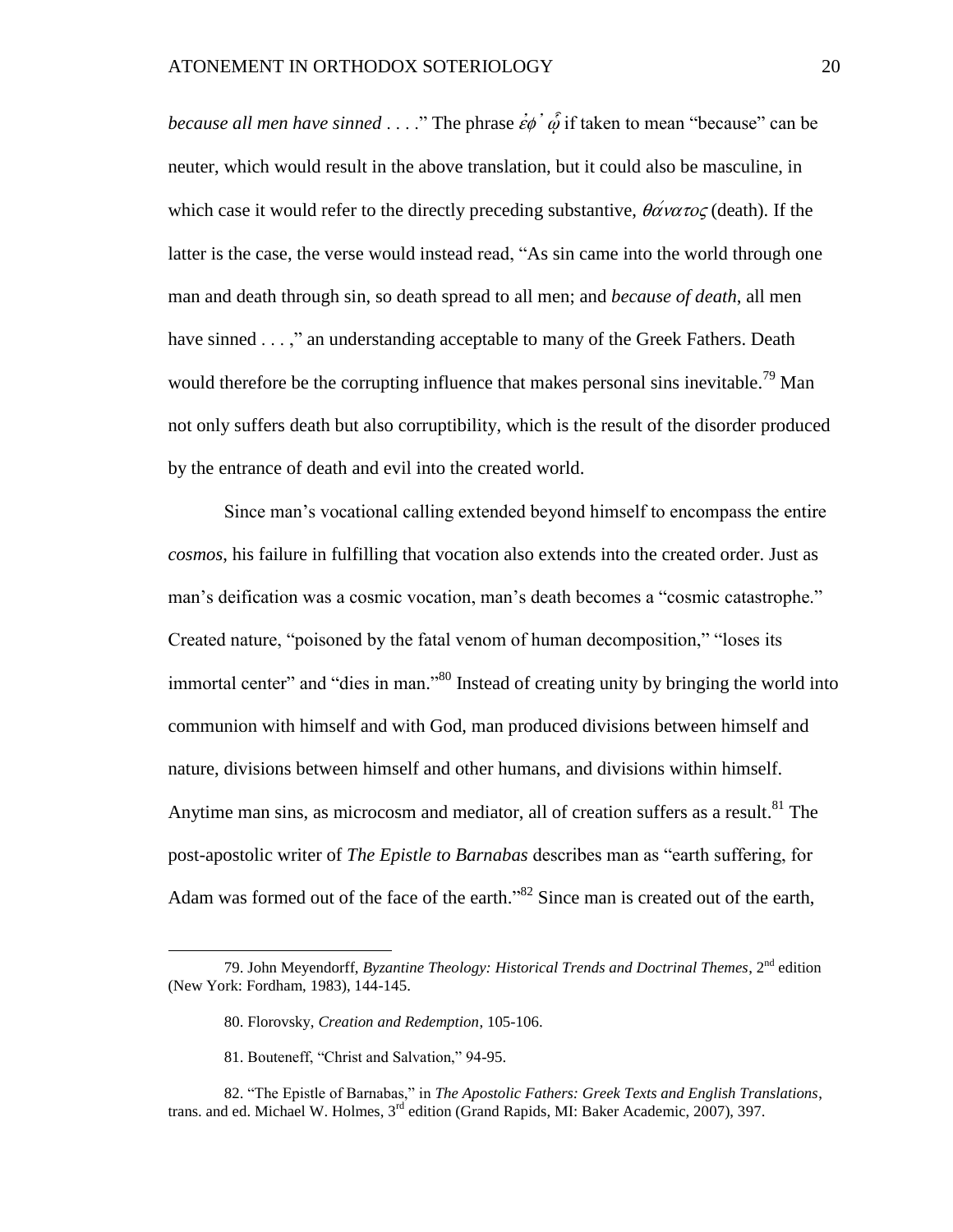anytime he suffers, the earth suffers as well. St. Paul in his epistle to the Romans goes so far as to say that the creation "groans and labors" (8:22, NKJV). It too was subjected to "futility" and held in "the bondage of corruption" until it too will be "delivered . . . into the glorious liberty of the children of God" (8:20, 21, NKJV). Corresponding to man"s cosmic calling is the cosmic calamity of the fall; the effects of death and corruptibility are not limited to man alone but extend into the created order.

Due to the nature of the fall, as interpreted in the Christian East, Orthodox theology articulates a different understanding of mankind"s inheritance from the first made man. Man's nature is not "totally depraved," since the image of God in man, though distorted, is not destroyed.<sup>83</sup> Disordered as it is, human nature is basically good, though at odds with the environment, with others, and with  $God<sup>84</sup> Furthermore, what$ man inherits from Adam after the fall is not the guilt of the first sin but its consequences. St. Augustine, who is indeed considered a saint by many in the Orthodox Church, though whose writings are viewed to stand in need of some correction, used his interpretation of Romans 5:12 in order to justify a doctrine of "original sin" that included "original guilt." The last four words of this verse were translated into the Latin Vulgate as *in quo omnes peccaverunt* (in whom [in Adam] all men have sinned), a manipulation which permitted the West to propagate a doctrine of inherited guilt from Adam to his descendents. If all men sinned in Adam—by being seminally in his "loins"—then all men are guilty for Adam"s sin, because all men were actually present in Adam when he sinned. The Greek phrase  $\dot{\epsilon} \dot{\phi}$ , however, can only be translated as "because," and may be taken to refer to

<sup>83.</sup> Ware, *Orthodox Way*, 61.

<sup>84.</sup> Bouteneff, "Christ and Salvation," 94.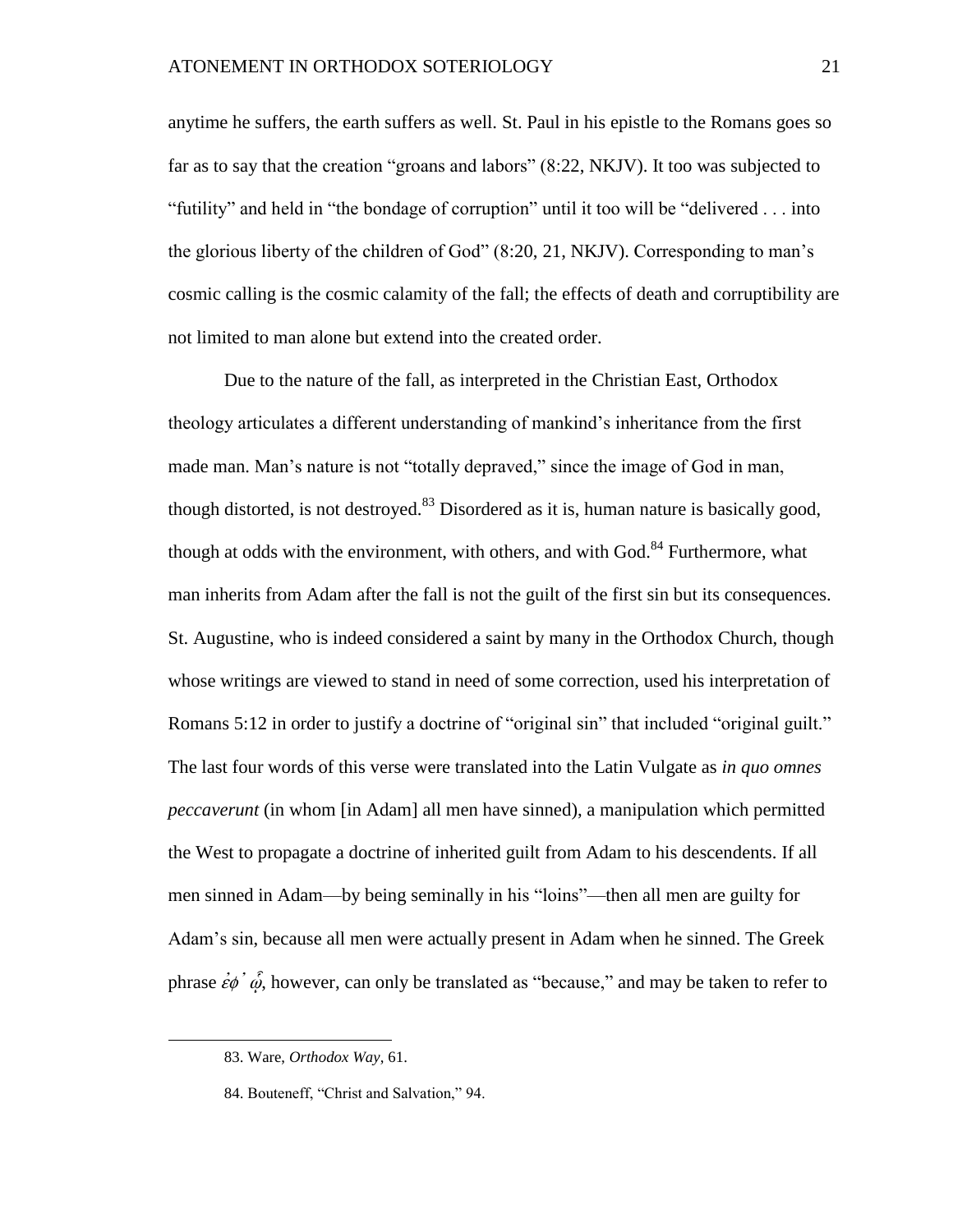$\theta \alpha \alpha \tau$  (death).<sup>85</sup> Based on this faulty translation in the Vulgate text, Augustine was able to assert that "all men are understood to have sinned in that first man, because all men were in him when he sinned."<sup>86</sup> Augustine distinguishes this sin, which is "contracted" from Adam—like a venereal disease—from that sin an individual personally commits. Since carnal propagation is universal, so is the transmission of the sin and guilt of Adam"s first sin. The similarity of this doctrine to Manichaeism was so strong that it provoked one of Augustine's opponents to charge that "anyone who defends [the doctrine of] original evil is a thoroughgoing Manichean."<sup>87</sup> The Church's condemnation of Pelagianism was not a full acceptance of Augustinianism, "which had in many ways gone beyond even the Western theological tradition (not to mention the Eastern tradition)."<sup>88</sup> To the Greek Fathers, especially St. John Chrysostom, St. Cyril of Alexandria, St. Athanasius, St. Gregory of Nyssa, and St. Maximus the Confessor, the guilt of sin was personal—of the person—rather than of human nature.<sup>89</sup> Mankind, as Adam's posterity, does not inherit the guilt of Adam"s sin but its consequences. St. Cyril of Alexandria, the president of the third ecumenical council, explained that all men are sinners, not because

87. As cited in Ibid., 300.

88. Ibid., 318.

<sup>85.</sup> Meyendorff, *Byzantine Theology*, 144.

<sup>86.</sup> As cited in Jaroslav Pelikan, *Volume 1: The Emergence of the Catholic Tradition (100-600)*, The Christian Tradition: A History of the Development of Doctrine (Chicago: The University of Chicago Press, 1971), 299.

<sup>89.</sup> Tsirpanlis, *Introduction*, 52. F.R. Tennant"s work in *The Sources of the Doctrines of the Fall and Original Sin* is relatively insignificant here. The most Tennant succeeds in illustrating is that many of these Fathers taught that the *effects* of the fall apply to human nature as a whole, an assertion supported by this paper. What Tennant fails to establish successfully, though he claims he does, is that these Fathers taught that the actual *guilt* of Adam"s sin also extends to the human race. These Fathers certainly taught that mortality and corruptibility extend from Adam"s sin into human nature, but they also affirmed, as does the Orthodox Church today, that the guilt of sin can only be personal.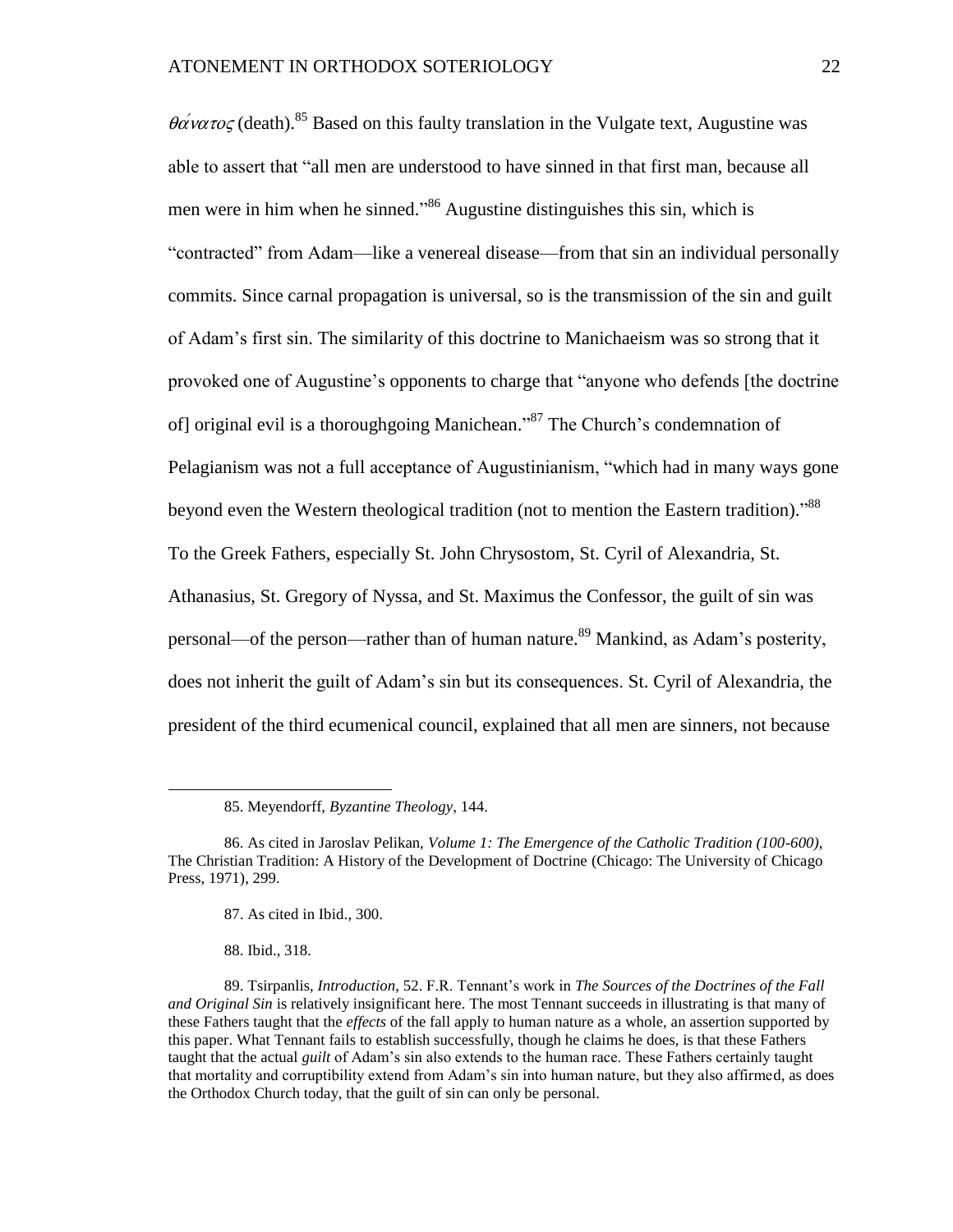they are "co-transgressors with Adam," but because they are all under the "law of sin" which he later identifies as corruptibility—as sharers of Adam's human nature.<sup>90</sup> In his commentary on St. Paul"s epistle to the Romans, St. Cyril describes Adam as a plant whose roots have been injured. The race that springs up from him, as the shoots that sprout from a tree, withers as a result of the damaged roots.<sup>91</sup> The Fathers bear witness that it is not guilt that mankind inherits from Adam, but it is death and the disorder and disease of his nature. Man"s basic problem, then, is not how to be legally acquitted of inherited guilt before a just God but how to be freed from death and the corruption of nature that it gave rise to in Adam"s failure.

### **Old Testament Sacrificial System: Cleansing and Instructional**

Since many penal substitution theories of Christ"s atoning work arise from a particular understanding of the Jewish sacrifices described in the Old Testament, it is important to clarify why these sacrifices were instituted and how they point to the sacrifice of Christ. It is first necessary to determine who offered the sacrifices and to whom they were offered. Many Western Christians may answer that they were offered by the Israelites to God for the forgiveness of their sins. God Himself, however, in instructing the Israelites as to how they will perform their sacrificial rituals, declared, ". . . the life of all flesh is in its blood, and I give it to you upon the altar to make atonement for your souls . . ." (Lev. 17:11, SAAS). The blood of the sacrifices, then, is not an offering from the Levitical priests to God but from God to the people of Israel. The pagan nations were the ones who thought they were appeasing angered deities through their sacrifices. According to the Wisdom of Solomon, God does not take pleasure in

<sup>90.</sup> Romanides, *Ancestral Sin*, 34.

<sup>91.</sup> Ibid., 162.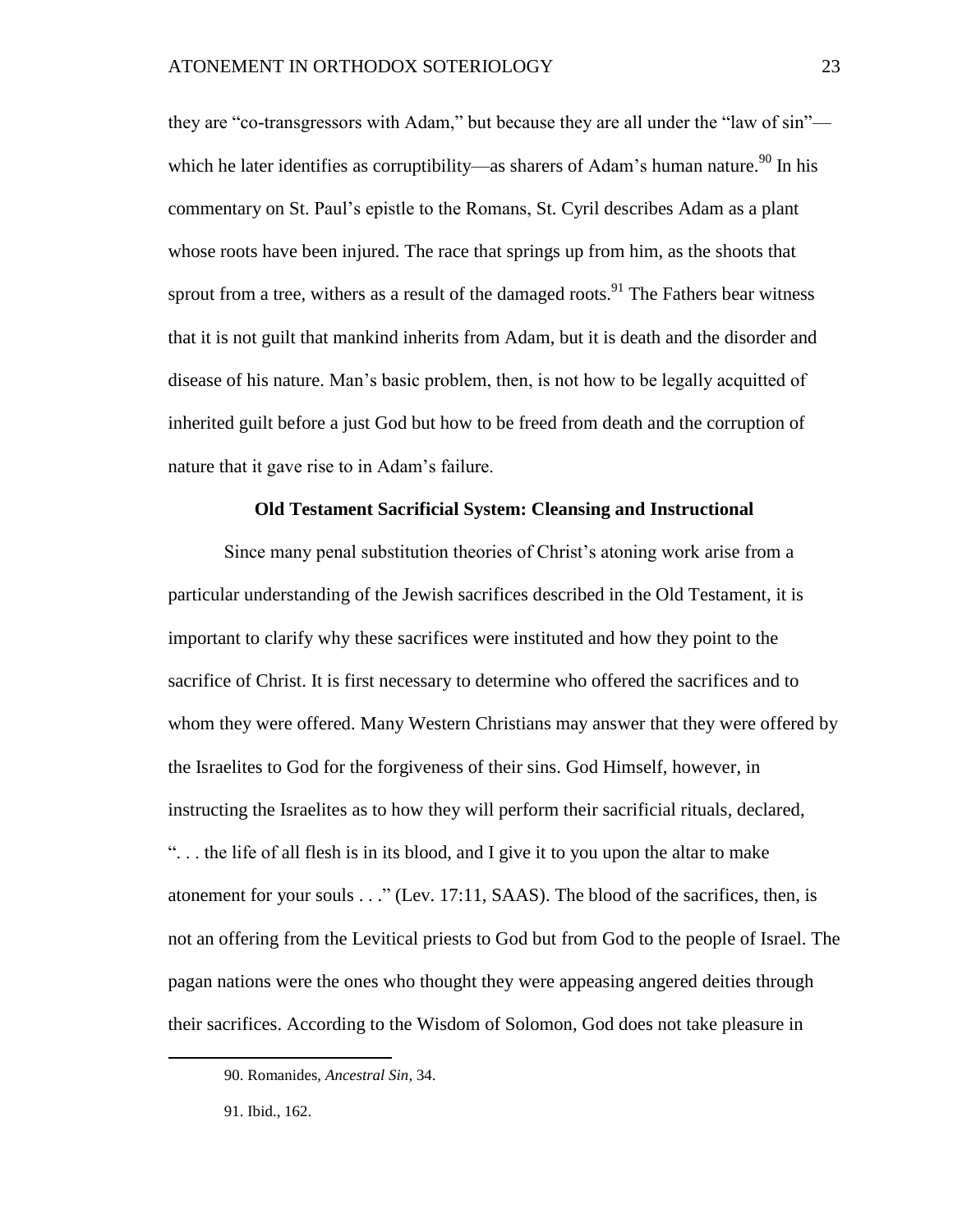death (1:13, SAAS). St. John Chrysostom observes that just as a man cannot do injury to God by insulting Him, so a man cannot make God reveal Himself more gloriously by praising Him. Those who glorify God reap the benefits to themselves, while those who curse God reap destruction to themselves.<sup>92</sup> The sacrifices of the Old Testament should be similarly understood; that is, not as offered by the Israelites to God for His benefit, but as given by God to man for man"s benefit. St. Irenaeus describes the sacrifices of the Israelites in just this way when he writes, ". . . the prophets indicate in the fullest manner that God stood in no need of their slavish obedience, but that it was upon their own account that He enjoined certain observances in the law. And again, that God needed not their oblation, but [merely demanded it], on account of man himself who offers it, the Lord taught distinctly  $\ldots$  ."<sup>93</sup> St. Athanasius, commenting on Isaiah 1:12 and Jeremiah 7:22, explains that sacrifices neither please God nor were required by  $\text{Him.}^{94}$  One anonymous post-apostolic Christian writer warns that the Jews, if they think they offer sacrifices to God as if He stood in need of them, are as foolish as pagans, who offer sacrifices to inanimate idols, "For the one who made the heaven and the earth and all that is in them, and provides us all with what we need, cannot himself need any of the things that he himself provides to those who imagine that they are giving to him."<sup>95</sup> The Greek words employed in the Septuagint for "propitiation,"  $i\lambda\alpha\sigma\kappa\alpha\mu\alpha\imath$  and  $\dot{\epsilon}\xi\imath\lambda\alpha\sigma\kappa\alpha\mu\alpha\imath$ , are

 $\overline{a}$ 

95. "The Epistle to Diognetus," in *The Apostolic Fathers: Greek Texts and English Translations*, trans. and ed. Michael W. Holmes, 3<sup>rd</sup> edition (Grand Rapids, MI: Baker Academic, 2007), 699.

<sup>92.</sup> Romanides, *Ancestral Sin*, 97.

<sup>93.</sup> St. Irenaeus, "Against Heresies," 482.

<sup>94.</sup> St. Athanasius, "Letter XIX," in *Volume 4: Athanasius: Select Works and Letters*, ed. Archibald Robertson, Philip Schaff and Henry Wace, Nicene and Post-Nicene Fathers: Second Series, 4<sup>th</sup> printing (Peabody, MA: Hendrickson Publishers, 2004), 545-546.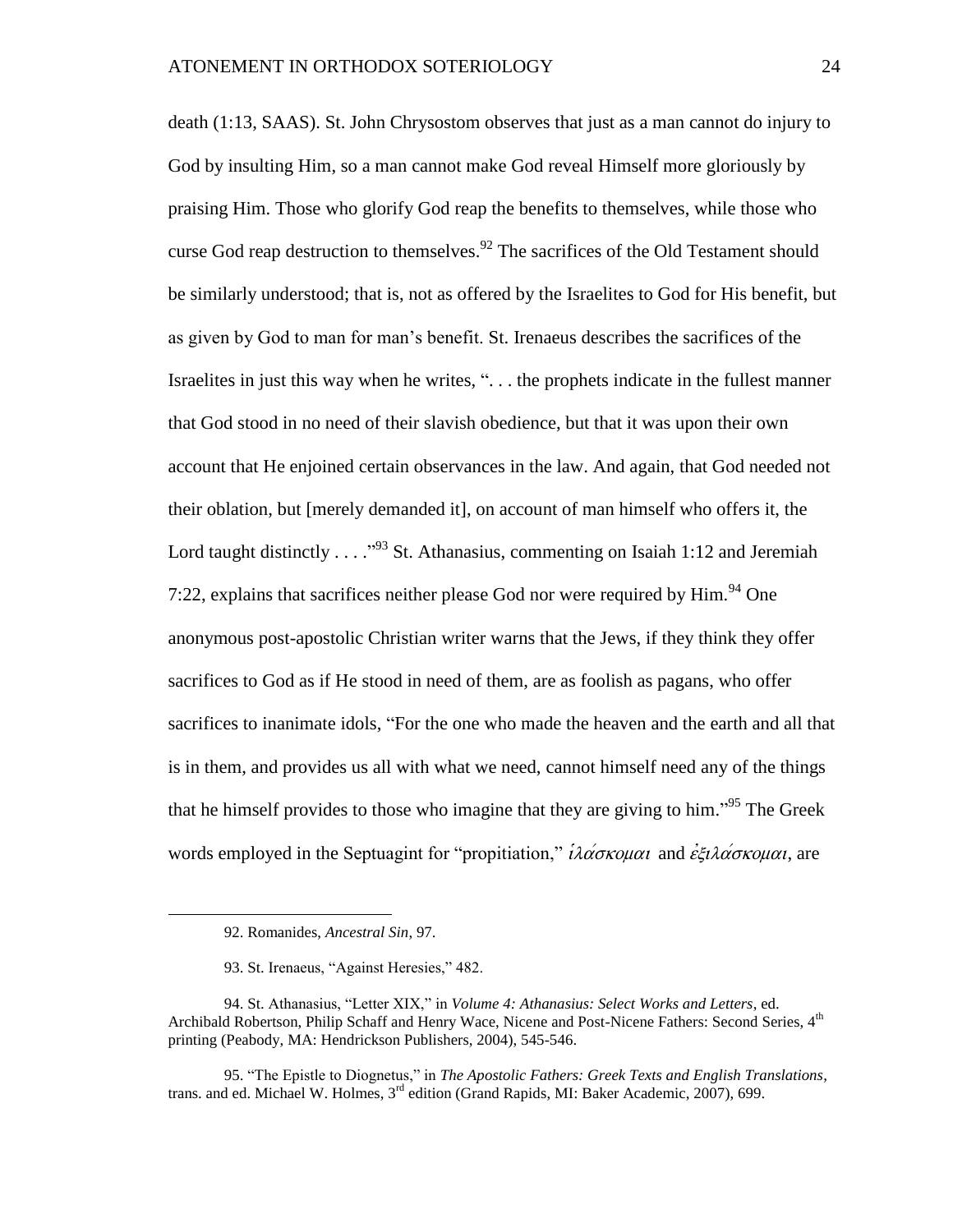used only once in the Old Testament with God as the accusative object. This exception is Zechariah 7:2, where the meaning, rather than sacrificially appeasing an angered deity, deals with seeking out the favor of God through prayer. No occurrence of either of these two words in the Old Testament text suggests that God is appeased through sacrifice or that the effects of such sacrifice are primarily upon God.<sup>96</sup> Sacrifices in the Old Testament should not be seen as oblations offered to God by men, as if God was offended or stood in need of anything, but as given to man by God for man"s benefit.

The second issue that needs clarified, then, is why the Israelites were instructed in making sacrifices if they were not primarily for God"s benefit. Since the Israelites—and not God—received the benefit of the sacrifices, they were not performed to appease God or for the purpose of penal substitution, but to signify the cleansing of the worshippers in order to "[render them] fit to receive God's favour."<sup>97</sup> This is why Moses sprinkled the Israelite people with the blood of a sacrifice (Ex. 24:8). The language surrounding sacrifice and atonement in the Old Testament, rather than suggesting the satisfaction of divine justice, focuses on cleansing: "Thus the priest shall make atonement for him, and he shall be clean" (Lev. 14:20, SAAS); "For on that day the priest shall make atonement for you, to cleanse you from all your sins before the Lord. Thus you shall be clean" (Lev. 16:30, SAAS). This cleansing applies not only to the people of Israel, the worshippers, but also to their places of worship, which can become contaminated by sin: "Then he shall sprinkle some of the blood upon [the altar] with his finger seven times, cleanse and sanctify it because of the impurities of the children of Israel" (Lev. 16:19, SAAS); "You shall purify the altar when you perform a consecration on it . . ." (Ex. 29:36, SAAS).

<sup>96.</sup> Leighton Pullan, *The Atonement* (New York: Longmans, Green & Co., 1906), 67.

<sup>97.</sup> Ibid., 73.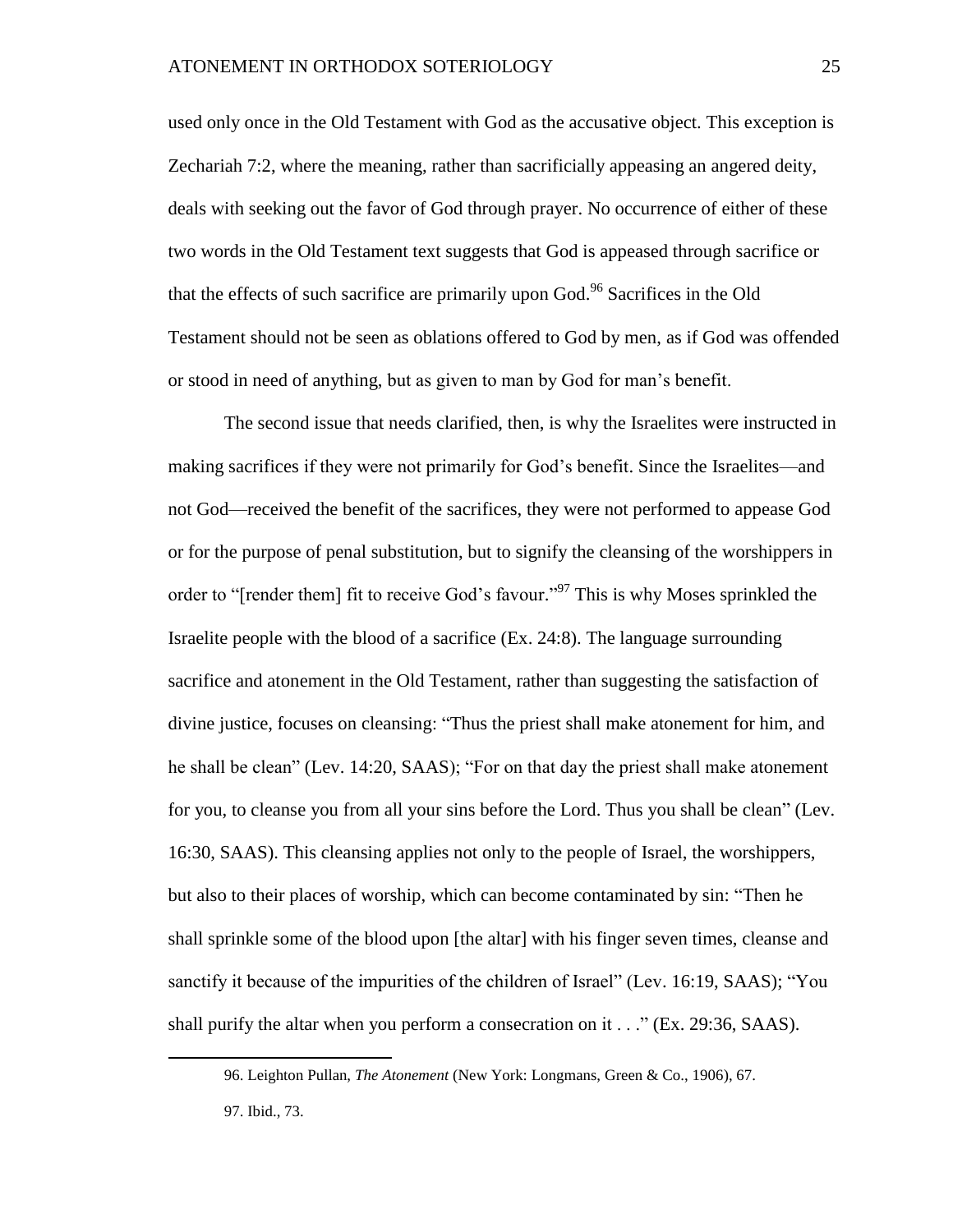These passages would make no sense if the purpose of sacrifice was to appease God"s anger or offense. For, if that was truly the meaning of atonement, then it must be possible for inanimate objects to transgress the justice of God, since they—and not just the Israelite people—are spoken of as requiring atonement. Since the life of the creature is in its blood (Lev. 17:11), the sprinkling of the blood of a pure lamb on the people and their places of worship signifies the washing away or cleansing of impurity through the life of a pure being. The blood of the pure life covers over those whose lives are stained by impurity. It is only later, though, with the blood of the true Sacrifice, that the blood of the pure Life not only covers over the impure and cleanses from without, but actually enters into them because of the incarnation and cleanses them from within, infusing Its own pure Life (as the blood of the Eucharistic offering) into the life of the faithful (received in the sacrificial act of Holy Communion). Atonement, through the Old Testament sacrificial system, primarily signifies the cleansing of the worshippers and their place of worship, both of which can become contaminated through the stains of sin.

The second benefit man receives from the sacrifices of the Old Testament is to be found in their typological and instructional significance. St. Paul teaches that God gave the Law to Israel for man"s instruction: ". . . before faith came, we were kept under guard by the law, kept for the faith which would afterward be revealed. Therefore the law was our tutor to bring us to Christ, that we might be justified by faith. But after faith has come, we are no longer under a tutor" (Gal. 3:23-25, NKJV). The typological significance of the Old Testament sacrifices as pointing to Christ is obvious, such as when St. John the Forerunner saw Jesus approaching and cried out, "Behold! The Lamb" of God who takes away the sin of the world!" (John 1:29, NKJV). The sacrificial victims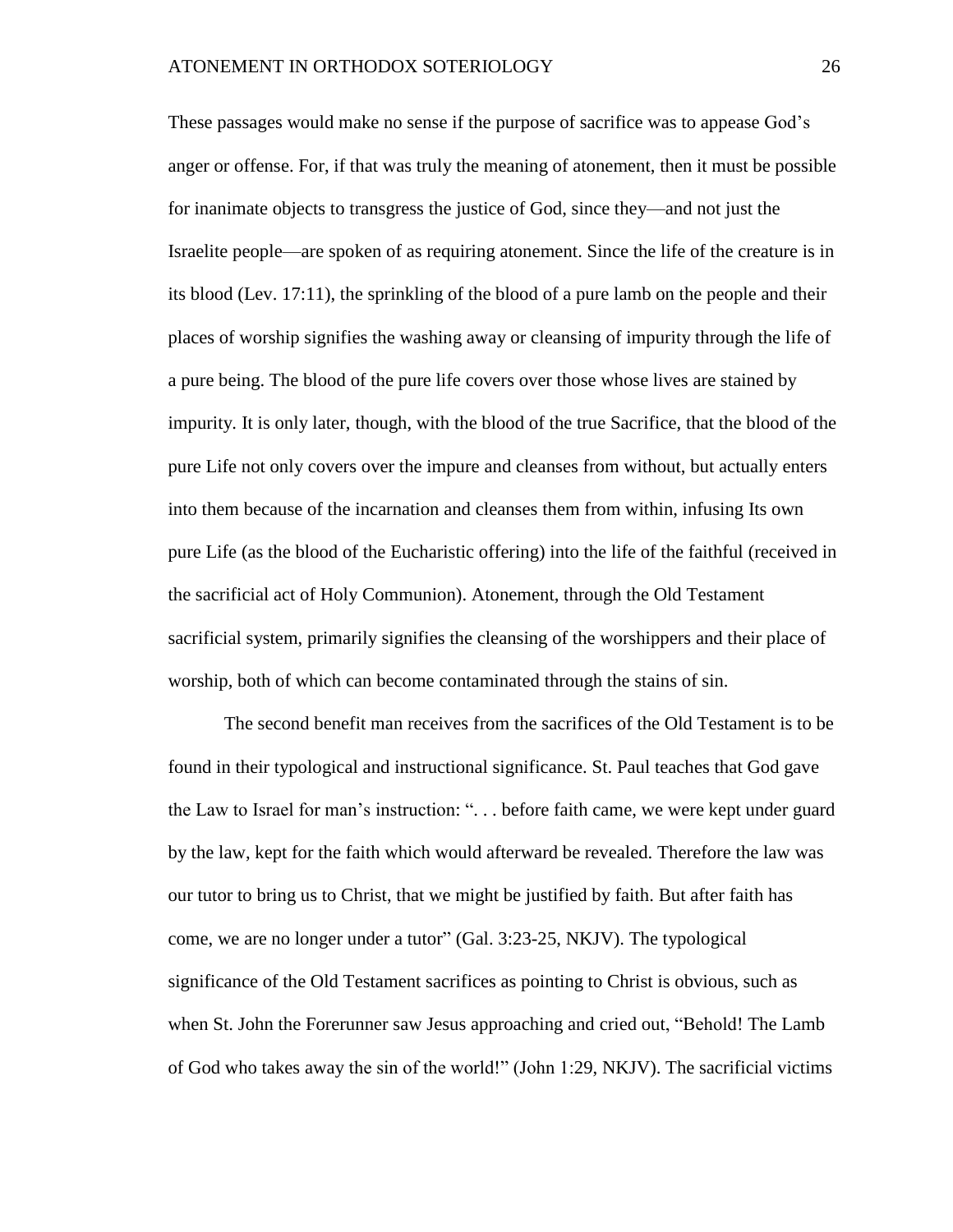of the Old Testament foreshadowed the suffering Messiah, who freely and willingly cleansed humanity from its sin. They were educational in another respect, though, as well. According to St. Athanasius, the laws concerning sacrifice were commanded so "that by means of them it might begin to instruct men and might withdraw them from idols, and bring them near to God, teaching them for that present time."<sup>98</sup> It was only after the Israelites forgot God and began worshipping senseless idols that God demanded sacrifices, "so that with their mind, which at one time had meditated on those which are not, they might turn to Him Who is truly God, and learn not, in the first place, to sacrifice, but to turn away their faces from idols, and conform to what God commanded."<sup>99</sup> Another purpose of the sacrifices, then, was to draw the people of Israel back to the true knowledge of God and to typify that sacrifice of obedience and spiritual worship truly commanded by God, pleasing and acceptable in His sight: "For if You desired sacrifice, I would give it; / You will not be pleased with whole burnt offerings. / A sacrifice to God is a broken spirit, / A broken and humbled heart God will not despise" (Ps. 50:18-19 [LXX], SAAS). As St. Athanasius observes, the Law"s commandments regarding sacrifice are fulfilled in a spiritual manner, as the psalms sing: "Let my prayer be set forth before You as incense, / The lifting up of my hands as the evening sacrifice" (Ps. 140:2 [LXX], SAAS); "Offer the sacrifice of righteousness, / And hope in the LORD" (Ps. 4:6, SAAS); "Offer to God a sacrifice of praise, / And pay your vows to the Most High" (Ps. 49:14 [LXX], SAAS).<sup>100</sup> St. Irenaeus points out, "... it is evident that

<sup>98.</sup> St. Athanasius, "Letter XIX," 546.

<sup>99.</sup> Ibid., 546.

<sup>100.</sup> Ibid., 546.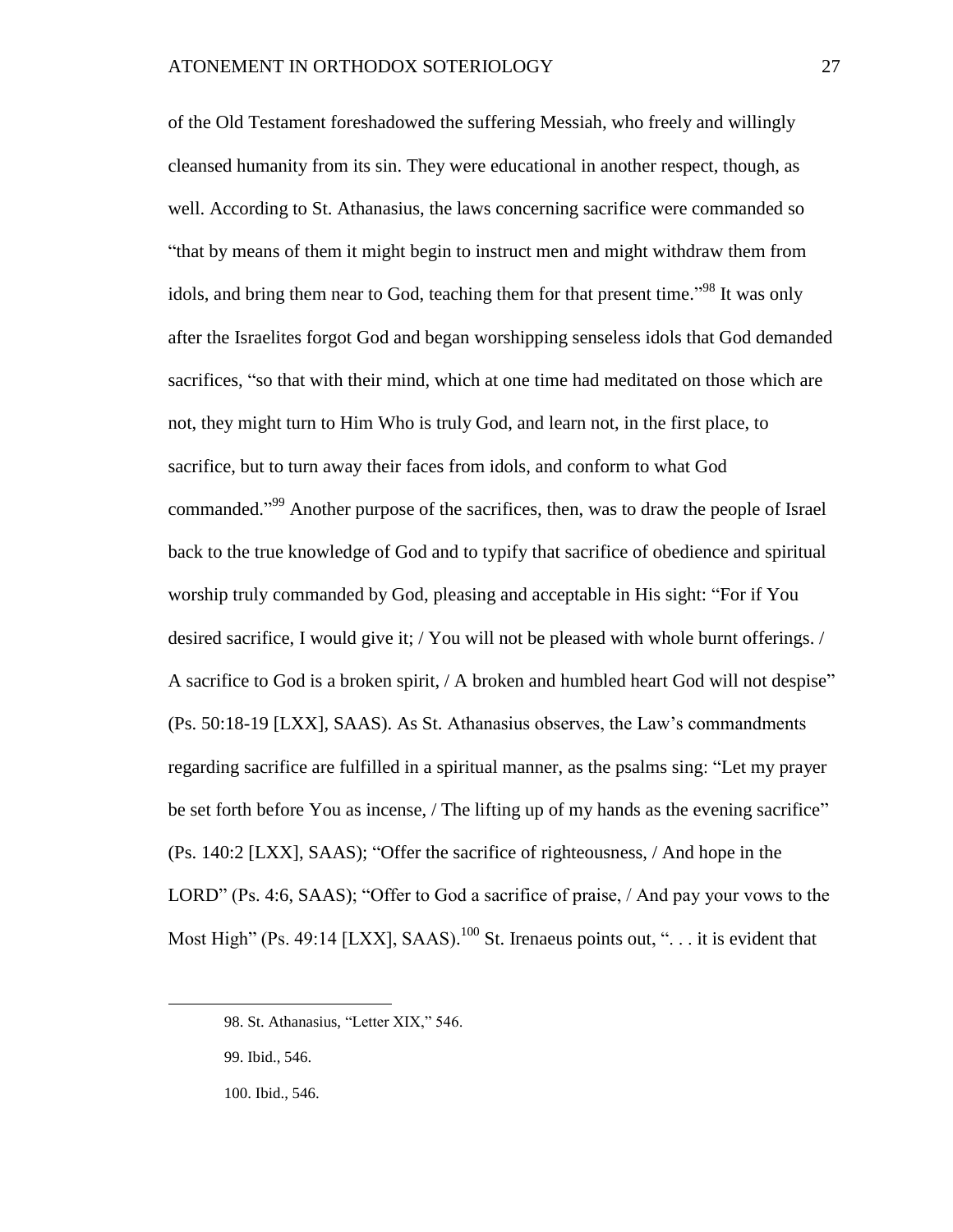God did not seek sacrifices and holocausts from them, but faith, and obedience, and righteousness, because of their salvation."<sup>101</sup> The sacrifices of the Old Testament are thus typological and educational, pointing to the Messianic Lamb of God and instructing man in the sacrifice of obedience and true spiritual worship.

# **The Atoning Work of Christ: Trampling Down Death by Death Vocation and Salvation**

The difference in perspective between East and West over the original created nature of man leads to divergent understandings about the meaning of salvation and its relations to the original created state. Generally, the West teaches a "three-act scheme of salvation," which begins with man"s creation in a perfect condition and in a perfect relationship with God, followed by the fall, which is therefore understood to be a fall from a perfect state. The earthly mission of the Son of God ushers in a redemption which is chiefly understood to be a return to the original condition of static perfection. The Eastern Orthodox tradition, by contrast, maintains a "two-act scheme" consisting of man"s creation in a "potential perfection" and culminating in his elevation through the energies of God—grace—into deification. The fall is not understood as a radically separate stage of humanity's existence but is seen to be the state of man having turned aside from the path.<sup>102</sup> Salvation is therefore the "negative" aspect of man's vocation in that it is the removal of the obstacles that prevented him from fulfilling his calling.<sup>103</sup> Lossky lucidly explains the Eastern position:

<sup>101.</sup> St. Irenaeus, "Against Heresies," 484.

<sup>102.</sup> Fairbairn, *Eastern Orthodoxy*, 76-77.

<sup>103.</sup> Ibid., 77-79.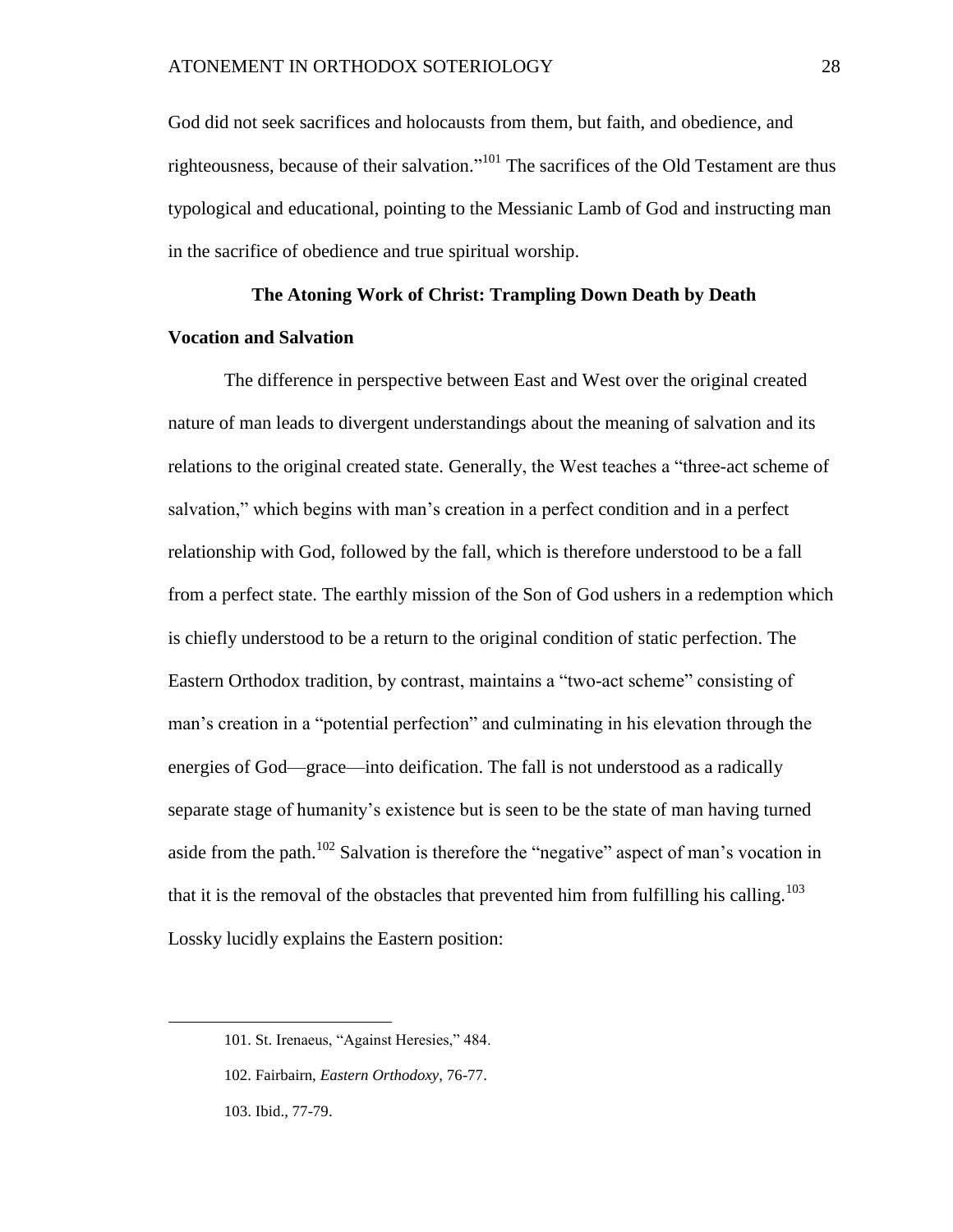Adam was directly called to deify himself. But after the Fall, two obstacles intervene to make this distance unbridgeable: sin itself, which makes human nature incapable of receiving grace, and death, the outcome of that fallenness which precipitates man into an anti-natural state where the will of man, contaminating the cosmos, gives to non-being a paradoxical and tragic reality. In this state man can no longer correspond to his vocation. . . . The last and fully positive end of man thereupon implies a negative aspect: salvation. . . . After the Fall, human history is a long shipwreck awaiting rescue: but the port of salvation is not the goal; it is the possibility for the shipwrecked to resume his journey whose sole goal is union with God.<sup>104</sup>

Salvation "[returns] to man the possibility of accomplishing his task;" it "[reopens] for him the path to deification."<sup>105</sup> Salvation, then, serves the purpose of removing the double barriers of sin and death to allow man to advance upon the positive road to *theosis*. Aghiorgoussis further explains that in the Christian East, "justification" is seen to correspond to the negative aspect of salvation—freedom from sin, death, and the power of the devil—while "sanctification" speaks to the positive aspects of spiritual growth in Christ.<sup>106</sup> Orthodoxy's emphasis on the created condition of man as dynamic and called to perform a specific vocation thus influences its understanding of the meaning of salvation and how it relates to man's vocational calling.

Furthermore, Christ's earthly mission is understood by many Eastern theologians to accomplish more than just the negative work of salvation but also to bestow on man a blessing even higher than the grace of his original state. In man"s path to deification, a third barrier needs to be overcome besides just sin and death: that of nature, the "infinite distance between the created and uncreated."<sup>107</sup> For St. Irenaeus and St. Athanasius, the

 $\overline{a}$ 

107. Lossky, *Mystical Theology*, 135.

<sup>104.</sup> Vladimir Lossky, *Orthodox Theology: An Introduction*, trans. Ian and Ihita Kescarcodi-Watson (Crestwood, NY: St. Vladimir's Seminary Press, 1978), 83-84.

<sup>105.</sup> Ibid., 75.

<sup>106.</sup> Fairbairn, *Eastern Orthodoxy*, 92.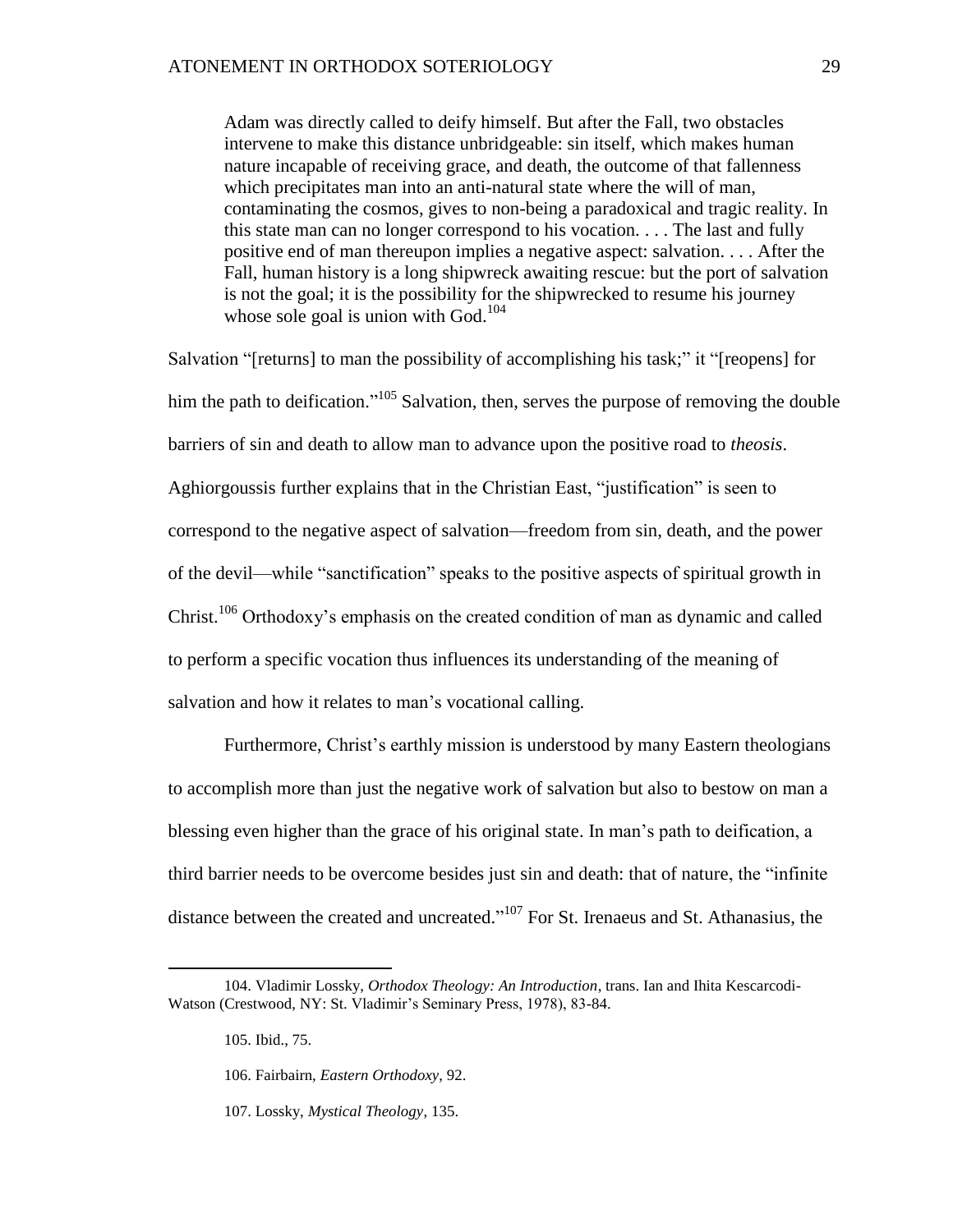incarnation is not just a "*restoration to*" but an "*advance upon*" man"s original created state.<sup>108</sup> It is the "new Revelation, the new and further step" within which human nature is assumed into the Godhead Itself.<sup>109</sup> St. Maximus calls the incarnation a "wholly new way of being human."<sup>110</sup> If man was called to deification from the beginning, the Word of God must have intended from the beginning to become man, since man is a mere creature and requires a God-Man to obtain deification in union with God. Deification, and not just redemption, is thus the ultimate purpose of the incarnation.<sup>111</sup> The incarnation is not just a remedy for man"s failure at his vocation but the initiation of the state of union between God and His creation for which it was originally created.<sup>112</sup> The incarnation advances man into a new period in history and raises him up to a new level in which his last state is higher than his first. As St. Isaac of Syria points out, since the incarnation is the most glorious blessing bestowed on man, it would be strange to identify its cause with the fall, a terrible event that should have never occurred. St. Maximus the Confessor arrives at a similar conclusion, as does Duns Scotus in the West.<sup>113</sup> Aside from removing the obstacles of sin and death, Christ"s incarnation thus also removes the barrier of nature, and in so doing instantiates the very mode of human existence that man was called to actualize in the beginning.

- 109. Florovsky, *Creation and Redemption*, 95.
- 110. St. Maximus, "Ambiguum 7," 70.
- 111. Tsirpanlis, *Introduction*, 66-67.
- 112. Theokritoff, "Creator and Creation," 69.
- 113. Ware, *Orthodox Way*, 70.

<sup>108.</sup> Archibald Robertson, Prolegomena to *Volume 4: Athanasius: Select Works and Letters*, ed. Archibald Robertson, Philip Schaff and Henry Wace, Nicene and Post-Nicene Fathers: Second Series, 4<sup>th</sup> printing (Peabody, MA: Hendrickson Publishers, 2004), lxxi.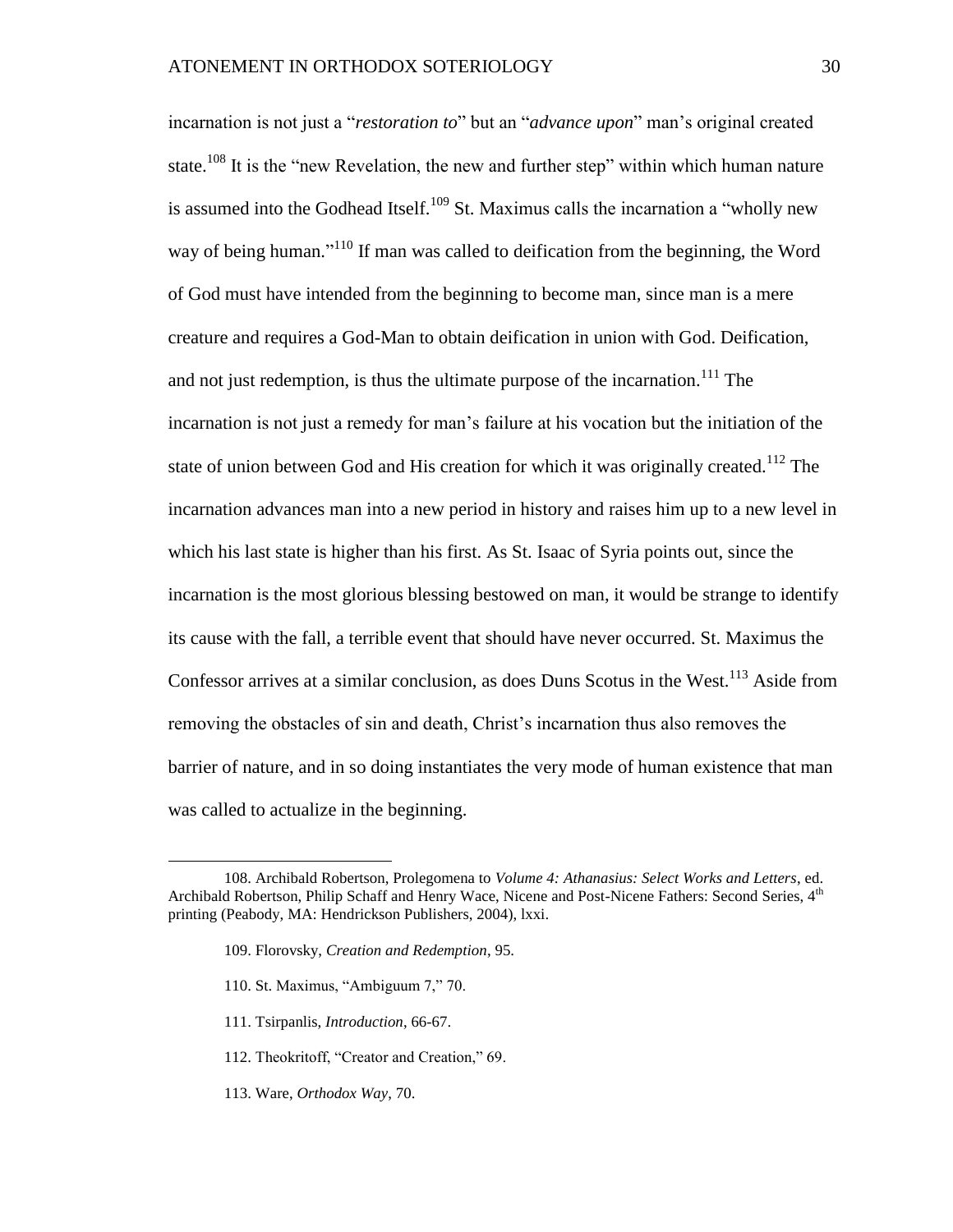# **Participatory, not Substitutionary**

The Orthodox tradition, while not necessarily denying notions of vicarious substitution, maintains an understanding of the atonement that more heavily emphasizes participation. As Metropolitan Kallistos Ware explains, salvation is best spoken of in terms of "*sharing*, of solidarity and identification." In Christ, God participates in what man is in order to allow man to participate in what God is.<sup>114</sup> That this union is the very meaning of the doctrine of atonement is confirmed by the basic etymology of the English word: at-one-ment.<sup>115</sup> Christ, as both man and God, is the "meeting-point" between the created and Uncreated.<sup>116</sup> He is where "eternity enters into time" and "time penetrates into eternity." <sup>117</sup> As one Orthodox Christmas hymn chants, "Sharing wholly in our poverty, Thou hast made divine our earthly nature through Thy union with it and participation in it."<sup>118</sup> Another Christmas hymn reads, "Heaven and earth are united today, for Christ is born. Today has God come down to earth, and man gone up to heaven."<sup>119</sup> The "flesh-bearing God" has come to make "Spirit-bearing men."<sup>120</sup> Since man rendered himself unable to ascend to God, God has descended to man, healing, restoring, and elevating human nature through taking all of it into Himself.<sup>121</sup> God is not

- 116. Ware, *Orthodox Way*, 74.
- 117. Lossky, *Introduction*, 85.
- 118. Ware, *Orthodox Way*, 74.
- 119. Ibid., 70.

- 120. Florovsky, *Creation and Redemption*, 75.
- 121. Ware, *Orthodox Way*, 68.

<sup>114.</sup> Ware, *Orthodox Way*, 73-74.

<sup>115.</sup> Bouteneff, "Christ and Salvation," 105; Gabriel Daly, *Creation and Redemption* (Wilmington, DE: Michael Glazier, Inc., 1988), 182.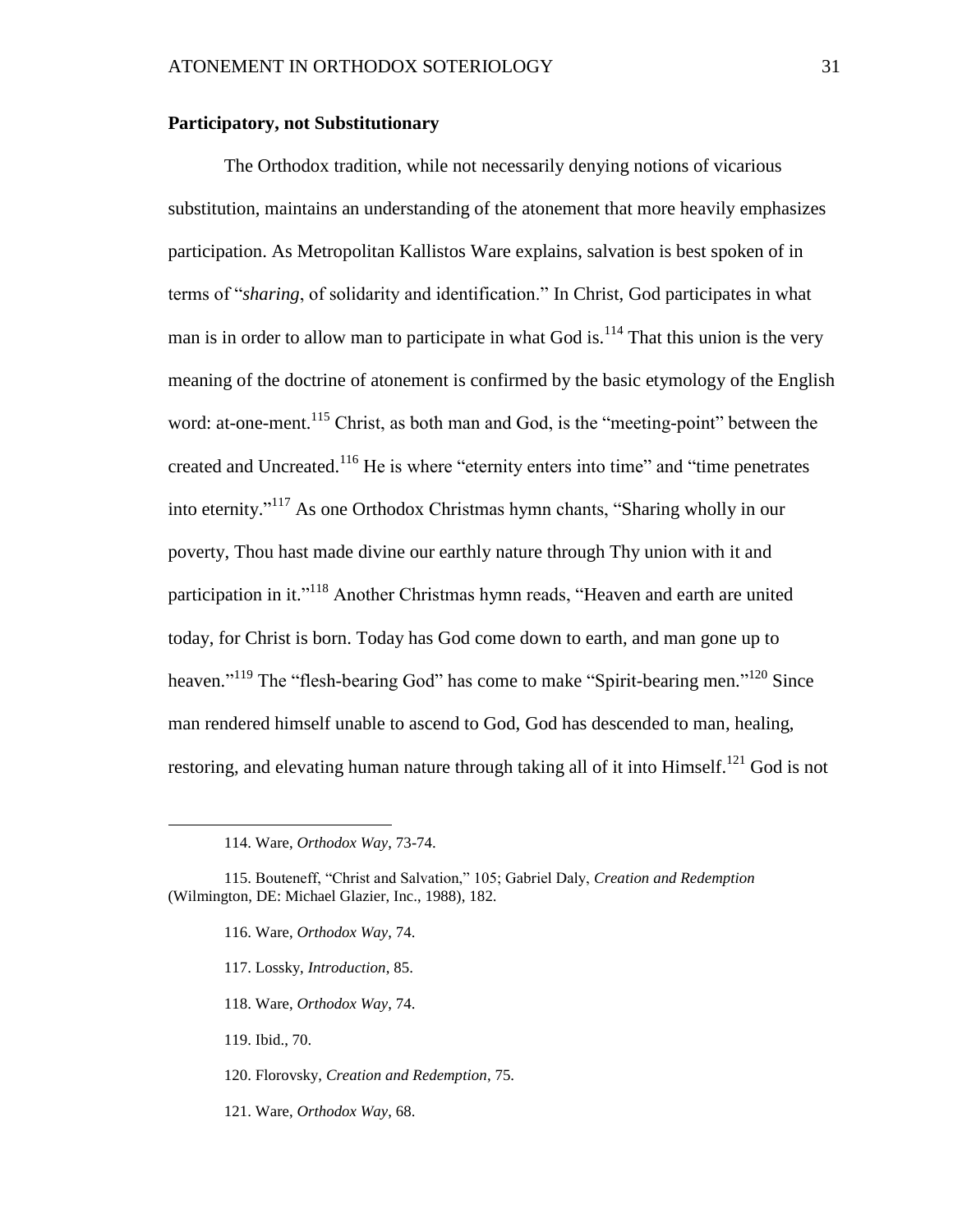detached or indifferent, "[remaining] aloof in the heavens while we suffer and die."<sup>122</sup> God as a parent rather steps down and assumes the existence of His wayward child.<sup>123</sup> Christ not only accepts unfallen human nature but fallen human nature, not in assuming sin or sinfulness, but in accepting life lived under the conditions of the fall. He experiences not only the physical consequences of weariness and bodily pain but also loneliness and alienation.<sup>124</sup> The Son of God fully assumes man's existence for the purpose of raising up man to participation in Himself.

Salvation defined as participation suggests that the atoning work of Christ is not limited to His death. The early Christian Fathers never viewed one isolated event in the Divine economy—whether the life, death, or resurrection of Christ—as the single saving act in exclusion to the rest.<sup>125</sup> Christ's redeeming and atoning activity cannot be separated into parts but must be understood as one "organic whole."<sup>126</sup> This is especially the case in the writings of St. Irenaeus of Lyons. He explains that Christ passed through every stage of human existence in order to sanctify each and to be an example for mankind in each one. He was born as an infant to deify human birth and infancy, becoming a child and a youth to sanctify those who are children and youths, and becoming a man in order to elevate human experience as an adult to union with the Divine.<sup>127</sup> As St. Irenaeus

 $\overline{a}$ 

127. St. Irenaeus, "Against Heresies," 391.

<sup>122.</sup> Anthony Coniaris, *Introducing the Orthodox Church: Its Faith and Life*, 18<sup>th</sup> printing (Minneapolis, MN: Light and Life Publishing, 2007), 67.

<sup>123.</sup> Archbishop Chrysostomos of Etna, *God Made Man and Man Made God* (Belmont, MA: Institute for Byzantine and Modern Greek Studies, 2010), 9.

<sup>124.</sup> Ware, *Orthodox Way*, 75-76.

<sup>125.</sup> Pelikan, *Catholic Tradition*, 142.

<sup>126.</sup> Florovsky, *Creation and Redemption*, 99.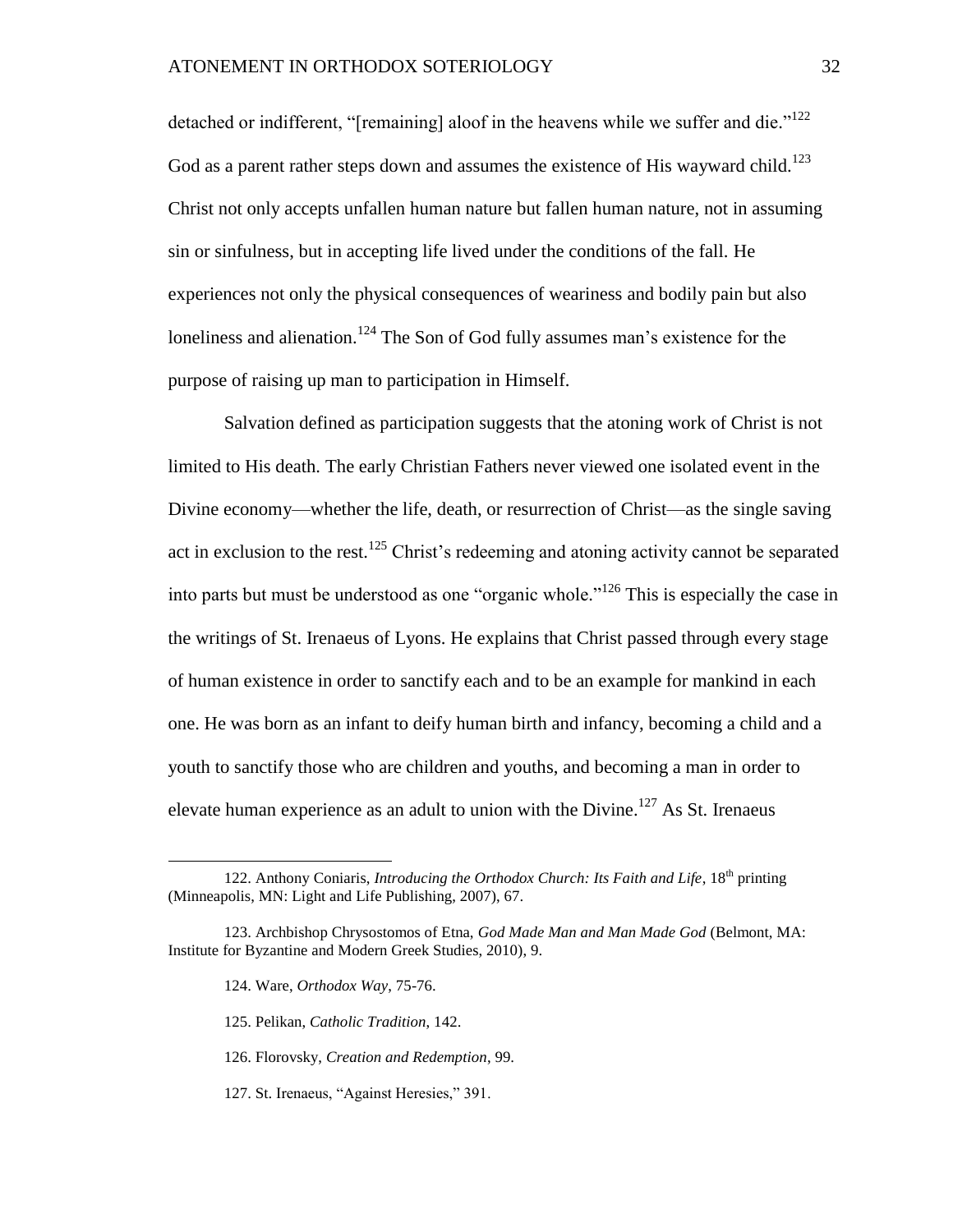summarizes, "He passed through every stage of life, restoring to all communion with God." 128

Although no single event can be isolated from the rest of Christ"s work, the climax of His incarnation and life is to be identified with His death.<sup>129</sup> In an unfallen world, the philanthropic condescension of the incarnation would have been enough to join the human and Divine natures, but the reality of evil, sin, and death requires a further act on the part of the God-Man. Christ must not just participate in the fullness of human life but also in the fullness of human death. God"s deifying participation in human experience must be carried out to its farthest extreme. Since death has both a physical and a spiritual aspect, the sacrifice of Christ on the cross is also participation both physical and spiritual. Not only does Christ experience the division of the soul from its body, the means of its physical life, but also the division of the soul from its God—the source of its spiritual life. In the depths of His suffering, while suspended on the wood of the cross, Christ—the incarnate God-Man—uttered the most mysterious and anguishing cry that has ever been heard, "*Eloi, Eloi, lama sabachthani*," "My God, My God, why have You forsaken Me?" (Matt. 27:46; Mark 15:34, NKJV). Christ "descended into Hell," as the Apostle"s Creed teaches, into "*the place where God is not*," assuming the fullness of human alienation from the presence of  $God.<sup>130</sup>$  In the mystery of the crucifixion, Christ's participation in human experience culminates in the death of both body and soul.

130. Ware, *Orthodox Way*, 78-80.

<sup>128.</sup> St. Irenaeus, "Against Heresies," 448.

<sup>129.</sup> Florovsky, *Creation and Redemption*, 99.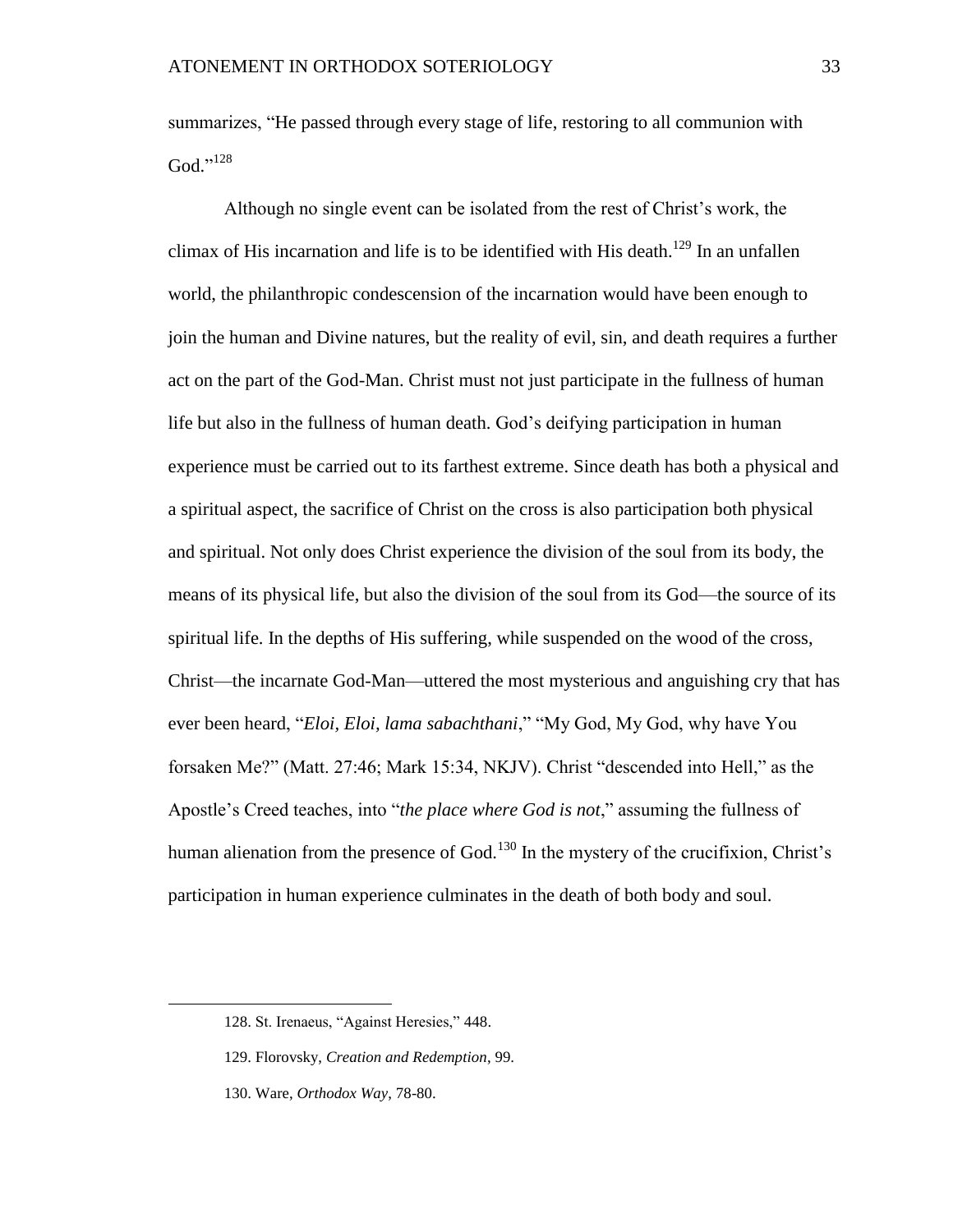This participatory understanding of Christ"s work finds expression in the Christian tradition as early as the second century with St. Irenaeus of Lyons, a student of the venerable St. Polycarp who was himself a disciple of the Apostle St. John the Evangelist and Theologian. St. Irenaeus asks, ". . . how shall man pass into God, unless God has [first] passed into man?"<sup>131</sup> Christ did "through His transcendent love, become what we are that He might bring us to be even what He is  $Himself.^{132}$  He "Himself" [united] man through Himself to God."<sup>133</sup> St. Irenaeus explains,

For it was for this end that the Word of God was made man, and He who was the Son of God became the Son of man, that man, having been taken into the Word, and receiving the adoption, might become the son of God. For by no other means could we have attained to incorruptibility and immortality, unless we had been united to incorruptibility and immortality. But how could we be joined to incorruptibility and immortality, unless, first, incorruptibility and immortality had become that which we also are, so that the corruptible might be swallowed up by incorruptibility, and the mortal by immortality, that we might receive the adoption of sons $\overline{?}^{134}$ 

Christ "recapitulated" all things in Himself, making Himself to be the head of the Spirit and giving the Spirit to be the head of man, thereby consummating all of creation within His Body.<sup>135</sup>

The great soteriologist of the fourth century, St. Athanasius of Alexandria, also characterizes Christ"s work with the concept of participation. In his letter to Adelphius, which explicitly mentions deification and connects it with the words of St. Peter, he writes, "... He has become Man, that He might deify us in Himself, and He has been

132. Ibid., 526.

- 133. Ibid., 417.
- 134. Ibid., 448-449.
- 135. Ibid., 548.

<sup>131.</sup> St. Irenaeus, "Against Heresies," 507.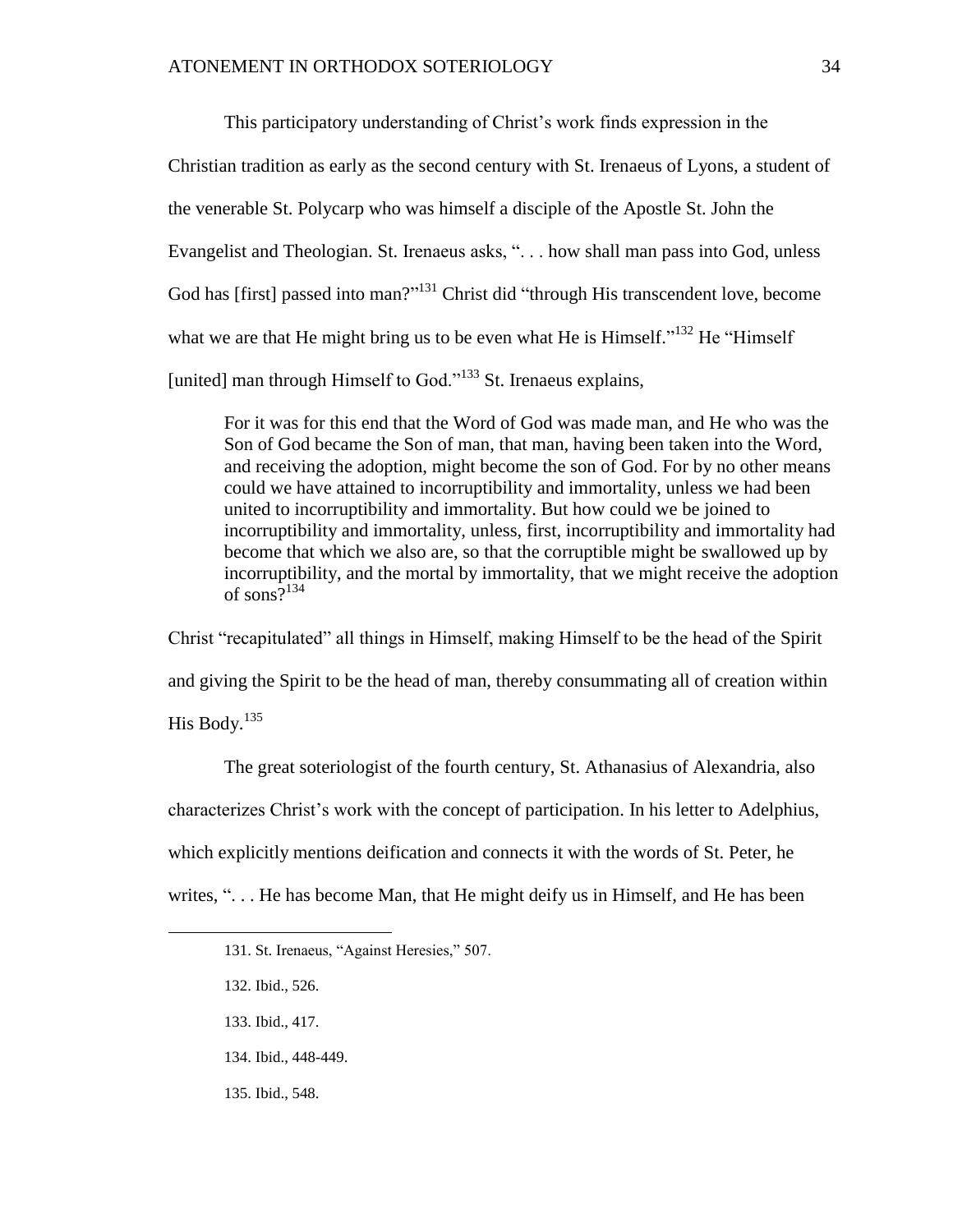born of a woman and begotten of a virgin, in order to transfer to Himself our erring generation, and that we may become henceforth a holy race, and "partakers of the Divine Nature,' as blessed Peter wrote."<sup>136</sup> In a famous passage from *On the Incarnation*, St. Athanasius proclaims,

He, indeed, assumed humanity that we might become God. He manifested Himself by means of a body in order that we might perceive the Mind of the unseen Father. He endured shame from men that we might inherit immortality. He Himself was unhurt by this, for He is impassible and incorruptible; but by His own impassibility He kept and healed the suffering men on whose account He thus endured.<sup>137</sup>

God"s participation in man and man"s participation in God thus stand at the heart of Athanasian soteriology.

It is true that St. Athanasius does not neglect substitutionary language, but even these passages have in view the idea of participation as their ultimate conclusion. He writes, for example, in *On the Incarnation* that Christ took on a human body and "surrendered His body to death in place of all."<sup>138</sup> St. Athanasius goes on to explain, however, "This He did that He might turn again to incorruption men who had turned back to corruption, and make them alive through death by the appropriation of His body and by the grace of His resurrection. Thus He would make death to disappear from them as utterly as straw from fire."<sup>139</sup> Christ's substitution, then, had as its ultimate fulfillment the participation in man"s corruption that opened the way for man"s participation in Christ"s

<sup>136.</sup> St. Athanasius, "Letter LX," in *Volume 4: Athanasius: Select Works and Letters*, ed. Archibald Robertson, Philip Schaff and Henry Wace, Nicene and Post-Nicene Fathers: Second Series, 4<sup>th</sup> printing (Peabody, MA: Hendrickson Publishers, 2004), 576.

<sup>137.</sup> St. Athanasius, *On the Incarnation*, 93.

<sup>138.</sup> Ibid., 34.

<sup>139.</sup> Ibid., 34.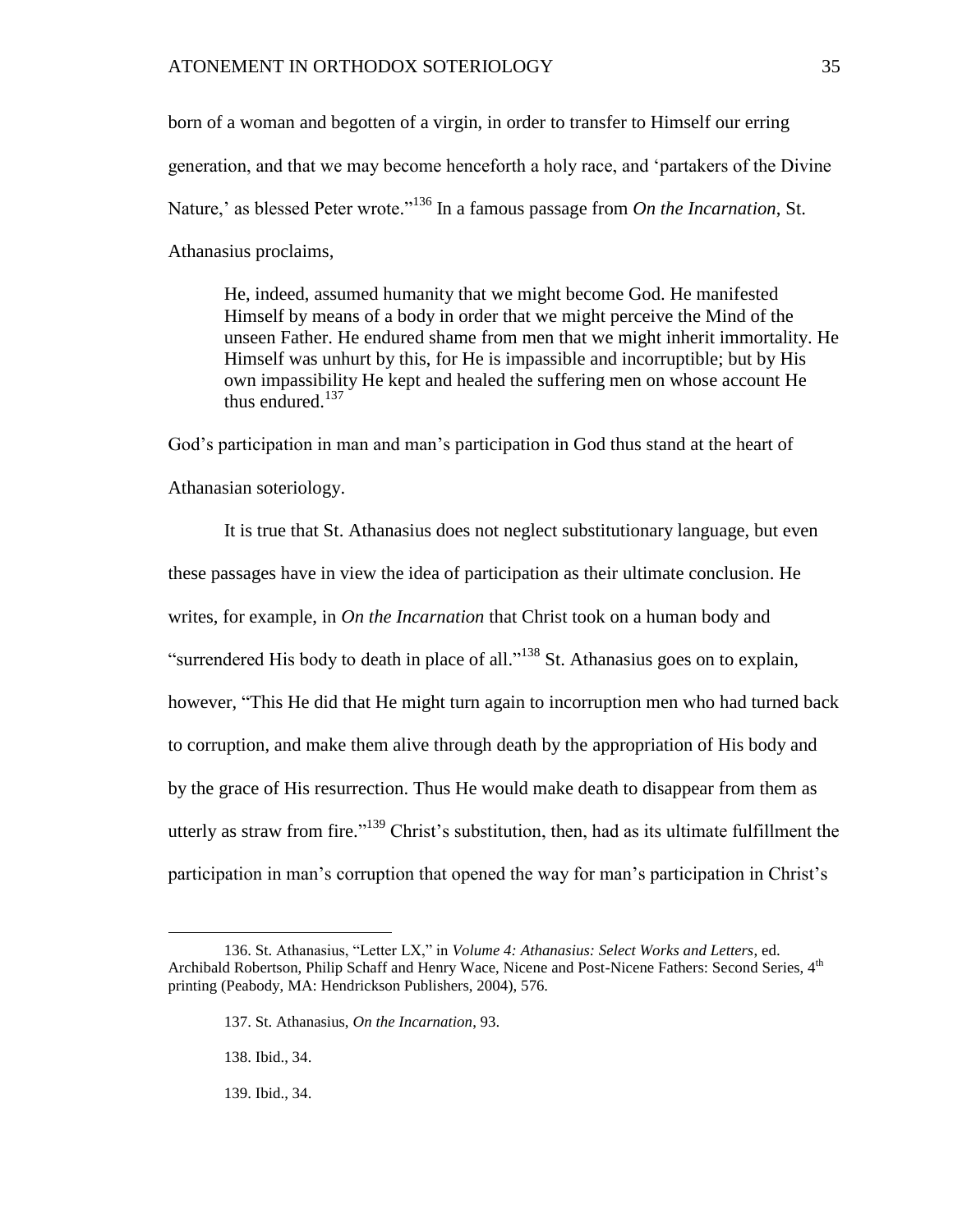incorruption. In other words, while St. Athanasius does not ignore notions of substitution, he does not end his discussion there. Participation is always still in view as the central meaning of Christ's incarnation. This is even clearer in the Alexandrian bishop's tenth Paschal letter, in which he acknowledges that the Savior "suffered in our stead."<sup>140</sup> Later in the same epistle, though, St. Athanasius explains,

For He suffered to prepare freedom from suffering for those who suffer in Him, He descended that He might raise us up, He took on Him the trial of being born, that we might love Him who is unbegotten, He went down to corruption, that corruption might put on immortality, He became weak for us, that we might rise with power, He descended to death, that He might bestow on us immortality, and give life to the dead. Finally, He became man, that we who die as men might live again, and that death should no more reign over us  $\dots$ .<sup>141</sup>

Christ "suffered in our stead," but He descended to become what man is for no other ultimate purpose than to allow man to ascend to become what God is. Though St. Athanasius does not ignore or reject the concept of substitution, he does not use substitutionary language without having in view participation as the central meaning of the incarnation.

Perhaps the clearest and most beautiful expressions of Orthodoxy"s participatory emphasis can be found in the writings and orations of the fourth century St. Gregory of Nazianzus, who is one of only three saints in the Eastern tradition honored with the title of "Theologian." St. Gregory"s simple formula, appearing in Letter 101, is, "What is not assumed is not healed, but what is united to God, that is also saved."<sup>142</sup> This is why Christ

<sup>140.</sup> St. Athanasius, "Letter X," in *Volume 4: Athanasius: Select Works and Letters*, ed. Archibald Robertson, Philip Schaff and Henry Wace, Nicene and Post-Nicene Fathers: Second Series, 4<sup>th</sup> printing (Peabody, MA: Hendrickson Publishers, 2004), 529.

<sup>141.</sup> Ibid., 531.

<sup>142.</sup> As cited in Nonna Verna Harrison, Introduction to *Festal Orations*, trans. and ed. Nonna Verna Harrison, Popular Patristics Series (Crestwood, NY: St. Vladimir"s Seminary Press, 2008), 53.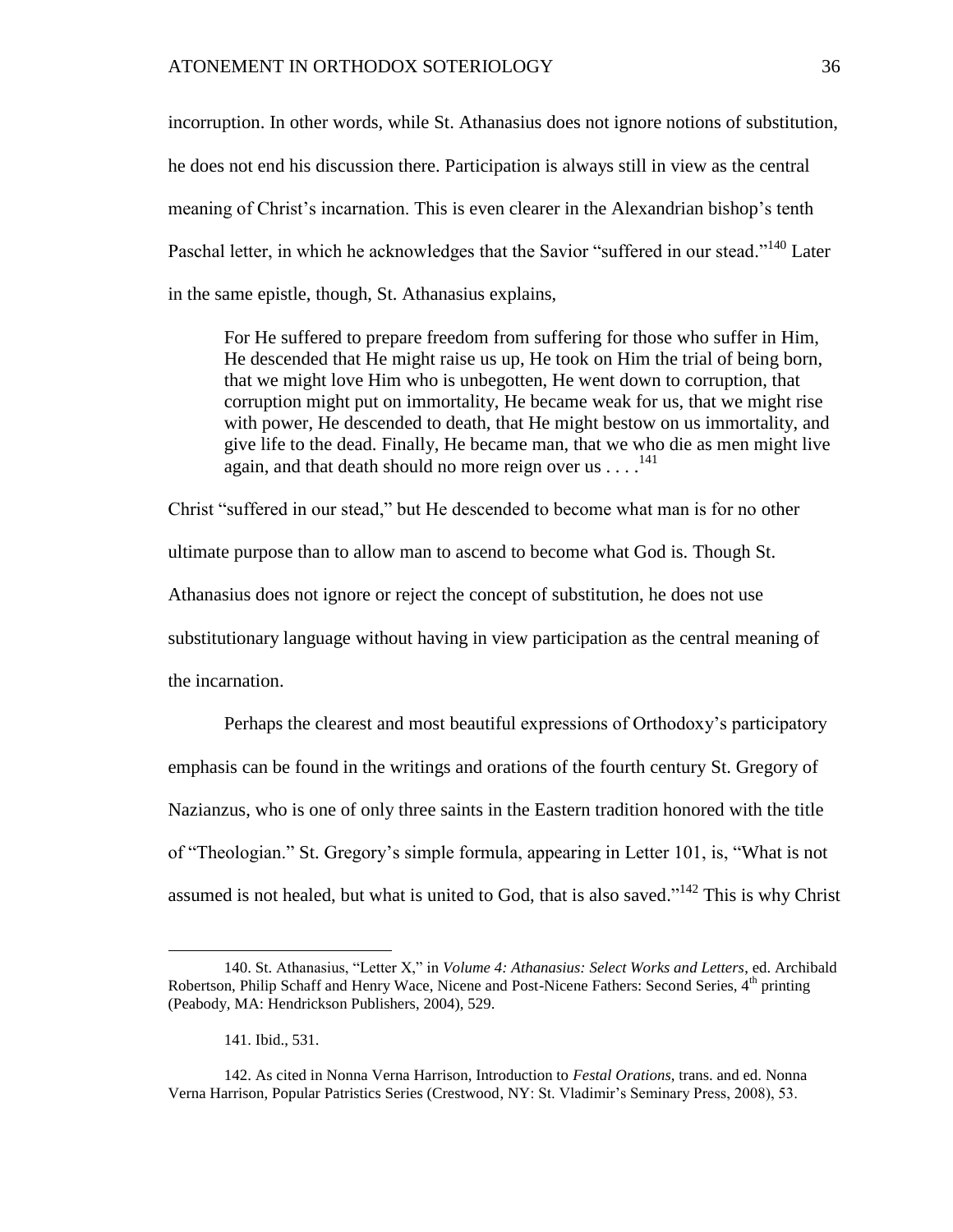had to be fully human, because all aspects of human existence had to be brought into union with the Divine: "He bears the whole of me, along with all that is mine, in himself, so that he may consume within himself the meaner element, as fire consumes wax or the sun the ground mist, and so that I may share in what is his through the intermingling."<sup>143</sup> Not shying away from the bold language with which the Eastern tradition speaks of

deified man, St. Gregory exhorts in a Paschal homily,

Let us become like Christ, since Christ also became like us; let us become gods because of him, since he also because of us became human. He assumed what is worse that he might give what is better. He became poor that we through his poverty might become rich. He took the form of a slave, that we might regain freedom. He descended that we might be lifted up, he was tempted that we might be victorious, he was dishonoured to glorify us, he died to save us, he ascended to draw to himself us who lay below in the Fall of sin.<sup>144</sup>

In an oration for the Nativity of Christ, the Theologian explicitly refers to the meaning of

salvation as participation when he explains,

He comes forth, God with what he has assumed, one from two opposites, flesh and spirit, the one deifying and the other deified. O the new mixture! O the paradoxical blending! He who is comes into being, and the uncreated is created, and the uncontained is contained, through the intervention of the rational soul, which mediates between the divinity and the coarseness of flesh. The one who enriches becomes poor; he is made poor in my flesh, that I might be enriched through his divinity. The full one empties himself; for he empties himself of his own glory for a short time, that I may participate in his fullness. . . . I participated in the [divine] image, and I did not keep it; he participates in my flesh both to save the image and to make the flesh immortal. He shares with us a second communion, much more paradoxical than the first; then he gave us a share in what is superior, now he shares in what is inferior. This is more godlike than the first; this, to those who can understand, is more exalted.<sup>145</sup>

<sup>143.</sup> As cited in Harrison, Introduction, 53.

<sup>144.</sup> St. Gregory of Nazianzus, "Oration 1: On Pascha and On His Slowness," in *Festal Orations*, trans. and ed. Nonna Verna Harrison, Popular Patristics Series (Crestwood, NY: St. Vladimir"s Seminary Press, 2008), 59.

<sup>145.</sup> St. Gregory of Nazianzus, "Oration 38," 71.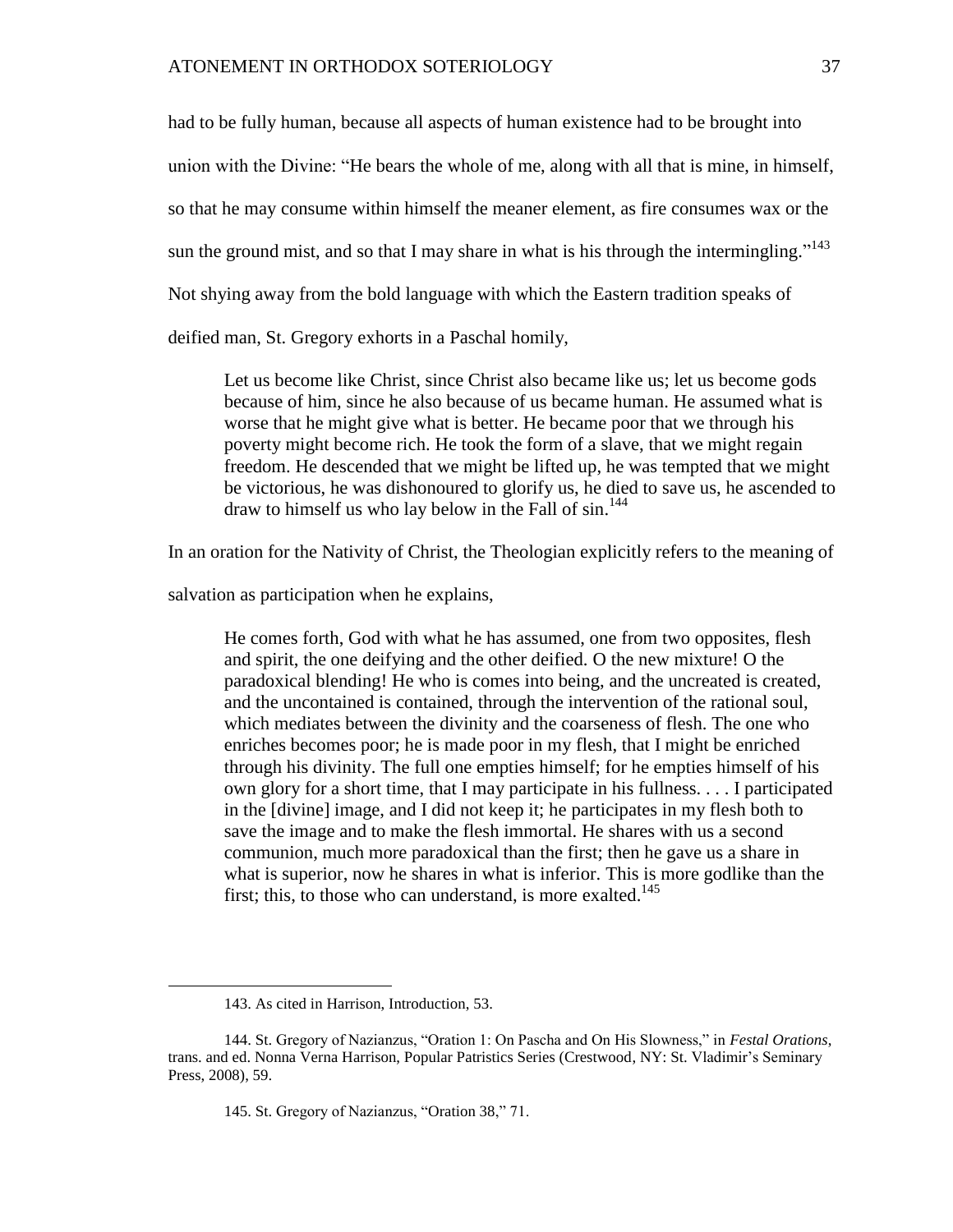The writings of St. Gregory of Nazianzus are so saturated with a participatory emphasis that substitutionary suffering finds no place in the great Theologian's thought.<sup>146</sup>

The sixth and seventh century teachings of St. Maximus the Confessor also confirm the notion of participation. The Word"s plan, even from before the creation of the world, was to "mingle" with human nature in a hypostatic union, becoming a man in order to deify man's nature within Himself.<sup>147</sup> St. Maximus explains,

By his gracious condescension God became man and is called man for the sake of man and by exchanging his condition for ours revealed the power that elevates man to God through his love for God and brings God down to man because of his love for man. By this blessed inversion, man is made God by divinization and God is made man by hominization.<sup>148</sup>

It is the condescension of God to man that makes possible man"s elevation to God, God participating in man through "hominzation" so that man may participate in God through "divinization."

The language of St. John of Damascus, writing in the seventh and eighth centuries, is strongly reminiscent of the great Theologian"s. Many of his formulas echo St. Gregory"s, if they are not direct quotations. St. John of Damascus writes, "But He in His fullness took upon Himself me in my fullness, and was united whole to whole that He might in His grace bestow salvation on the whole man. For what has not been taken cannot be healed."<sup>149</sup> Using a common expression in Orthodox Christology, St. John also argues, "For that which is not assumed is not remedied. He, therefore, assumed the whole

<sup>146.</sup> Harrison, Introduction, 54.

<sup>147.</sup> St. Maximus the Confessor, "Ad Thalassium 22: On Jesus Christ and the End of the Ages," in *On the Cosmic Mystery of Jesus Christ: Selected Writings from St. Maximus the Confessor*, trans. and ed. Paul M. Blowers and Robert Louis Wilken, Popular Patristics Series (Crestwood, NY: St. Vladimir"s Seminary Press, 2004), 115.

<sup>148.</sup> St. Maximus the Confessor, "Ambiguum 7," 60.

<sup>149.</sup> St. John of Damascus, "Exposition," 50.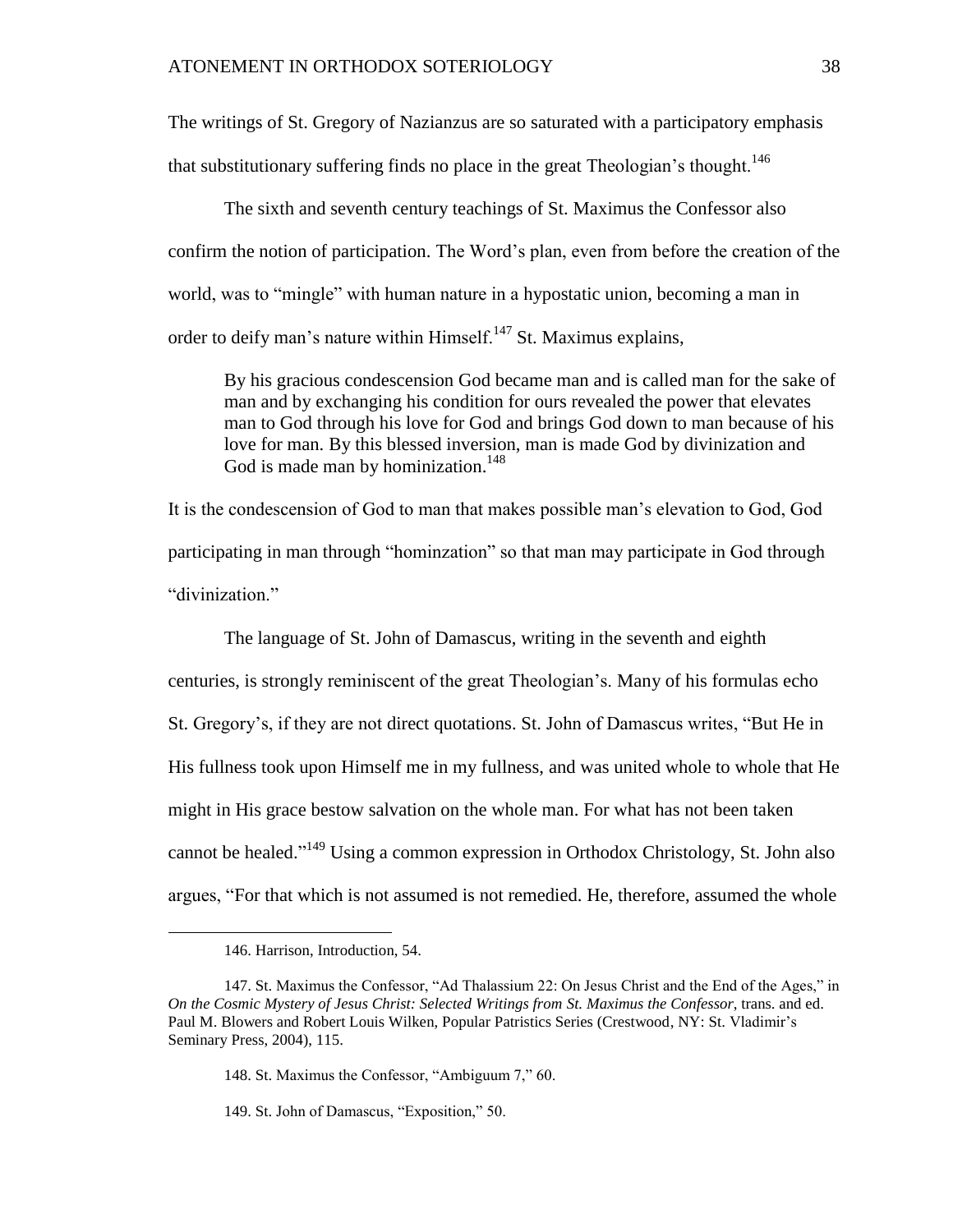man, even the fairest part of him, which had become diseased, in order that He might bestow salvation on the whole."<sup>150</sup> St. John of Damascus thus also bears witness to the fact that in the Eastern tradition it is participation, and not substitution, that is identified as the chief method of the atonement.

### **Ontological, not Juridical**

Because of its teaching that the fall of man is to be primarily understood as man"s subjection to death, the Orthodox tradition emphasizes an understanding of the atonement that is ontological rather than juridical. To many Western theologians after Anselm, and especially since the time of Luther and the Protestant Reformation, man"s primary problem is his status before God.<sup>151</sup> In the fall, man transgressed the penal code and offended the justice of an infinitely righteous God. Man"s greatest need, therefore, is to render satisfaction in order to return him to a favorable position before the Divine Judge. The atonement becomes the means by which man"s legal standing is changed, clearing him of the charges of his iniquities, and releasing him from the condemnation instituted by the infinitely righteous Judge. Salvation is "changing the divine disposition toward man."<sup>152</sup> In the Christian East, however, man's primary problem is not how he can change his legal status before the bar of Divine Justice but how he can actually become righteous through deification after rejecting God"s grace and submitting himself to death and corruptibility. Man"s greatest need is to be freed from the bondage of death and sin and set back upon the path to deification. Arising from this view of the fall and of man"s

<sup>150.</sup> St. John of Damascus, "Exposition," 66.

<sup>151.</sup> Fairbairn, *Eastern Orthodoxy*, 92-93.

<sup>152.</sup> Romanides, *Ancestral Sin*, 21.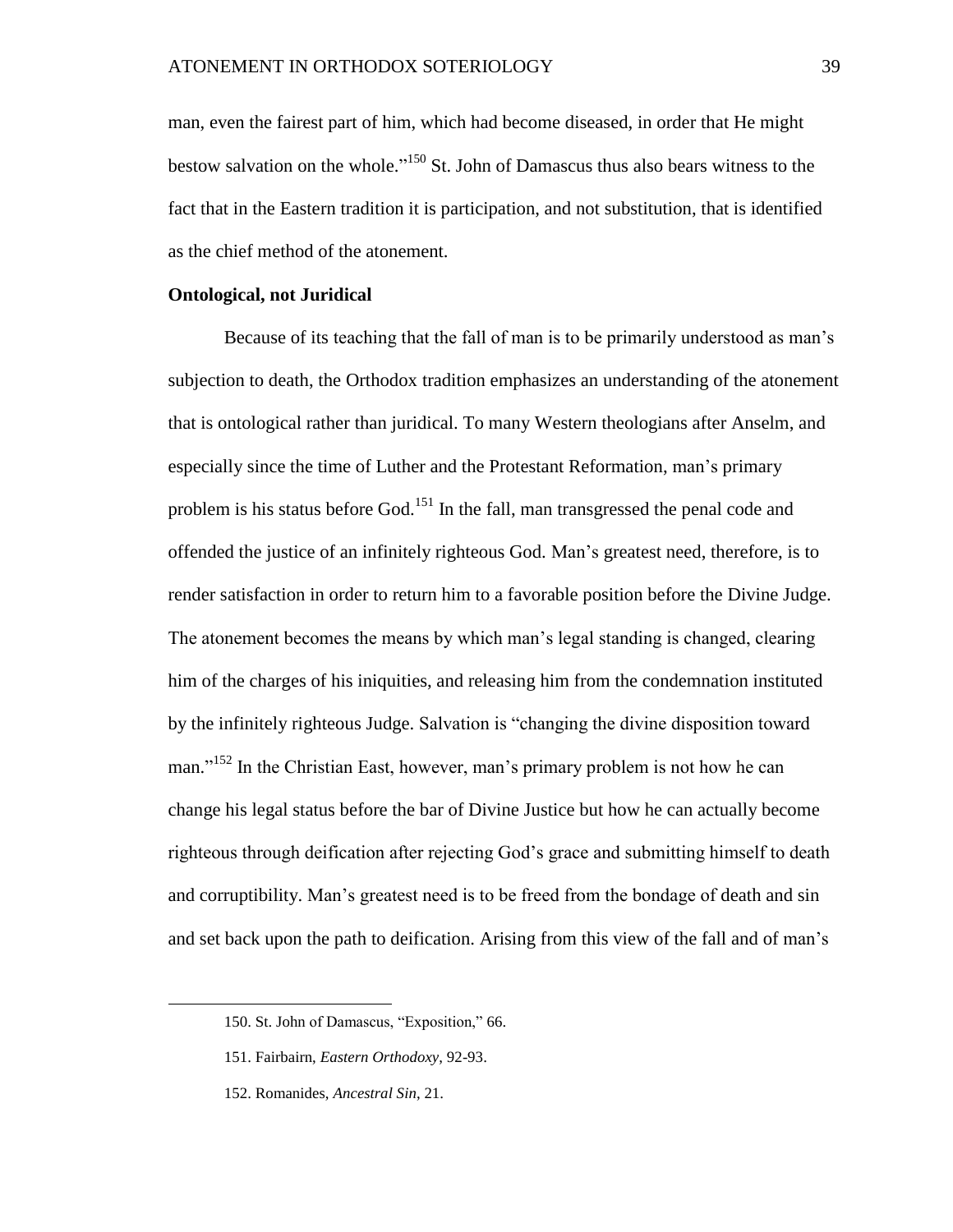greatest need, the Eastern Orthodox tradition emphasizes an ontological rather than juridical understanding of the atonement.

Christ"s participation in the experience of human death was the destruction of death"s power. As St. Gregory of Nazianzus recognizes, "We needed a God made flesh and made dead, that we might live."<sup>153</sup> The mystery of the crucifixion was that Life Divine was put to death.<sup>154</sup> Christ's death was a true death in that His soul and body were divided. What was not divided, however, was the hypostatic union of the two natures in His person. Soul and body, separated in death, were still united through the Divinity of the Word, and in this "incorrupt death" death was overthrown.<sup>155</sup> Because Christ is God and Life Everlasting, the event of His death destroyed death.<sup>156</sup> Lossky explains that "the only way to conquer death was to allow it to penetrate God Himself where it could find no place."<sup>157</sup> Christ "allowed death to enter Him to consume it by contact with His divinity."<sup>158</sup> In the death of the God-Man, "death enters into divinity and there exhausts itself, for 'it does not find a place there."<sup>159</sup> The entrance of Christ into death destroys its power because "even death is filled with God."<sup>160</sup> As light enters into and illuminates darkness, in the death of the incarnate God, Life enters into and annihilates death.

- 154. Florovsky, *Creation and Redemption*, 14.
- 155. Ibid., 136.

- 156. Ibid., 143.
- 157. Lossky, *Introduction*, 101.
- 158. Ibid., 75.
- 159. Ibid., 116.
- 160. Ware, *Orthodox Way*, 83.

<sup>153.</sup> St. Gregory of Nazianzus, "Oration 45," 189.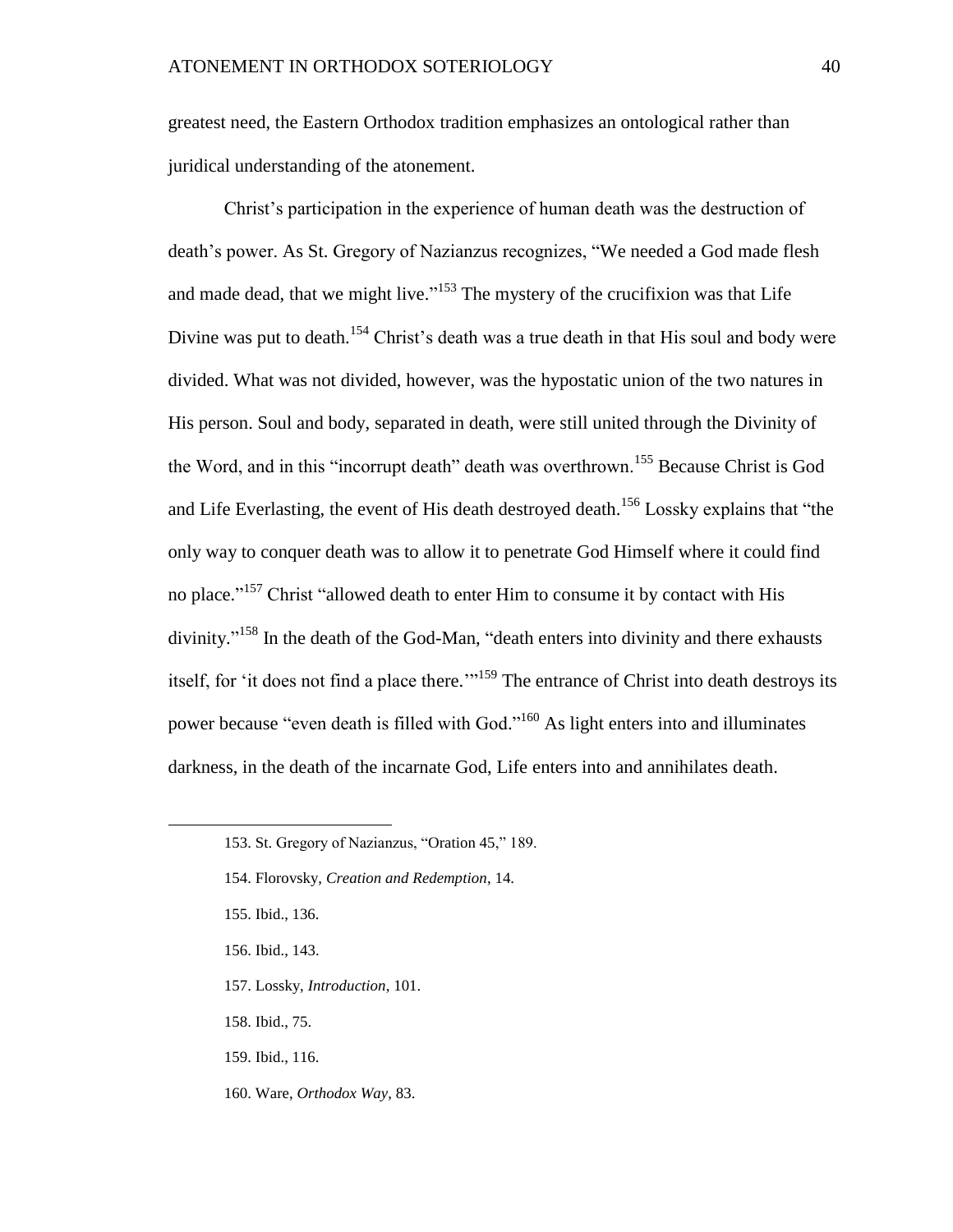According to St. Clement of Alexandria, Christ "transformed sunset into sunrise and by his crucifixion turned death into life."<sup>161</sup> Christ's death is, in the words of the Liturgy of St. Basil, a "life-creating death."<sup>162</sup> The cross stands as the new tree of life.<sup>163</sup> The symbol of death is made a monument to death's defeat.<sup>164</sup> Christ's death was effective as an atonement, then, not because it was the death of the "Innocent One," but because it was the death of the "Incarnate Lord."<sup>165</sup> As the agony in the Garden of Gethsemane made clear, Christ was not a passive victim but a mighty conqueror.<sup>166</sup> St. Athanasius explains that God "has caused the grave to be trodden down by the Saviour"s death, and furnished a way to the heavenly gates free from obstacles to those who are going up."<sup>167</sup> In another Paschal letter, he speaks of Christ"s death as "[consecrating] our road up to heaven, and [making] it free."<sup>168</sup> As Christ's incarnation overcame the barrier of nature, Christ"s death abolished the barrier of death and returned to man the possibility of fulfilling his divinely appointed vocation.

The destruction of death—the primary weapon of the devil—is also the decisive victory in a cosmic struggle between God and Satan. The writer of the epistle to the

- 165. Florovsky, *Creation and Redemption*, 132.
- 166. Ibid., 101-102.

 $\overline{a}$ 

167. St. Athanasius, "Letter V," in *Volume 4: Athanasius: Select Works and Letters*, ed. Archibald Robertson, Philip Schaff and Henry Wace, Nicene and Post-Nicene Fathers: Second Series, 4<sup>th</sup> printing (Peabody, MA: Hendrickson Publishers, 2004), 518.

168. St. Athanasius, "Letter XXII," in *Volume 4: Athanasius: Select Works and Letters*, ed. Archibald Robertson, Philip Schaff and Henry Wace, Nicene and Post-Nicene Fathers: Second Series, 4<sup>th</sup> printing (Peabody, MA: Hendrickson Publishers, 2004), 549.

<sup>161.</sup> As cited in Pelikan, *Catholic Tradition*, 146.

<sup>162.</sup> Ware, *Orthodox Way*, 82.

<sup>163.</sup> Florovsky, *Creation and Redemption*, 136.

<sup>164.</sup> St. Athanasius, *On the Incarnation*, 54.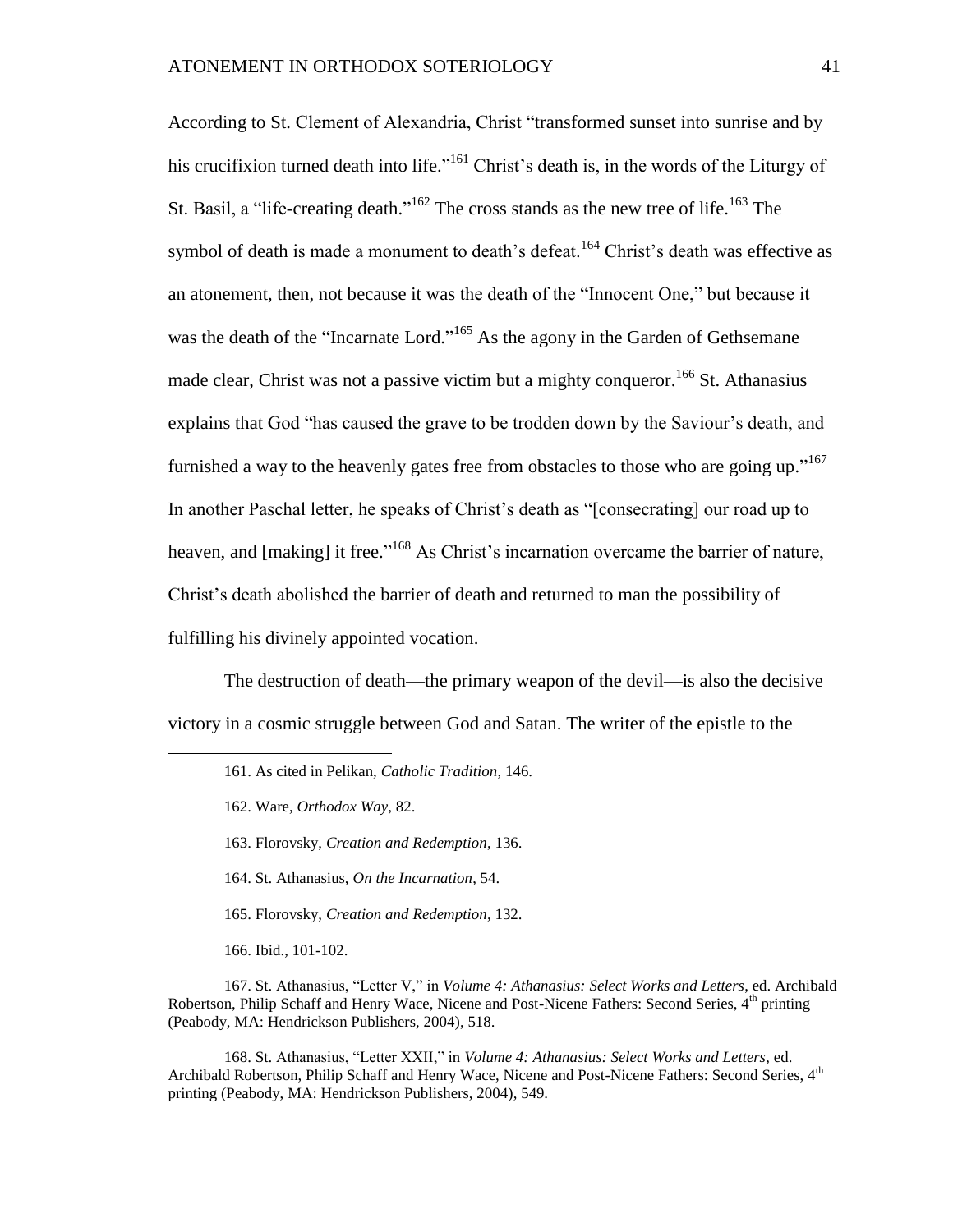Hebrews explains, "Inasmuch then as the children have partaken of flesh and blood, He Himself likewise shared in the same, that through death He might destroy him who had the power of death, that is, the devil, and release those who through fear of death were all their lifetime subject to bondage" (Heb. 2:14-15, NKJV). According to the ancient Fathers, the parable of the strong man, who must first be bound before his house can be plundered (Matt. 12:29), speaks of Christ"s mission to conquer the devil and free those who are held in his power by death. Christ is the offspring of Eve who crushes the head of the serpent (Gen. 3:15).<sup>169</sup> By destroving death, in which the power of the devil over man was located, Christ defeated the power of Satan.

These themes are regularly repeated in the liturgical tradition of the Eastern Church, which often incorporates images of struggle and triumph. The cross is the "tree, on which the Lord, like a prince, was wounded in battle  $\dots$  by the wicked dragon."<sup>170</sup> Death and the devil are often represented as a ravenous dragon which sought to devour Christ by the cross. Through Christ"s death and resurrection, however, the dragon has been slain, and "by his life-giving death he has killed death, and all those who were in the bonds of Hades have been set free."<sup>171</sup> Quoting scriptural texts, the liturgical writers of the Christian East describe Christ as ascending on high while leading a host of captives, a picture of a King's triumphal procession after His victory.<sup>172</sup> One hymn, referring to Christ, chants, "They stripped me of my raiment and arrayed me in purple, they placed a

<sup>169.</sup> Pelikan, *Catholic Tradition*, 149.

<sup>170.</sup> Jaroslav Pelikan, *Volume 2: The Spirit of Eastern Christendom (600-1700)*, The Christian Tradition: A History of the Development of Doctrine (Chicago: The University of Chicago Press, 1974), 138.

<sup>171.</sup> Ibid., 138.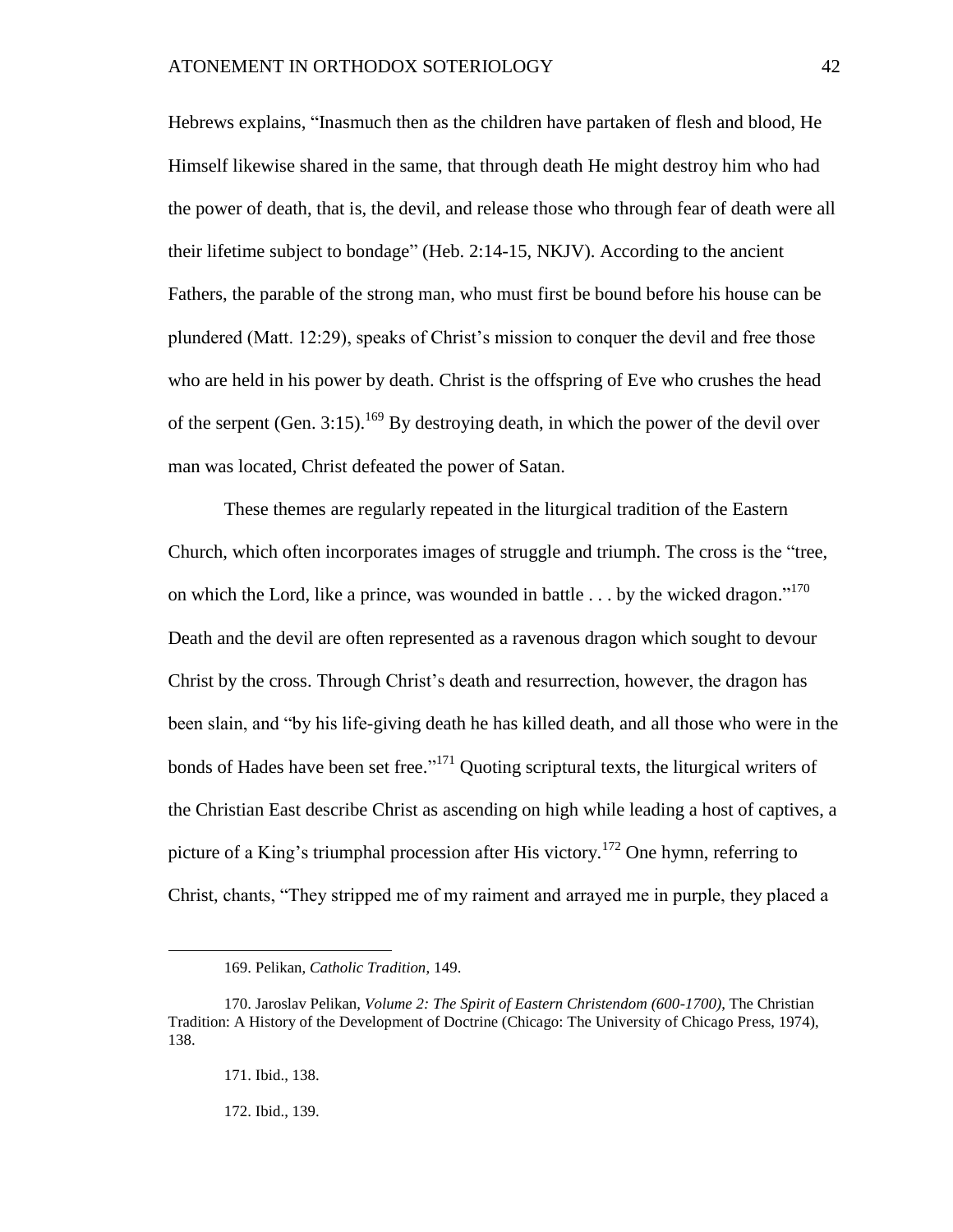crown of thorns on my head and put a reed in my hand that I might break them as the potter's vessels."<sup>173</sup> The Troparion of Vespers for Good Friday proclaims, "When Thou didst descend into death, O Life Eternal, then Thou didst slay Hell by the flesh of Thy Divinity."<sup>174</sup> The liturgical practice of the Eastern Church, which is central to understanding its theology, often illustrates the sacrifice of Christ with such military metaphors.

The theme of Christ's death as a victory over the devil also finds frequent expression in the writings of the Fathers, both East and West. A poetic work attributed to Venantius is an especially vivid example. The risen Christ is "God ascending above the stars, having crushed the laws of hell." The author rejoices, "Hail, festive day, to be reverenced throughout the world, on which God has conquered hell, and gains the stars!"<sup>175</sup> The God-Man descends into hell as a mighty warrior,

Thou dost enter the path of death, in giving the aid of salvation. The gloomy chains of the infernal law yielded, and chaos feared to be pressed by the presence of the light. Darkness perishes, put to flight by the brightness of Christ; the thick pall of eternal night falls. . . . But returning, O holy conqueror! Thou didst altogether fill the heaven! Tartarus lies depressed, nor retains its rights. The ruler of the lower regions, insatiably opening his hollow jaws, who has always been a spoiler, becomes a prey to Thee. Thou rescuest an innumerable people from the prison of death, and they follow in freedom to the place whither their leader approaches. The fierce monster in alarm vomits forth the multitude whom he had swallowed up, and the Lamb withdraws the sheep from the jaw of the wolf. Hence re-seeking the tomb from the lower regions, having resumed Thy flesh, as a warrior Thou carriest back ample trophies to the heavens. Those whom chaos held

<sup>173.</sup> Lossky, *Mystical Theology*, 150.

<sup>174.</sup> Florovsky, *Creation and Redemption*, 142.

<sup>175.</sup> Venantius, "Poem of Venantius Honorius Clementianus Fortunatus, On Easter," in *Volume 7: Lactantius, Venantius, Asterius, Dionysius, Apostolic Teaching and Constitutions, 2 Clement, Early Liturgies*, ed. James Donaldson and Alexander Roberts, Ante-Nicene Fathers, 4<sup>th</sup> printing (Peabody, MA: Hendrickson Publishers, 2004), 329.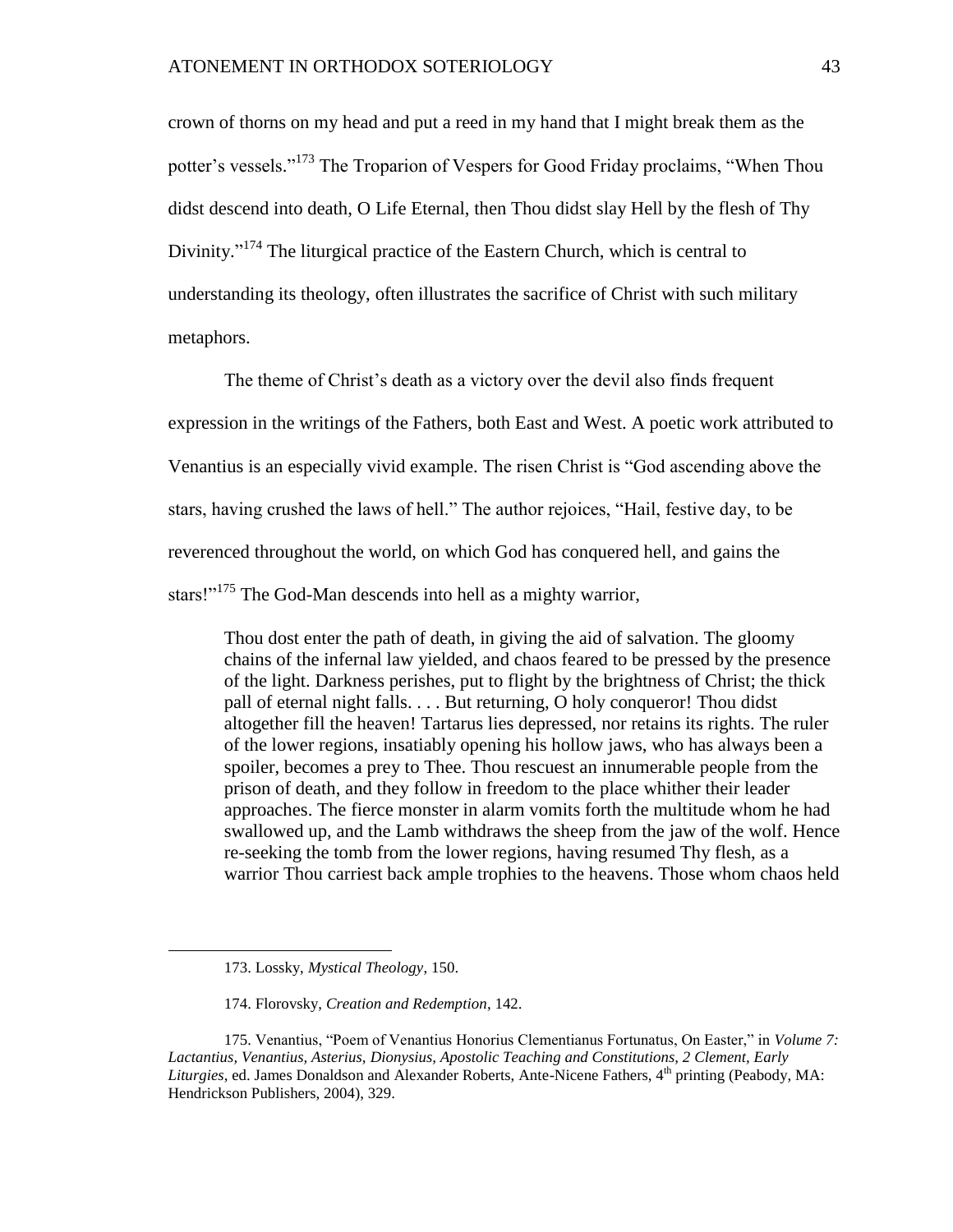in punishment he has now restored; and those whom death might seek, a new life holds. $176$ 

A very early fragment attributed to Papias is equally as dramatic. It describes Satan"s rebellion in heaven as a great war against Michael the archangel and his "legions." Incapable of remaining in the light of heaven, Satan and his hosts fell to earth where, after the creation of man, they sought to lead humanity astray by instructing them in evil. Michael and his army, the "guardians of the world," came to earth to help man by waging war against the devil. The struggle became so fierce that it eventually reached to heaven itself. It was then, Papias explains, that Christ stepped down out of heaven, like a mighty champion, and came to earth to do battle against the hosts of Satan. The sacrifice of the cross was the decisive moment of victory. The author of the fragment interprets the words of Christ, "I saw Satan fall like lightning from heaven" (Luke 10:18, NKJV), as looking ahead to the sacrificial death on the cross, the decisive victory against the forces of evil.<sup>177</sup> St. Irenaeus describes Christ as the conqueror, waging war against the adversary and destroying him.<sup>178</sup> The imagery of battle even finds its way into the writings of St. Athanasius. In one Paschal letter, he observes that in the Old Testament feasts were declared when enemy kings were overcome. St. Athanasius urges his readers, then, to celebrate the Paschal feast because "the devil, that tyrant against the whole world is slain" and "death and the kingdom of the devil is abolished."<sup>179</sup> St. Maximus explains

<sup>176.</sup> Venantius, "On Easter," 330.

<sup>177.</sup> "Fragments of Papias," in *The Apostolic Fathers: Greek Texts and English Translations*, trans. and ed. Michael W. Holmes, 3<sup>rd</sup> edition (Grand Rapids, MI: Baker Academic, 2007), 763.

<sup>178.</sup> St. Irenaeus, "Against Heresies," 495, 548.

<sup>179.</sup> St. Athanasius, "Letter IV," in *Volume 4: Athanasius: Select Works and Letters*, ed. Archibald Robertson, Philip Schaff and Henry Wace, Nicene and Post-Nicene Fathers: Second Series. 4<sup>th</sup> printing (Peabody, MA: Hendrickson Publishers, 2004), 516.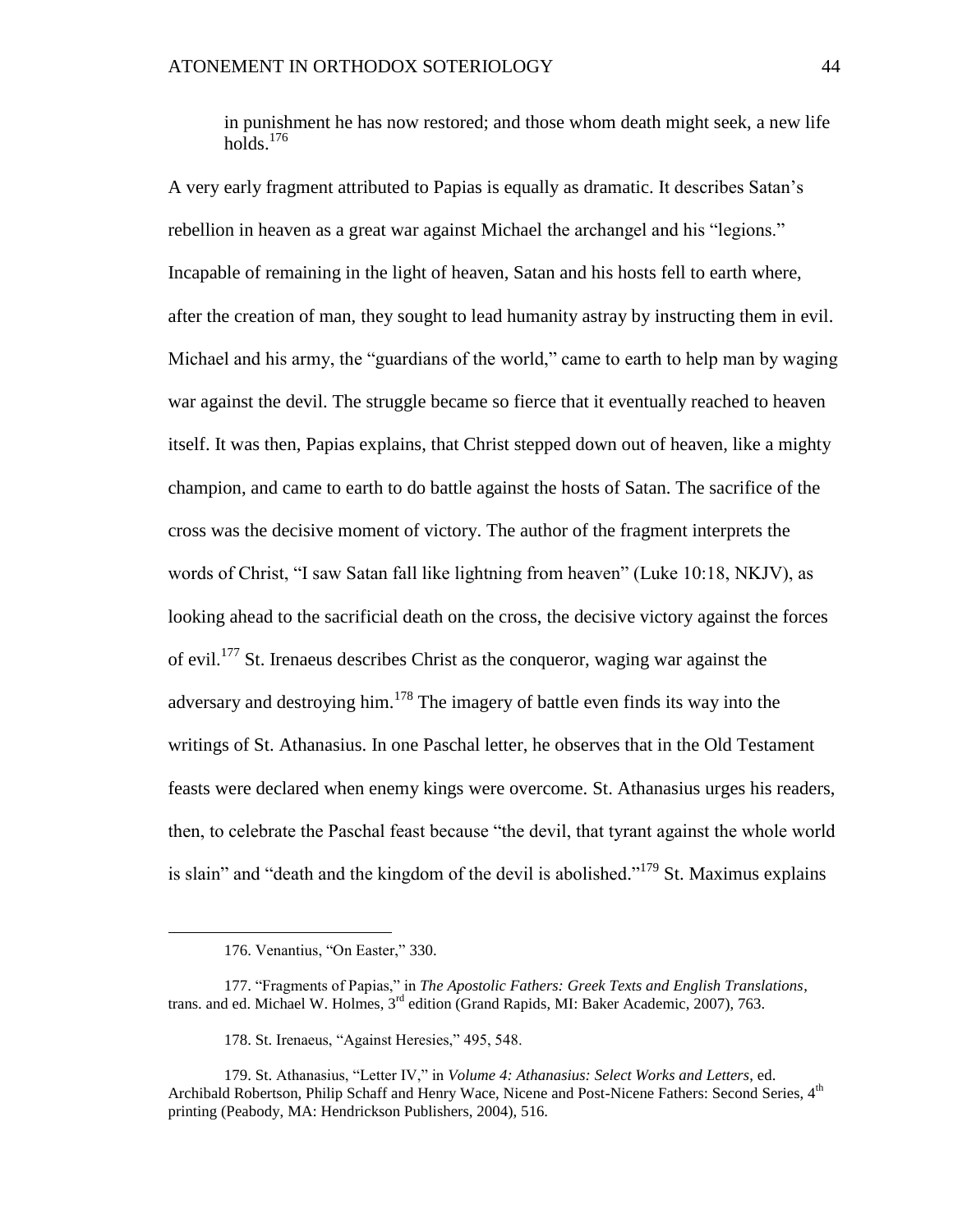that "Christ, the *captain of our salvation* (Heb 2:10), turned death from a weapon to destroy human nature into a weapon to destroy sin."<sup>180</sup> In the words of St. John of Damascus, Christ was crucified "in order that nature which was overcome of old might overcome its former conqueror by the very weapons wherewith it had itself been overcome."<sup>181</sup> The writings of the Fathers throughout the centuries attest to the fact that the defeat of death, the chief weapon of the devil, is a victory over Satan himself.

The metaphorical language of "ransom" is also used within the Christian tradition, both East and West, to describe the sacrificial death of Christ; though whereas Western theology heavily emphasizes Christ"s death as the ransom paid to the Father as the requirement for the satisfaction of His offended justice, Eastern Christianity has traditionally offered a different interpretation of the ransom metaphor due to its differing presuppositions. Because the subjection of man to death is understood as a passive punishment by God—the fulfillment of a warning, since death is the natural result of rejecting the source of life—it is not a judgment actively and externally levied upon man by God for transgressing the penal code. God, therefore, stands in no need of "satisfaction," a term introduced into Christian theology from Roman law by Tertullian, though not formally developed and applied to the work of Christ until the Western Middle Ages.<sup>182</sup> The term itself is foreign to the Greek Fathers.<sup>183</sup> St. Paul makes it clear

183. Romanides, *Ancestral Sin*, 97.

<sup>180.</sup> St. Maximus the Confessor, "Ad Thalassium 61: On the Legacy of Adam"s Transgression," in *On the Cosmic Mystery of Jesus Christ: Selected Writings from St. Maximus the Confessor*, trans. and ed. Paul M. Blowers and Robert Louis Wilken, Popular Patristics Series (Crestwood, NY: St. Vladimir"s Seminary Press, 2004), 140.

<sup>181.</sup> St. John of Damascus, "Exposition," 68.

<sup>182.</sup> Pelikan, *Catholic Tradition*, 147.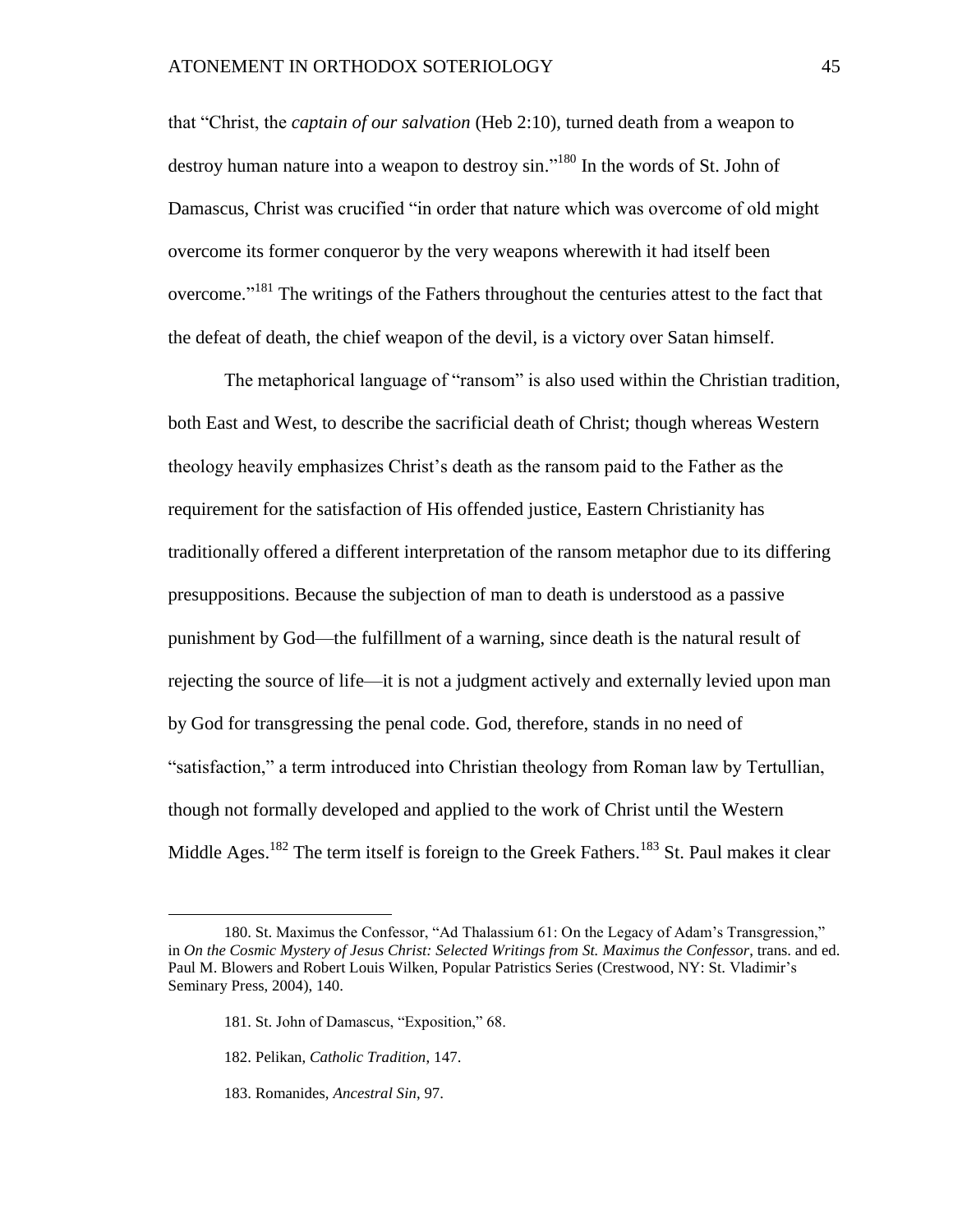when he speaks of man"s reconciliation to God that it was man himself who needed to be reconciled to God, not God to man (Rom. 5:10; 2 Cor. 5:18, 20). As St. John Chrysostom points out, it was not God who was hostile but man, "for God is never hostile."<sup>184</sup> The sacrifice of the cross does not presuppose God"s hostility but His love towards a world that has gone astray (John 3:16). Nowhere do the writings of the New Testament suggest that God was at enmity with the world. God"s wrath is directed towards unrighteousness and the unrepentant, not indiscriminately against all of mankind.<sup>185</sup> As Florovsky writes, "The Cross is not a symbol of Justice, but the symbol of Love Divine."<sup>186</sup> Juridical conceptions of the atonement can be nothing but "colorless anthropomorphisms"<sup>187</sup> because they assume an "uncharacteristic portraiture" of the Father.<sup>188</sup> It would be a mistake to assume that divine Justice restricted God's Love and Mercy.<sup>189</sup> Human sin does not create a division in the Godhead between the righteous Father, who demands the satisfaction of justice, and the loving Son, who wishes to accomplish the distribution of mercy and grace. Since death is not an actively imposed punishment, the ransom "paid" by Christ's death is not paid to an offended Father.

The ransom effected by Christ's death, then, is a metaphor that speaks of the necessary sacrifice required of the God-Man to accomplish humanity"s salvation. St. Gregory of Nazianzus meditates on this in a famous passage worth quoting in its entirety:

- 186. Florovsky, *Creation and Redemption*, 103.
- 187. Ibid., 101.
- 188. Bouteneff, "Christ and Salvation," 98.
- 189. Florovsky, *Creation and Redemption*, 102.

<sup>184.</sup> As cited in Romanides, *Ancestral Sin*, 97.

<sup>185.</sup> Ibid., 97.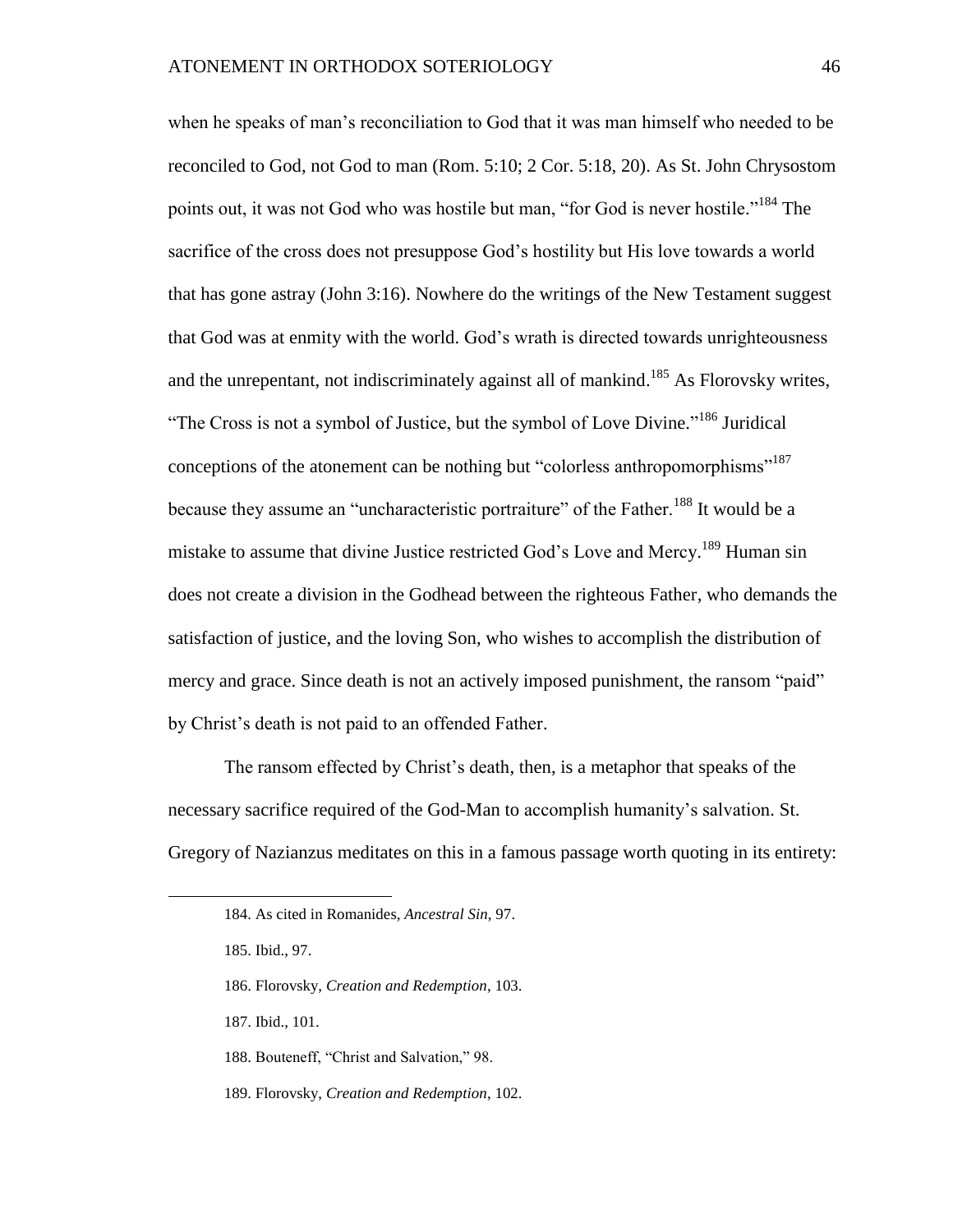Now then, we will examine an issue and doctrine overlooked by many but in my view very much to be examined. To whom was the blood poured out for us, and why was it poured out, that great and renowned blood of God, who is both high priest and victim? For we were held in bondage by the Evil One, sold under sin, and received pleasure in exchange for evil. But if the ransom is not given to anyone except the one holding us in bondage, I ask to whom this was paid, and for what cause? If to the Evil One, what an outrage! For the robber would receive not only a ransom from God, but God himself as a ransom, and a reward so greatly surpassing his own tyranny that for its sake he would rightly have spared us altogether. But if it was given to the Father, in the first place how? For we were not conquered by him. And secondly, on what principle would the blood of the Only-begotten delight the Father, who would not receive Isaac when he was offered by his father but switched the sacrifice, giving a ram in place of the reason-endowed victim? It is clear that the Father accepts him, though he neither asked for this nor needed it, because of the divine plan, and because the human being must be sanctified by the humanity of God, that God might himself set us free and conquer the tyrant by force and lead us back to himself by the mediation of the Son.<sup>190</sup>

Since a ransom is paid to the one who holds in bondage, St. Gregory explains, it could not have been paid to the Father since "we were not conquered by him"—He was not the one holding humanity in bondage. Neither is it fit, however, to suggest that the devil for his robbery received so great a ransom as God Himself. St. Gregory concludes that the Father accepted the death of Christ as a sacrifice, then, not because He needed it, but because the Divine economy of man"s salvation required that "the human being . . . be sanctified by the humanity of God" and the tyranny of the devil thereby overthrown. The death of Christ was the necessary condition for man"s salvation. The Anaphora of the Liturgy of St. Basil the Great therefore describes Christ"s sacrifice as a ransom paid to death. St. Leo of Rome speaks of the death of the Deathless One as a debt paid to man"s condition. Ultimately, the tradition of the Greek Fathers makes it clear that "*there is no*  identifiable party that demanded the sacrifice or ransom of Christ."<sup>191</sup> Neither St. Paul

<sup>190.</sup> St. Gregory of Nazianzus, "Oration 45," 182.

<sup>191.</sup> Bouteneff, "Christ and Salvation," 98.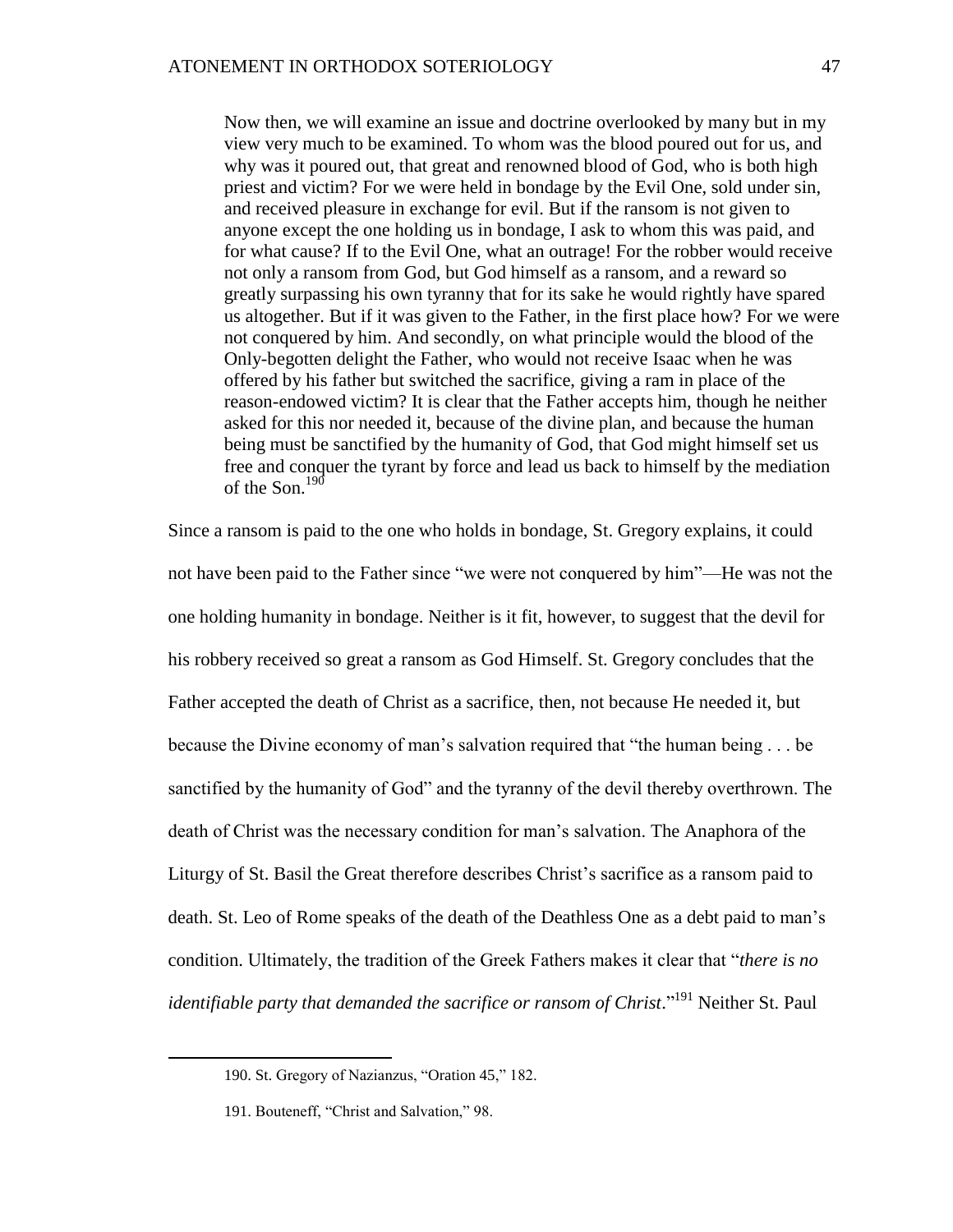nor the other New Testament writers specify the recipient of the ransom.<sup>192</sup> In keeping with the tradition of Christian antiquity, the sacrificial and redemptive language applied to Christ"s death must always be interpreted within the broader context of the defeat of death and deification.<sup>193</sup> Viewed from the appropriate perspective, the sacrifice of Christ"s redeeming death as a ransom in understood by the Christian East to speak of the necessary condition for the fulfillment of man"s salvation.

Not even in the writings of St. Athanasius, which are often used by those Western Christians seeking to find patristic support for a juridical construction of the atonement, does one find a truly juridical doctrine. In his most famous work, *On the Incarnation*, St. Athanasius expresses himself in language very similar to what one would find in later Western satisfaction theories. He speaks of a "debt owing which must needs be paid . . . on behalf of all . . . to settle man"s account with death and free him from the primal transgression."<sup>194</sup> Keeping in mind the earlier conclusion that whenever St. Athanasius speaks of substitution he always has in sight participation as the final goal, and that notions of sacrifice and redemption must always be interpreted within the broader context of victory over death and deification (which they certainly are in the writings of the Alexandrian bishop), one is able to gain a clearer insight into the meaning of these words.

It must first be pointed out to whom or to what man owes his "debt." St. Athanasius is very clear that man"s debt is to death, not to God. Earlier in the text, St. Athanasius does note that "it was unthinkable that God, the Father of Truth, should go

<sup>192.</sup> Daly, *Creation and Redemption*, 176.

<sup>193.</sup> Meyendorff, *Byzantine Theology*, 160.

<sup>194.</sup> St. Athanasius, *On the Incarnation*, 49.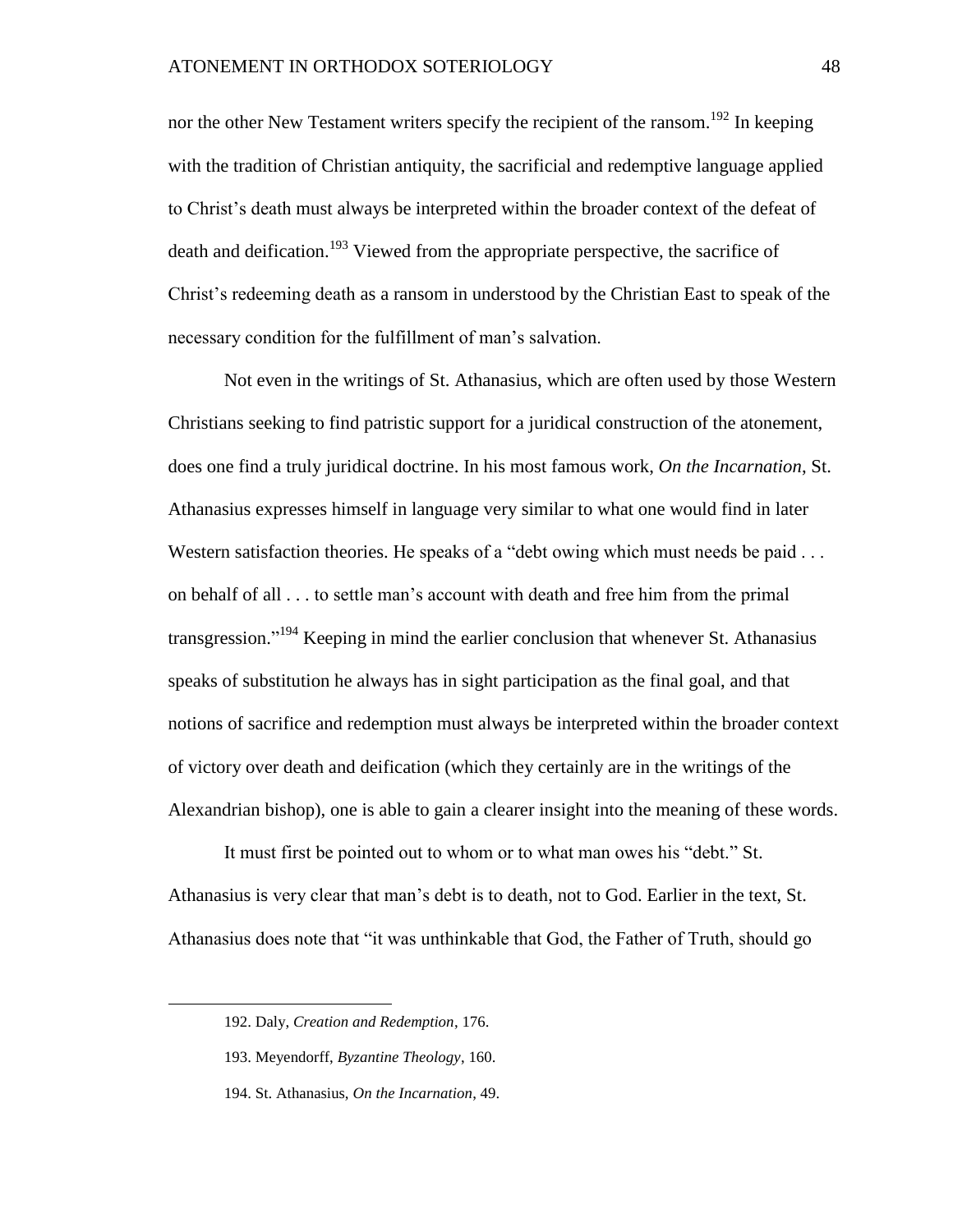back upon His word regarding death in order to ensure our continued existence."<sup>195</sup> This statement, combined with the passage about man"s debt, may seem to imply the requirement of penal substitution to appease Divine justice, but the context strongly suggests otherwise. Immediately after this latter quotation, St. Athanasius explains that if man"s problem was only a transgression against the Divine commandment, "repentance would have been well enough."<sup>196</sup> In other words, if the meaning of the fall consisted in a trespass of Divine justice, God would only have had to require man"s repentance in order to restore communion. No sacrificial death would have been necessary in such a case. What makes the sacrificial death necessary is man's "subsequent corruption . . . proper to [his] nature" when "bereft of the grace which belonged to [him] as [a creature] in the Image of God." <sup>197</sup> Even in the writings of St. Athanasius, death is seen as a *passive* punishment upon man. God does not externally impose it, actively taking man"s life away from him; rather, man is by nature "impermanent," made immortal only through the grace of God imparted by His image in man. When man willingly chose to disobey God, he separated himself from the grace that granted him continued life, subjecting himself to death as the natural outcome of his disobedience. Since man is the cause of his own death, and not God, it is impossible for it to be God who demands the sacrificial death of Christ, as if He stood in need of anything. The "debt" of which St. Athanasius speaks is "paid" to man's condition—it is the necessary condition for man's salvation, defined chiefly as the overthrow of death and corruptibility.

<sup>195.</sup> St. Athanasius, *On the Incarnation*, 32.

<sup>196.</sup> Ibid., 33.

<sup>197.</sup> Ibid., 33.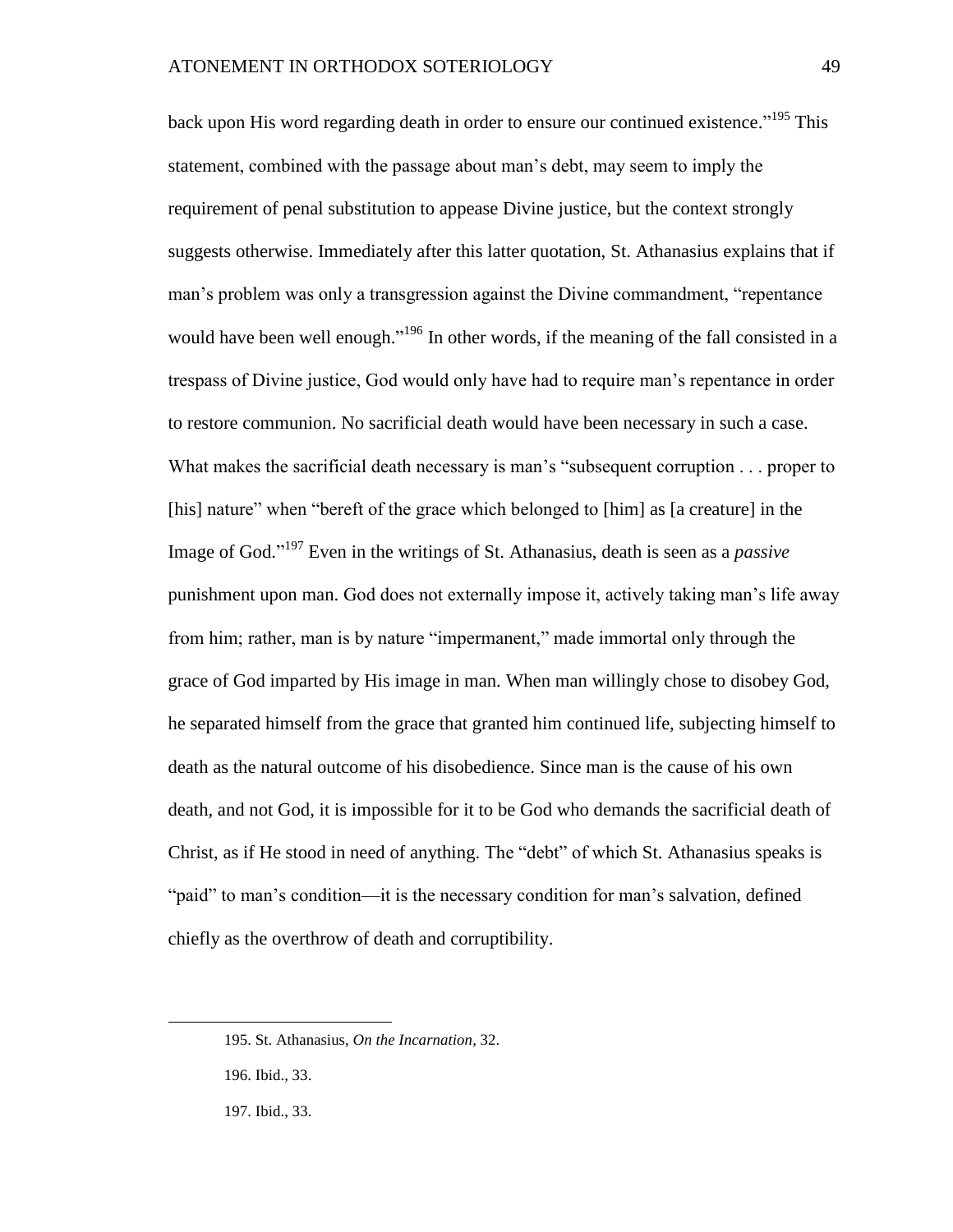God is unable to go back on His word regarding the death of man because to do so would be to violate His institution of man"s freedom. It was, after all, because God created man free that God gave man the commandment, according to St. Athanasius.<sup>198</sup> Man had to be free either to love God or to reject Him. The very meaning of freedom is found in the ability of the free agent to actualize possibilities. If God created man with the free ability to reject the grace that gave man life, then God *must* honor man"s freedom by allowing the chosen results to actualize. Death, as the result of man"s free decision, had to be actualized. It had to have its due, anthropomorphically speaking. What this means is that God, in His desire to save man, had to allow the "law of death" to be fulfilled. Christ, in that He was man, submitted Himself to death so that death would have its fill, but in that He was God, death was exhausted and thereby abolished.<sup>199</sup> Thus, in the witness of St. Athanasius, Christ"s death as a "vicarious sacrifice" must be understood in "realistic rather than legal/forensic terms."<sup>200</sup> As Grensted admits, "It is not justifiable to claim Athanasius as the precursor of the later Penal theories. There is no sign that he anywhere regards death as penal suffering, and still less that he regards Christ"s death as vicarious punishment."<sup>201</sup>

This interpretation of St. Athanasius finds similar support from other patristic sources. St. Irenaeus mentions that God had to redeem man through the incarnation because "unless man had overcome the enemy of man, the enemy would not have been

 $\overline{a}$ 

201. L.W. Grensted, *A Short History of the Doctrine of the Atonement* (London: Longmans, Green, & Co., 1920), 80.

<sup>198.</sup> St. Athanasius, *On the Incarnation*, 28.

<sup>199.</sup> Ibid., 49.

<sup>200.</sup> George Dion Dragas, "St. Athanasius on Christ"s Sacrifice," in *Sacrifice and Redemption: Durham Essays in Theology*, ed. S.W. Sykes (Cambridge: Cambridge University Press, 1991), 92.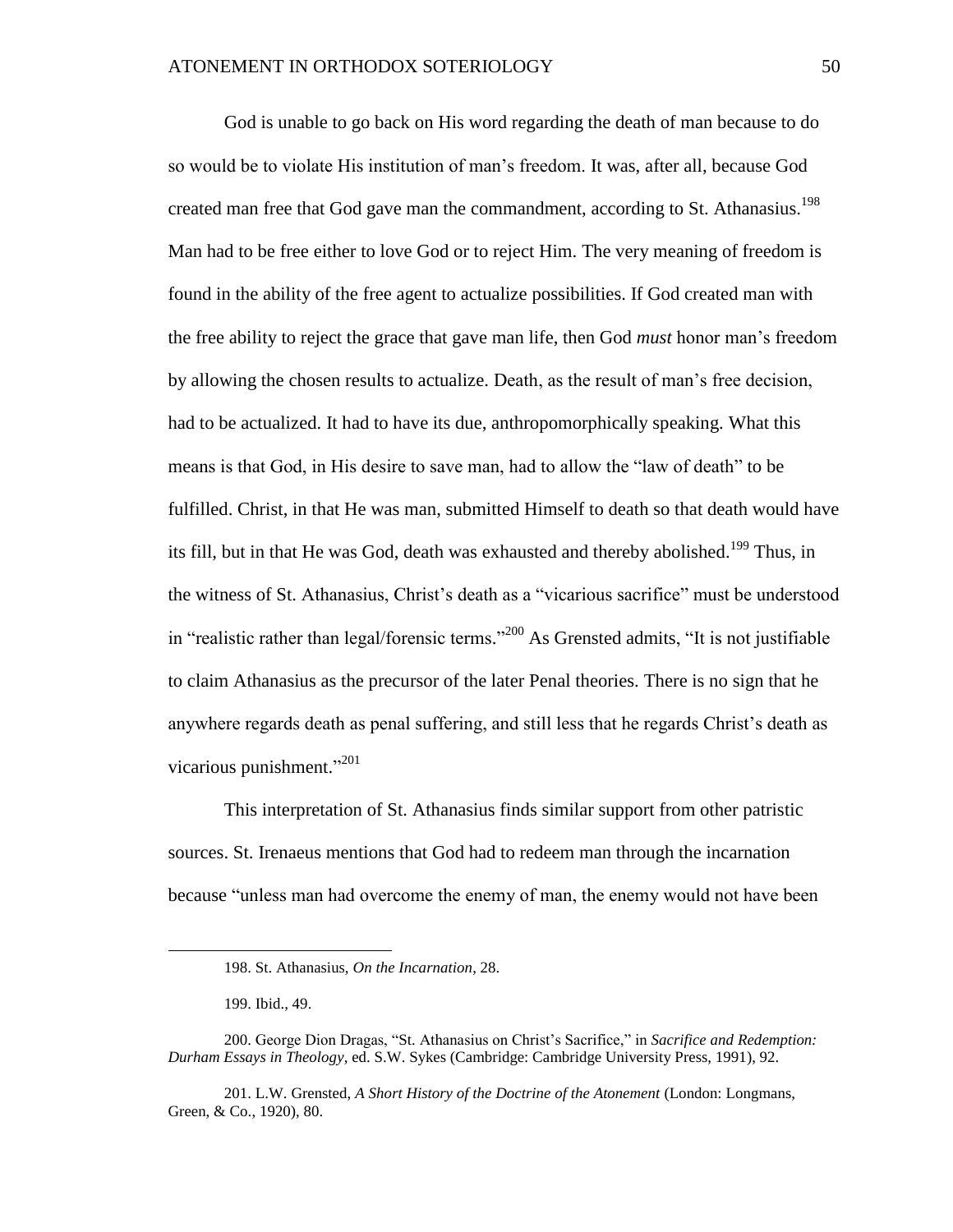legitimately vanquished."<sup>202</sup> St. John of Damascus also suggests that the devil would have had a complaint against God of injustice if, after the devil conquered man, God would have merely exercised His omnipotent might to do away with death. As a result, "God in His pity and love for man wished to reveal fallen man himself as conqueror, and became man to restore like with like."<sup>203</sup> What both St. Irenaeus and St. John of Damascus hint at is the notion that it is man himself who must overcome his bondage to sin and death. This God accomplishes by the fact of the incarnation. It would be inconsistent or unjust for God to save man by simply annihilating man"s fallen condition by His divine power. Florovsky explains, ". . . justice was accomplished, in that Salvation was wrought by condescension, in a 'kenosis,' and not by omnipotent might."<sup>204</sup> According to the Christian tradition, God could not save man by merely abolishing death through His omnipotence; rather, He needed a plan in which man"s salvation was accomplished in such a way that did not violate the reality of human freedom.

Since the sacrifice of Christ finds its primary significance in the defeat of death, the third-day resurrection of Christ is a crucial element of the atoning work.<sup>205</sup> As the crucifixion is the culmination of Christ"s earthly incarnation, the resurrection is the culmination of the work of the cross. The resurrection, according to St. Gregory of Nyssa, is not just a consequence but the fruit of Christ's death on the cross.  $206$  It is accomplished

 $\overline{a}$ 

206. Florovsky, *Creation and Redemption*, 146.

<sup>202.</sup> St. Irenaeus, "Against Heresies," 448.

<sup>203.</sup> St. John of Damascus, "Exposition," 66.

<sup>204.</sup> Florovsky, *Creation and Redemption*, 102.

<sup>205.</sup> See 1 Cor. 15 for a clear scriptural exposition of this point. In this passage, St. Paul identifies the connections between the sacrifice of the cross, the defeat of death and corruptibility, the resurrection of Christ, and the final resurrection.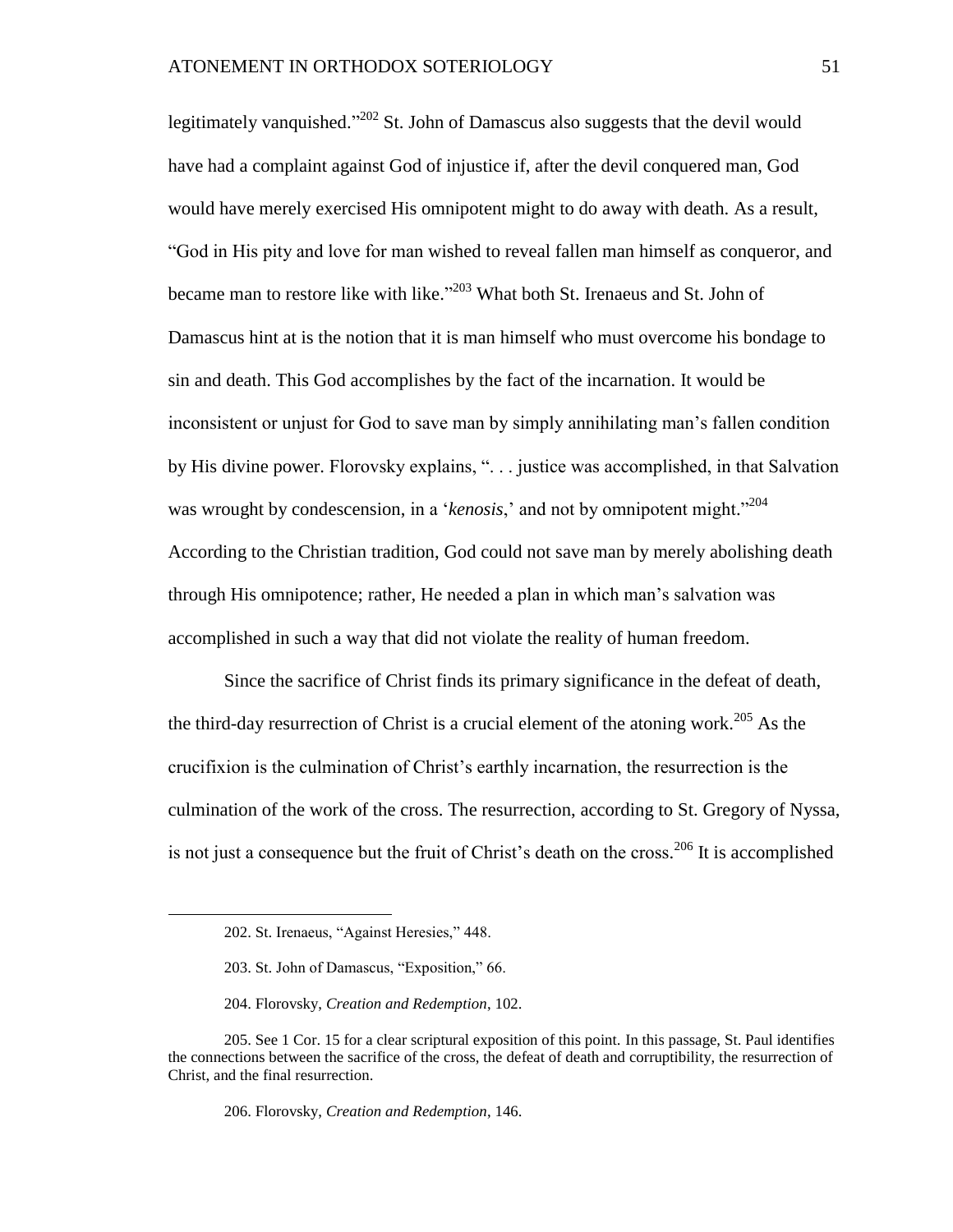in the death of the incarnate Lord.<sup>207</sup> This is the "mystery of the Life-bearing and Lifebringing tomb."<sup>208</sup> The defeat of death achieved in the crucifixion is hidden until Easter morning, when Christ's victory is openly revealed to the world.<sup>209</sup> In the repose of the Creator after the work on the cross, "the work of redemption is identified with the work of creation,"<sup>210</sup> and the story of man's vocation is brought full-circle.

## **Cosmic, not Individual**

Since man"s original vocation was the deification of the created order, and the fall of man was the fall of the *cosmos*, the atoning work of Christ is also understood in the Christian East to be of cosmic significance. Man is certainly the object of salvation—not man in isolation from nature, though, but man united to it.<sup>211</sup> The cross, as the salvation of man, is also "a healing of creation" in the words of St. Athanasius.<sup>212</sup> It is a cleansing of the world through the cleansing of the microcosm by a baptism in blood.<sup>213</sup> St. Gregory of Nazianzus wonders at the significance of the salvation wrought by Christ: "a few drops of blood recreate the whole world and become for all human beings like a curdling agent for milk, binding and drawing us together into one."<sup>214</sup> Not only does the curdling agent unite all of man, but it also unites man with his world. A few drops of

208. Ibid., 14.

- 209. Ware, *Orthodox Way*, 83.
- 210. Lossky, *Mystical Theology*, 151.
- 211. Staniloae, *World, Creation, Deification*, 1.
- 212. St. Athanasius, "Against the Heathen," 4.
- 213. Florovsky, *Creation and Redemption*, 133-134.
- 214. St. Gregory of Nazianzus, "Oration 45," 189.

<sup>207.</sup> Florovsky, *Creation and Redemption*, 138.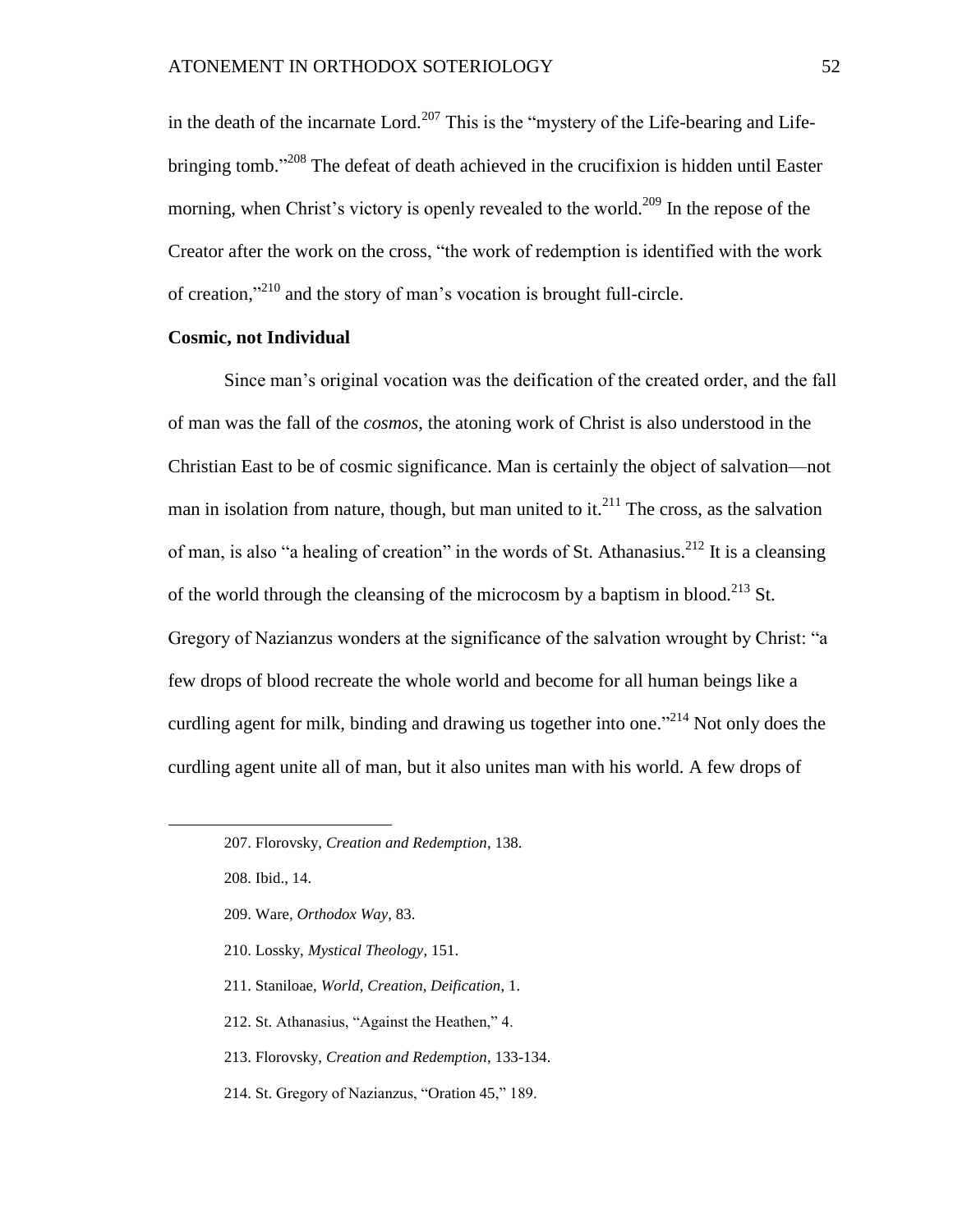blood—the blood of one man, out of all those who have ever lived and failed at their vocation—recreate the entire *cosmos* through the recreation of the microcosm. The creation itself participates in the crucifixion which wrought its salvation. St. Athanasius speaks of the "sun and moon as witnesses" to the event by which "all creation has been redeemed."<sup>215</sup> The Gospel narratives themselves indicate that the heavens and the earth took part in the death of the Creator; the sun hid and the ground trembled before the mighty conflict between Life and death. When the resurrected Christ ascended on high, triumphant, He sat down at the right hand of God. In so doing, the God-Man exalted created nature above the angelic orders and introduced it into the very heart of the Godhead as "the first fruits of cosmic deification."<sup>216</sup>

### **Conclusion**

While no single expression can exhaust the mystery of the Divine economy for man"s salvation due to the infinitude of the God who accomplished it, certain aspects can be emphasized. Secluded from the influences that have shaped the course of Western theology, the tradition of the Eastern Orthodox Church maintains different doctrines regarding man"s created state, the fall, and the Old Testament sacrificial system, which result in an understanding of the atonement as participatory rather than substitutionary, ontological rather than juridical, and cosmic rather than individual. Death, the natural result of man"s rejection of Life, is not imposed upon man by God but rather actualized by man himself, who was created in a free, middle state. Since death is not an external, active judgment by a God who stands in need of anything, the sacrifices required of the Jewish nation under the Law were primarily for the benefit of the Israelites themselves.

<sup>215.</sup> St. Athanasius, *On the Incarnation*, 70.

<sup>216.</sup> Lossky, *Introduction*, 75.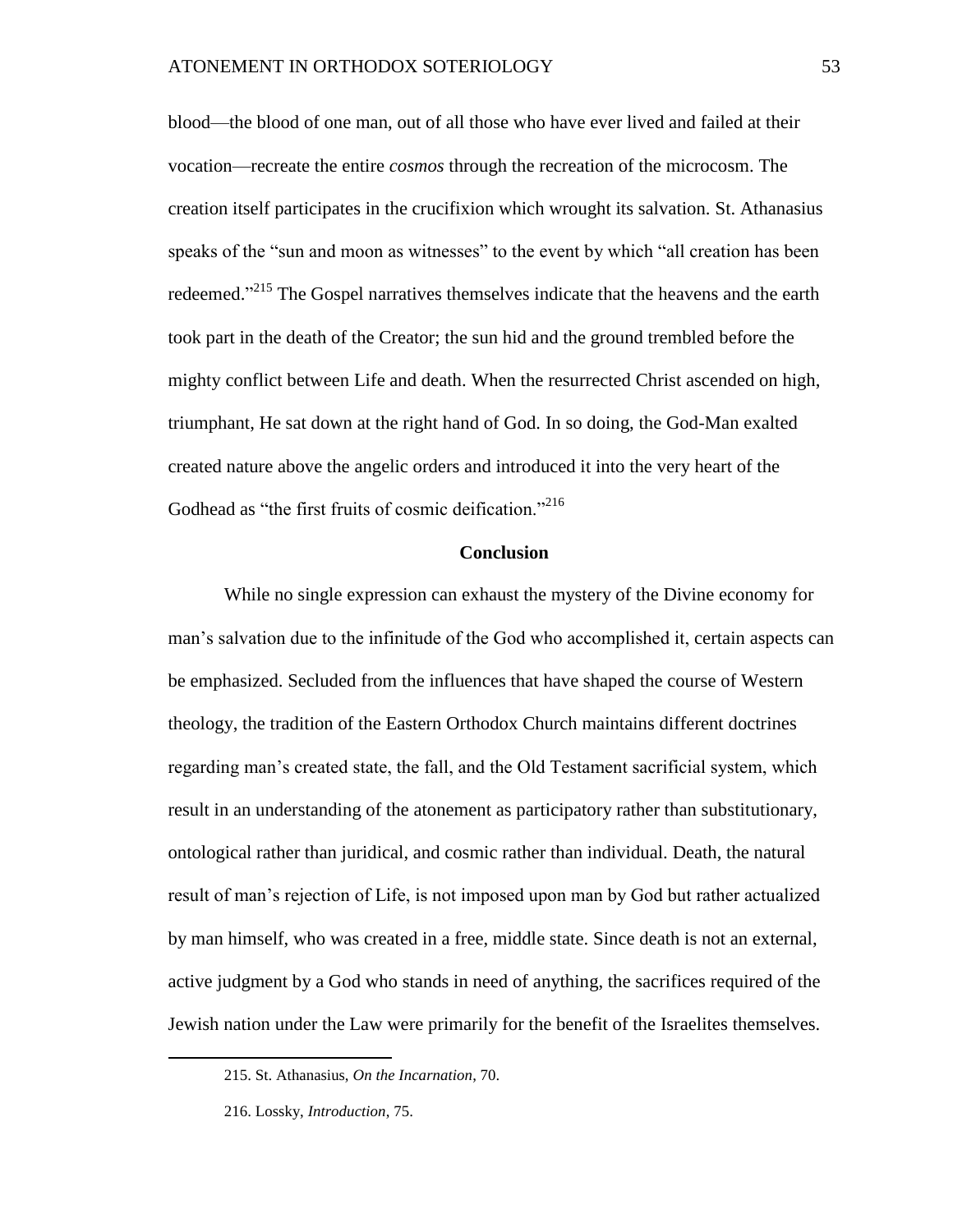The salvation wrought by Christ is the defeat of death by death, freeing man from the law of death and overcoming the evil tyrant. Redemption is not a ransom paid to the Father for the satisfaction of Divine justice but refers to the necessary condition of Christ's sacrificial death for the salvation of man. Because man"s calling was a cosmic vocation, his failure infected the rest of creation with the parasite of evil. Freed from the bondage of sin and death, man"s salvation is also that of the world. These emphases of the Eastern patristic tradition provide a depth and complexity lacking in many contemporary Western theories of Christ"s atoning work. Christ is the High Priest, the offerer and the offered, but He is also the Captain of salvation (Heb. 2:10), the Destroyer of death, the Conqueror of the tyrant, and the Savior of the *world*. "Christ is risen from the dead, trampling down death by death, and upon those in the tomb"—and upon the entire created *cosmos*— "bestowing life."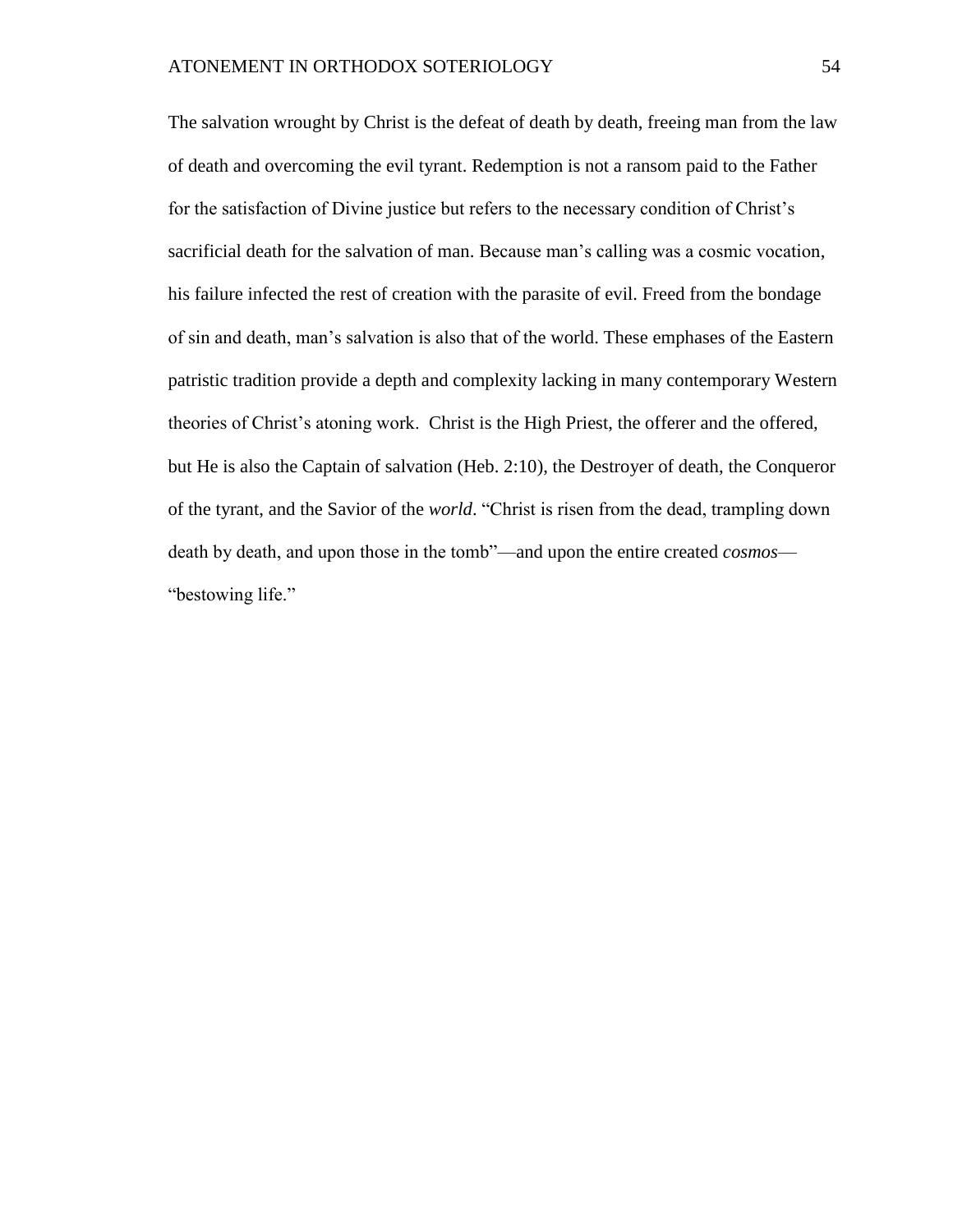# **Bibliography**

- St. Athanasius. "Against the Heathen." In *Volume 4: Athanasius: Select Works and Letters*, edited by Archibald Robertson, Philip Schaff and Henry Wace, 1-30. Nicene and Post-Nicene Fathers: Second Series. 4<sup>th</sup> printing. Peabody, MA: Hendrickson Publishers, 2004.
	- ———. "Letter IV." In *Volume 4: Athanasius: Select Works and Letters*, edited by Archibald Robertson, Philip Schaff and Henry Wace, 515-517. Nicene and Post-Nicene Fathers: Second Series. 4<sup>th</sup> printing. Peabody, MA: Hendrickson Publishers, 2004.
	- ———. "Letter V." In *Volume 4: Athanasius: Select Works and Letters*, edited by Archibald Robertson, Philip Schaff and Henry Wace, 517-519. Nicene and Post-Nicene Fathers: Second Series. 4<sup>th</sup> printing. Peabody, MA: Hendrickson Publishers, 2004.
	- ———. "Letter X." In *Volume 4: Athanasius: Select Works and Letters*, edited by Archibald Robertson, Philip Schaff and Henry Wace, 527-532. Nicene and Post-Nicene Fathers: Second Series. 4<sup>th</sup> printing. Peabody, MA: Hendrickson Publishers, 2004.
	- ———. "Letter XIX." In *Volume 4: Athanasius: Select Works and Letters*, edited by Archibald Robertson, Philip Schaff and Henry Wace, 544-548. Nicene and Post-Nicene Fathers: Second Series. 4<sup>th</sup> printing. Peabody, MA: Hendrickson Publishers, 2004.
	- ———. "Letter XXII." In *Volume 4: Athanasius: Select Works and Letters*, edited by Archibald Robertson, Philip Schaff and Henry Wace, 549. Nicene and Post-Nicene Fathers: Second Series. 4<sup>th</sup> printing. Peabody, MA: Hendrickson Publishers, 2004.
		- ———. "Letter LX." In *Volume 4: Athanasius: Select Works and Letters*, edited by Archibald Robertson, Philip Schaff and Henry Wace, 575-578. Nicene and Post-Nicene Fathers: Second Series. 4<sup>th</sup> printing. Peabody, MA: Hendrickson Publishers, 2004.
		- ———. *On the Incarnation*. Popular Patristics Series. Crestwood, NY: St. Vladimir"s Seminary Press, 1996.
- St. Basil the Great. "Homily Explaining that God Is not the Cause of Evil." In *On the Human Condition*, translated and edited by Nonna Verna Harrison, 65-80. Popular Patristics Series. Crestwood, NY: St. Vladimir"s Seminary Press, 2005.
- ———. "On the Origin of Humanity, Discourse 1: On that which Is According to the Image." In *On the Human Condition*, translated and edited by Nonna Verna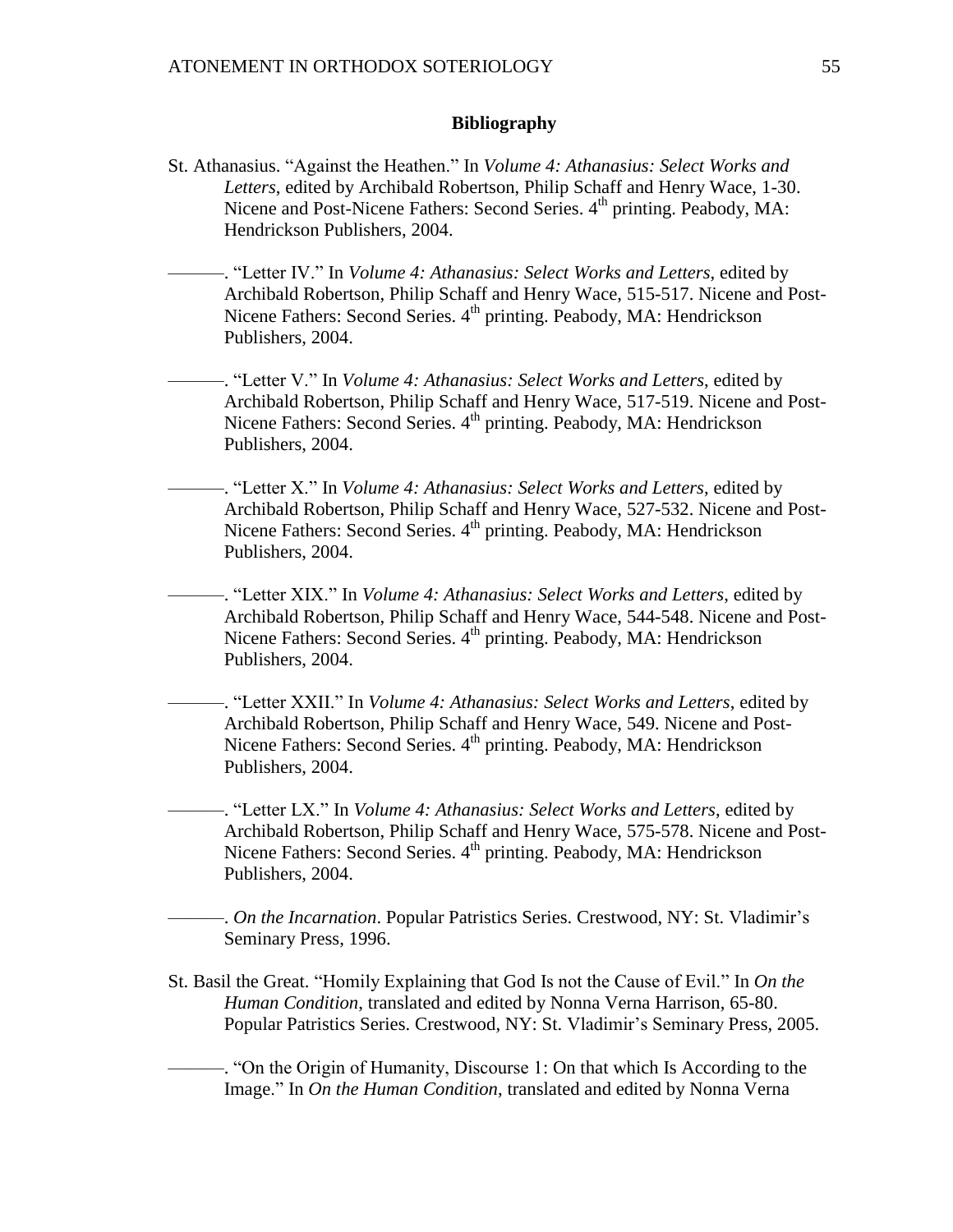Harrison, 31-48. Popular Patristics Series. Crestwood, NY: St. Vladimir's Seminary Press, 2005.

- Bouteneff, Peter. "Christ and Salvation." In *The Cambridge Companion to Orthodox Christian Theology*, edited by Mary B. Cunningham and Elizabeth Theokritoff, 93-106. Cambridge: Cambridge University Press, 2009.
- Chrysostomos, Archbishop of Etna. *God Made Man and Man Made God*. Belmont, MA: Institute for Byzantine and Modern Greek Studies, 2010.
- Coniaris, Anthony. *Introducing the Orthodox Church: Its Faith and Life*. 18<sup>th</sup> printing. Minneapolis, MN: Light and Life Publishing, 2007.
- Daly, Gabriel. *Creation and Redemption*. Wilmington, DE: Michael Glazier, Inc., 1988.
- Dragas, George Dion. "St. Athanasius on Christ"s Sacrifice." In *Sacrifice and Redemption: Durham Essays in Theology*, edited by S.W. Sykes, 73-100. Cambridge: Cambridge University Press, 1991.
- "The Epistle of Barnabas." In *The Apostolic Fathers: Greek Texts and English Translations*, translated and edited by Michael W. Holmes, 380-441. 3 rd edition. Grand Rapids, MI: Baker Academic, 2007.
- "The Epistle to Diognetus." In *The Apostolic Fathers: Greek Texts and English Translations*, translated and edited by Michael W. Holmes, 694-719. 3 rd edition. Grand Rapids, MI: Baker Academic, 2007.
- Fairbairn, Donald. *Eastern Orthodoxy Through Western Eyes*. Louisville, KY: Westminster John Knox Press, 2002.
- Florovsky, Georges. *Volume 3: Creation and Redemption*. Collected Works. Belmont, MA: Nordland Publishing Company, 1976.
- "Fragments of Papias." In *The Apostolic Fathers: Greek Texts and English Translations*, translated and edited by Michael W. Holmes, 732-767. 3<sup>rd</sup> edition. Grand Rapids, MI: Baker Academic, 2007.
- St. Gregory of Nazianzus. "Oration 1: On Pascha and On His Slowness." In *Festal Orations*, translated and edited by Nonna Verna Harrison, 57-60. Popular Patristics Series. Crestwood, NY: St. Vladimir's Seminary Press, 2008.
	- ———. "Oration 38: On the Nativity of Christ." In *Festal Orations*, translated and edited by Nonna Verna Harrison, 61-77. Popular Patristics Series. Crestwood, NY: St. Vladimir"s Seminary Press, 2008.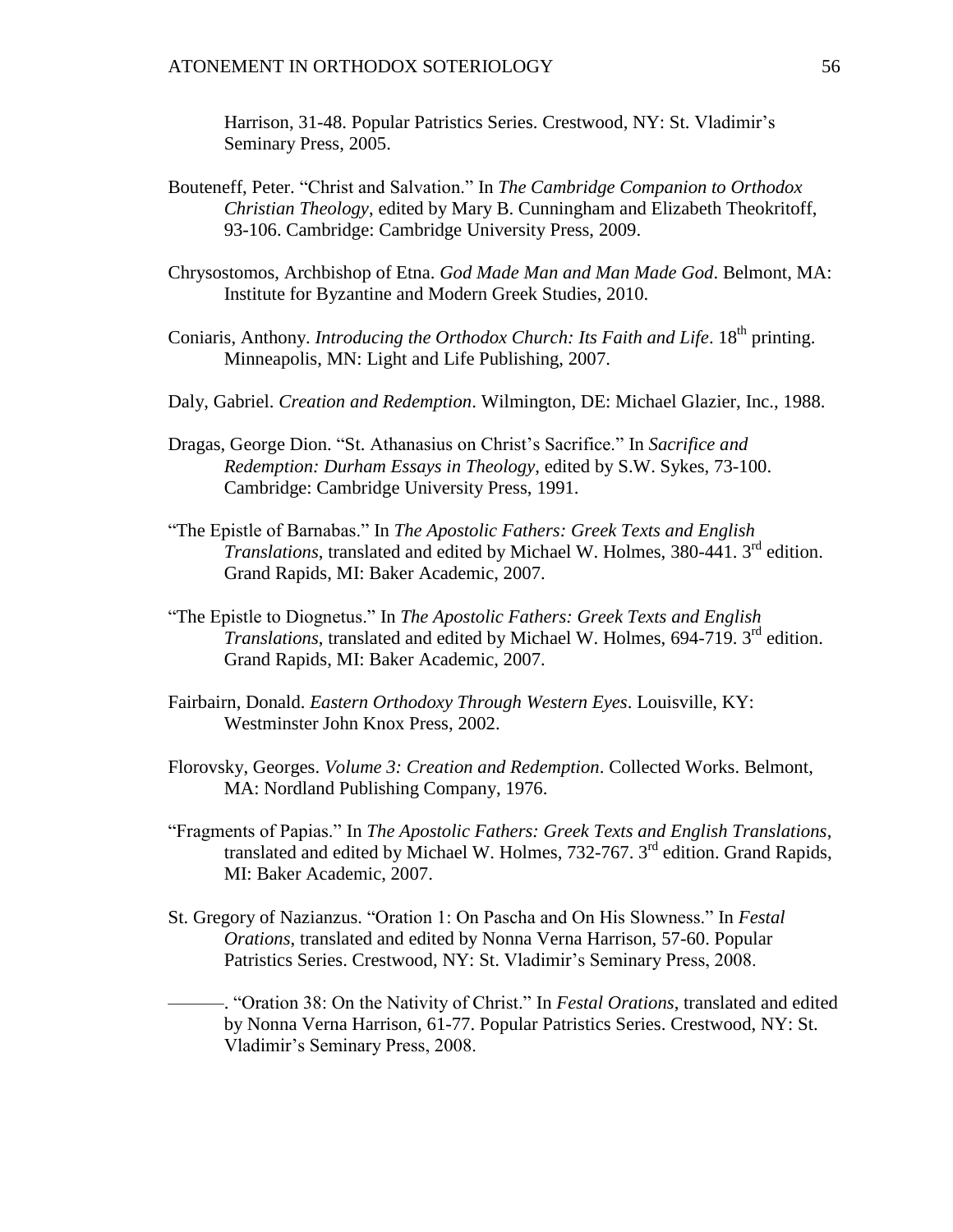- ———. "Oration 45: On Holy Pascha." In *Festal Orations*, translated and edited by Nonna Verna Harrison, 161-190. Popular Patristics Series. Crestwood, NY: St. Vladimir"s Seminary Press, 2008.
- Grensted, L.W. *A Short History of the Doctrine of the Atonement*. London: Longmans, Green, & Co., 1920.
- Harrison, Nonna Verna. "The Human Person as Image and Likeness of God." In *The Cambridge Companion to Orthodox Christian Theology*, edited by Mary B. Cunningham and Elizabeth Theokritoff, 78-92. Cambridge: Cambridge University Press, 2009.

———. Introduction to *Festal Orations*, translated and edited by Nonna Verna Harrison, 11-56. Popular Patristics Series. Crestwood, NY: St. Vladimir"s Seminary Press, 2008.

- St. Irenaeus. "Against Heresies." In *Volume 1: The Apostolic Fathers, Justin Martyr, Irenaeus*, edited by A. Cleveland Coxe, James Donaldson and Alexander Roberts, 315-567. Ante-Nicene Fathers. 4<sup>th</sup> printing. Peabody, MA: Hendrickson Publishers, 2004.
- St. John of Damascus. "Exposition of the Orthodox Faith." Translated by S.D.F. Salmond. In *Volume 9: Hilary of Poitiers, John of Damascus*, edited by Philip Schaff and Henry Wace, 1-101. Nicene and Post-Nicene Fathers: Second Series. 4 th printing. Peabody, MA: Hendrickson Publishers, 2004.
- Lossky, Vladimir. *The Mystical Theology of the Eastern Church*. Crestwood, NY: St. Vladimir"s Seminary Press, 1997.

———. *Orthodox Theology: An Introduction*. Translated by Ian and Ihita Kesarcodi-Watson. Crestwood, NY: St. Vladimir's Seminary Press, 1978.

St. Maximus the Confessor. "Ad Thalassium 22: On Jesus Christ and the End of the Ages." In *On the Cosmic Mystery of Jesus Christ: Selected Writings from St. Maximus the Confessor*, translated and edited by Paul M. Blowers and Robert Louis Wilken, 115-118. Popular Patristics Series. Crestwood, NY: St. Vladimir's Seminary Press, 2004.

———. "Ad Thalassium 61: On the Legacy of Adam"s Transgression." In *On the Cosmic Mystery of Jesus Christ: Selected Writings from St. Maximus the Confessor*, translated and edited by Paul M. Blowers and Robert Louis Wilken, 131-143. Popular Patristics Series. Crestwood, NY: St. Vladimir"s Seminary Press, 2004.

———. "Ambiguum 7: On the Beginning and End of Rational Creatures." In *On the Cosmic Mystery of Jesus Christ: Selected Writings from St. Maximus the*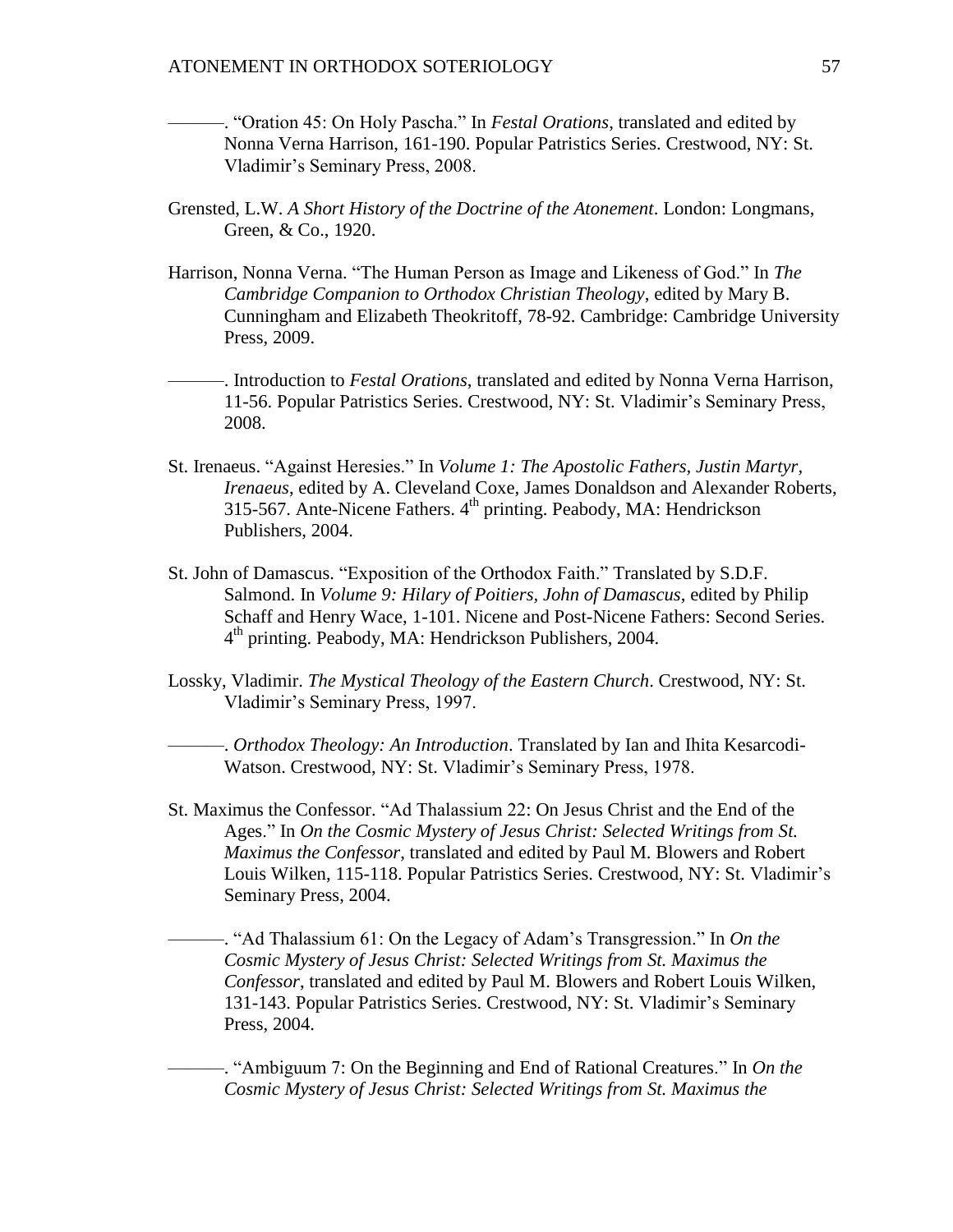*Confessor*, translated and edited by Paul M. Blowers and Robert Louis Wilken, 45-74. Popular Patristics Series. Crestwood, NY: St. Vladimir"s Seminary Press, 2004.

- Meyendorff, John. *Byzantine Theology: Historical Trends and Doctrinal Themes.* 2<sup>nd</sup> edition. New York: Fordham, 1983.
- Pelikan, Jaroslav. *Volume 1: The Emergence of the Catholic Tradition (100-600)*. The Christian Tradition: A History of the Development of Doctrine. Chicago: The University of Chicago Press, 1971.
- ———. *Volume 2: The Spirit of Eastern Christendom (600-1700)*. The Christian Tradition. A History of the Development of Doctrine. Chicago: The University of Chicago Press, 1974.
- Pullan, Leighton. *The Atonement*. New York: Longmans, Green & Co., 1906.
- Robertson, Archibald. Prolegomena to *Volume 4: Athanasius: Select Works and Letters*, edited by Archibald Robertson, Philip Schaff and Henry Wace, xi-lxxxix. Nicene and Post-Nicene Fathers: Second Series. 4<sup>th</sup> printing. Peabody, MA: Hendrickson Publishers, 2004.
- Romanides, John S. *The Ancestral Sin*. Translated by George S. Gabriel. Ridgewood, NJ: Zephyr Publications, 2002.
- Staniloae, Dumitru. *Volume 2: The World, Creation, and Deification*. The Experience of God: Orthodox Dogmatic Theology. Crestwood, NY: St. Vladimir"s Seminary Press, 2005.
- Tennant, Frederick Robert. *The Sources of the Doctrines of the Fall and Original Sin*. New York: Schocken Books, 1903.
- Theokritoff, Elizabeth. "Creator and Creation." In *The Cambridge Companion to Orthodox Christian Theology*, edited by Mary B. Cunningham and Elizabeth Theokritoff, 63-77. Cambridge: Cambridge University Press, 2009.
- St. Theophilus of Antioch. "Theophilus to Autolycus." Translated by Marcus Dods. In *Volume 2: Fathers of the Second Century: Hermas, Tatian, Athenagoras, Theophilus, and Clement of Alexandria (entire)*, edited by James Donaldson and Alexander Roberts, 89-121. Ante-Nicene Fathers. 4<sup>th</sup> printing. Peabody, MA: Hendrickson Publishers, 2004.
- Tsirpanlis, Constantine. *Introduction to Eastern Patristic Thought and Orthodox Theology*. Collegeville, MN: The Liturgical Press, 1991.